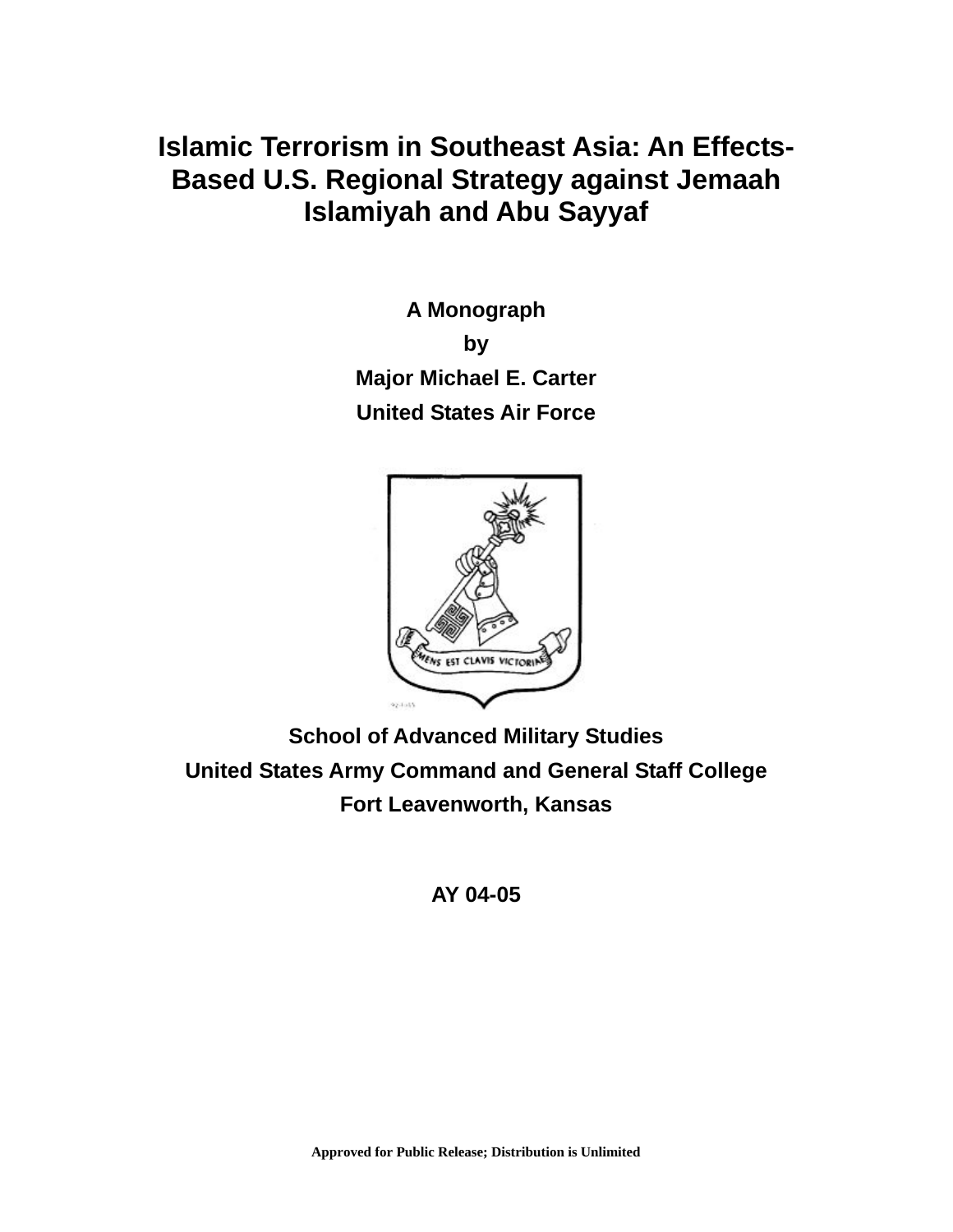| <b>REPORT DOCUMENTATION PAGE</b>                                                                                                                                                                                                                                                                                                                                                                                                 |                                                    |                                                   | Form Approved<br>OMB No. 074-0188                          |                                                                 |  |
|----------------------------------------------------------------------------------------------------------------------------------------------------------------------------------------------------------------------------------------------------------------------------------------------------------------------------------------------------------------------------------------------------------------------------------|----------------------------------------------------|---------------------------------------------------|------------------------------------------------------------|-----------------------------------------------------------------|--|
| Public reporting burden for this collection of information is estimated to average 1 hour per response, including the time for reviewing instructions, searching existing data sources, gathering and maintaining<br>the data needed, and completing and reviewing this collection of information. Send comments regarding this burden estimate or any other aspect of this collection of information, including suggestions for |                                                    |                                                   |                                                            |                                                                 |  |
| reducing this burden to Washington Headquarters Services, Directorate for Information Operations and Reports, 1215 Jefferson Davis Highway, Suite 1204, Arlington, VA 22202-4302, and to the Office of<br>Management and Budget, Paperwork Reduction Project (0704-0188), Washington, DC 20503                                                                                                                                   |                                                    |                                                   |                                                            |                                                                 |  |
| 1. AGENCY USE ONLY (Leave blank)                                                                                                                                                                                                                                                                                                                                                                                                 | <b>2. REPORT DATE</b>                              | 3. REPORT TYPE AND DATES COVERED<br>MONOGRAPH     |                                                            |                                                                 |  |
| <b>4. TITLE AND SUBTITLE</b>                                                                                                                                                                                                                                                                                                                                                                                                     |                                                    |                                                   | 5. FUNDING NUMBERS                                         |                                                                 |  |
| Islamic Terrorism in Southeast Asia: An Effects-Based U.S. Regional Strategy against<br>Jemaah Islamiyah and Abu Sayyaf                                                                                                                                                                                                                                                                                                          |                                                    |                                                   |                                                            |                                                                 |  |
| 6. AUTHOR(S)<br><b>MAJOR Michael E. Carter</b>                                                                                                                                                                                                                                                                                                                                                                                   |                                                    |                                                   |                                                            |                                                                 |  |
| 7. PERFORMING ORGANIZATION NAME(S) AND ADDRESS(ES)                                                                                                                                                                                                                                                                                                                                                                               |                                                    |                                                   | <b>8. PERFORMING ORGANIZATION</b><br><b>REPORT NUMBER</b>  |                                                                 |  |
| School of Advanced Military Studies<br>250 Gibbon Ave                                                                                                                                                                                                                                                                                                                                                                            |                                                    |                                                   |                                                            |                                                                 |  |
| Fort Leavenworth, KS 66027                                                                                                                                                                                                                                                                                                                                                                                                       |                                                    |                                                   |                                                            |                                                                 |  |
| 9. SPONSORING / MONITORING AGENCY NAME(S) AND ADDRESS(ES)                                                                                                                                                                                                                                                                                                                                                                        |                                                    |                                                   | 10. SPONSORING / MONITORING<br><b>AGENCY REPORT NUMBER</b> |                                                                 |  |
| U.S. Army Command and General Staff                                                                                                                                                                                                                                                                                                                                                                                              |                                                    |                                                   |                                                            |                                                                 |  |
| College<br>Fort Leavenworth, KS 66027                                                                                                                                                                                                                                                                                                                                                                                            |                                                    |                                                   |                                                            |                                                                 |  |
| <b>11. SUPPLEMENTARY NOTES</b>                                                                                                                                                                                                                                                                                                                                                                                                   |                                                    |                                                   |                                                            |                                                                 |  |
|                                                                                                                                                                                                                                                                                                                                                                                                                                  |                                                    |                                                   |                                                            |                                                                 |  |
| 12a. DISTRIBUTION / AVAILABILITY STATEMENT<br>Approved for public release; distribution is unlimited                                                                                                                                                                                                                                                                                                                             |                                                    |                                                   |                                                            | <b>12b. DISTRIBUTION CODE</b><br>A                              |  |
|                                                                                                                                                                                                                                                                                                                                                                                                                                  |                                                    |                                                   |                                                            |                                                                 |  |
| 13. ABSTRACT (Maximum 200 Words)                                                                                                                                                                                                                                                                                                                                                                                                 |                                                    |                                                   |                                                            |                                                                 |  |
| Islamic Terrorism in Southeast Asia constitutes the second front in the Global War on Terrorism. Jemaah Islamiyah and Abu<br>Sayyaf, transnational terrorist organizations with ties to Al Qaeda, have frustrated U.S. efforts to eradicate terrorism and provide                                                                                                                                                                |                                                    |                                                   |                                                            |                                                                 |  |
| regional stability. Thus far, they have successfully adapted to concerted, international efforts to reduce their sphere of influence.                                                                                                                                                                                                                                                                                            |                                                    |                                                   |                                                            |                                                                 |  |
| This monograph examined these terrorist groups through the lens of Dr. Bard O'Neill's insurgency framework, with the aim of<br>providing an effects-based counterterrorism strategy. The findings highlight an ineffective, regional strategy, with deficiencies in                                                                                                                                                              |                                                    |                                                   |                                                            |                                                                 |  |
| regional diplomacy, economic reform, financial and judicial practices and military organization. The findings recommend                                                                                                                                                                                                                                                                                                          |                                                    |                                                   |                                                            |                                                                 |  |
| prioritized improvements in these areas, along with more efficient maritime control and customs procedures. The study also                                                                                                                                                                                                                                                                                                       |                                                    |                                                   |                                                            |                                                                 |  |
| indicates the lack of an effective regional information campaign against terrorism. The compilation of these recommendations<br>form an effects-based counterterrorism strategy needed to win in the Global War on Terrorism.                                                                                                                                                                                                    |                                                    |                                                   |                                                            |                                                                 |  |
|                                                                                                                                                                                                                                                                                                                                                                                                                                  |                                                    |                                                   |                                                            |                                                                 |  |
|                                                                                                                                                                                                                                                                                                                                                                                                                                  |                                                    |                                                   |                                                            |                                                                 |  |
|                                                                                                                                                                                                                                                                                                                                                                                                                                  |                                                    |                                                   |                                                            |                                                                 |  |
|                                                                                                                                                                                                                                                                                                                                                                                                                                  |                                                    |                                                   |                                                            |                                                                 |  |
|                                                                                                                                                                                                                                                                                                                                                                                                                                  |                                                    |                                                   |                                                            |                                                                 |  |
| 14. SUBJECT TERMS Joint and Service Pre-positioning Programs                                                                                                                                                                                                                                                                                                                                                                     |                                                    |                                                   |                                                            | <b>15. NUMBER OF PAGES</b><br>61                                |  |
| GWOT, Islamic, Jemaah Islamiyah, Abu Sayyaf                                                                                                                                                                                                                                                                                                                                                                                      |                                                    |                                                   |                                                            | <b>16. PRICE CODE</b>                                           |  |
| <b>17. SECURITY CLASSIFICATION</b><br>OF REPORT                                                                                                                                                                                                                                                                                                                                                                                  | <b>18. SECURITY CLASSIFICATION</b><br>OF THIS PAGE | <b>19. SECURITY CLASSIFICATION</b><br>OF ABSTRACT |                                                            | 20. LIMITATION OF ABSTRACT                                      |  |
| U                                                                                                                                                                                                                                                                                                                                                                                                                                | U                                                  | U                                                 |                                                            | none                                                            |  |
| NSN 7540-01-280-5500                                                                                                                                                                                                                                                                                                                                                                                                             |                                                    |                                                   | 298-102                                                    | Standard Form 298 (Rev. 2-89)<br>Prescribed by ANSI Std. Z39-18 |  |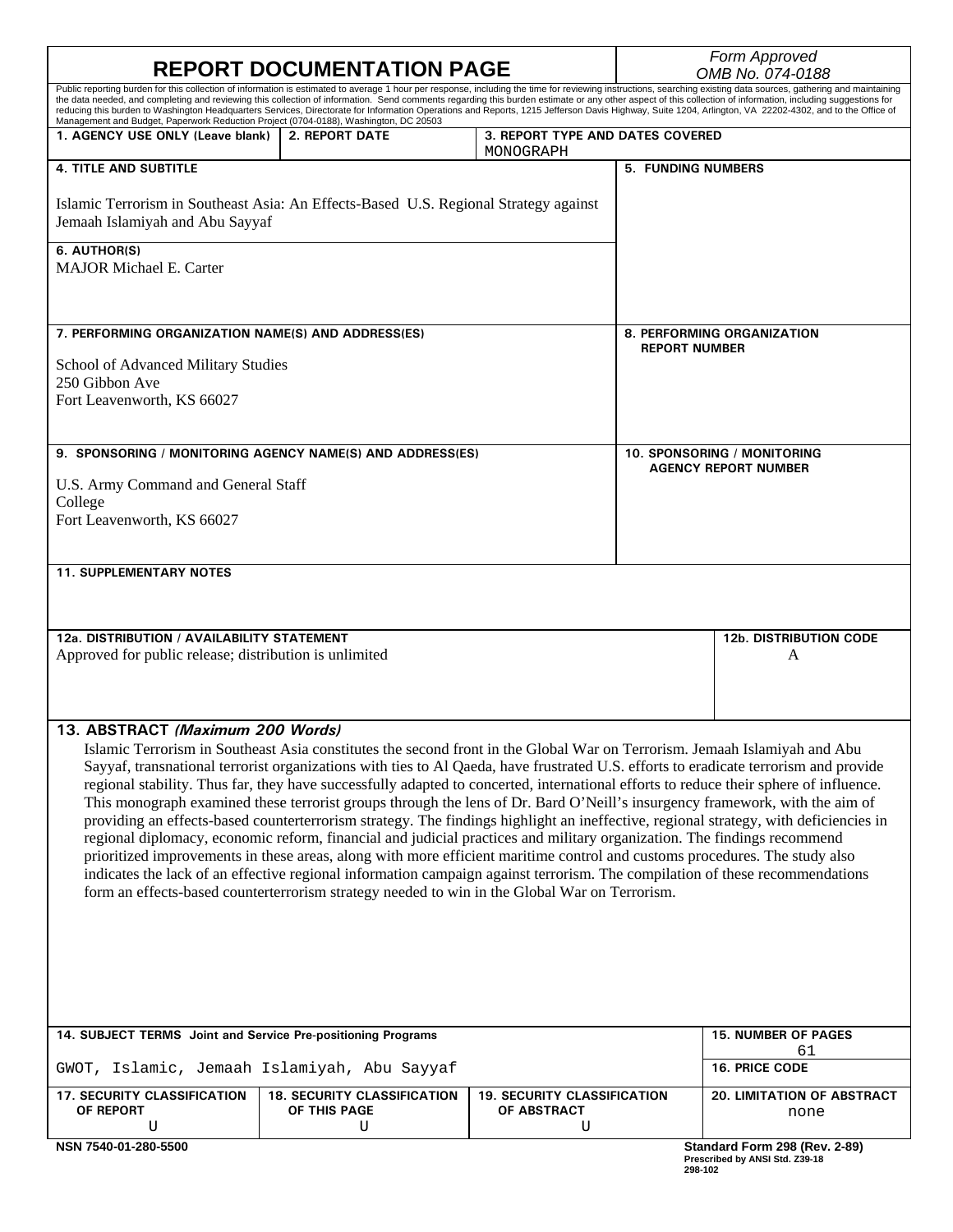# **SCHOOL OF ADVANCED MILITARY STUDIES**

# **MONOGRAPH APPROVAL**

Major Michael E. Carter

Title of Monograph: Islamic Terrorism in Southeast Asia: An Effects-Based U.S. Regional Strategy against Jemaah Islamiyah and Abu Sayyaf

Approved by:

Smith, Forrest, LTC, AD

\_\_\_\_\_\_\_\_\_\_\_\_\_\_\_\_\_\_\_\_\_\_\_\_\_\_\_\_\_\_\_\_\_\_ Monograph Director

Kevin C.M. Benson, COL, AR

Director,<br>School of Advanced Military Studies

Robert F. Baumann, Ph.D.

Director,<br>Graduate Degree Programs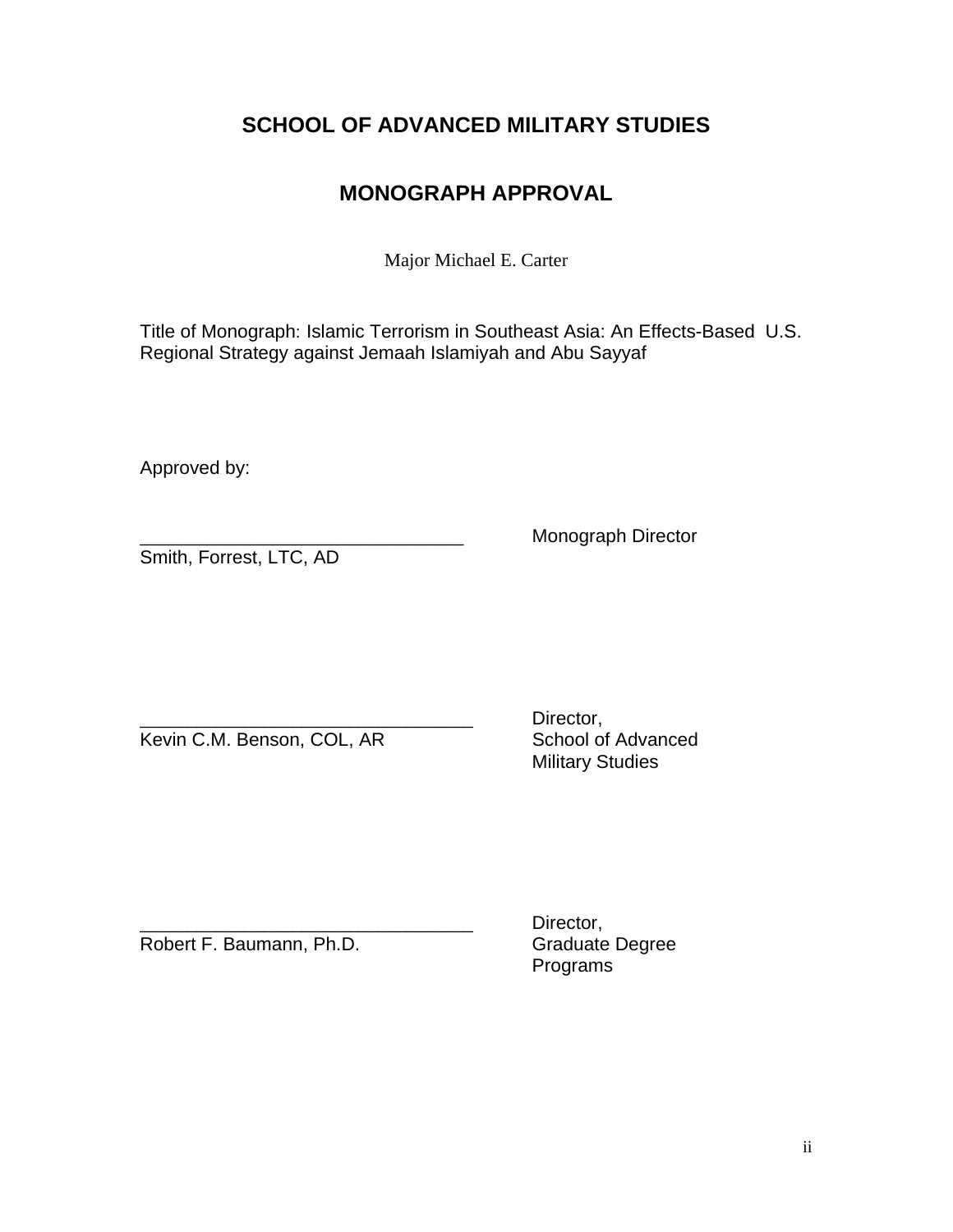# **ABSTRACT**

### ISLAMIC TERRORISM IN SOUTHEAST ASIA: AN EFFECTS-BASED U.S. REGIONAL STRATEGY AGAINST JEMAAH ISLAMIYAH AND ABU SAYYAF, by Major Michael E. Carter, USAF, 60 pages.

Islamic Terrorism in Southeast Asia constitutes the second front in the Global War on Terrorism. Jemaah Islamiyah and Abu Sayyaf, transnational terrorist organizations with ties to Al Qaeda, have frustrated U.S. efforts to eradicate terrorism and provide regional stability. Thus far, they have successfully adapted to concerted, international efforts to reduce their sphere of influence. This monograph examined these terrorist groups through the lens of Dr. Bard O'Neill's insurgency framework, with the aim of providing an effects-based counterterrorism strategy. The findings highlight an ineffective, regional strategy, with deficiencies in regional diplomacy, economic reform, financial and judicial practices and military organization. The findings recommend prioritized improvements in these areas, along with more efficient maritime control and customs procedures. The study also indicates the lack of an effective regional information campaign against terrorism. The compilation of these recommendations form an effects-based counterterrorism strategy needed to win in the Global War on Terrorism.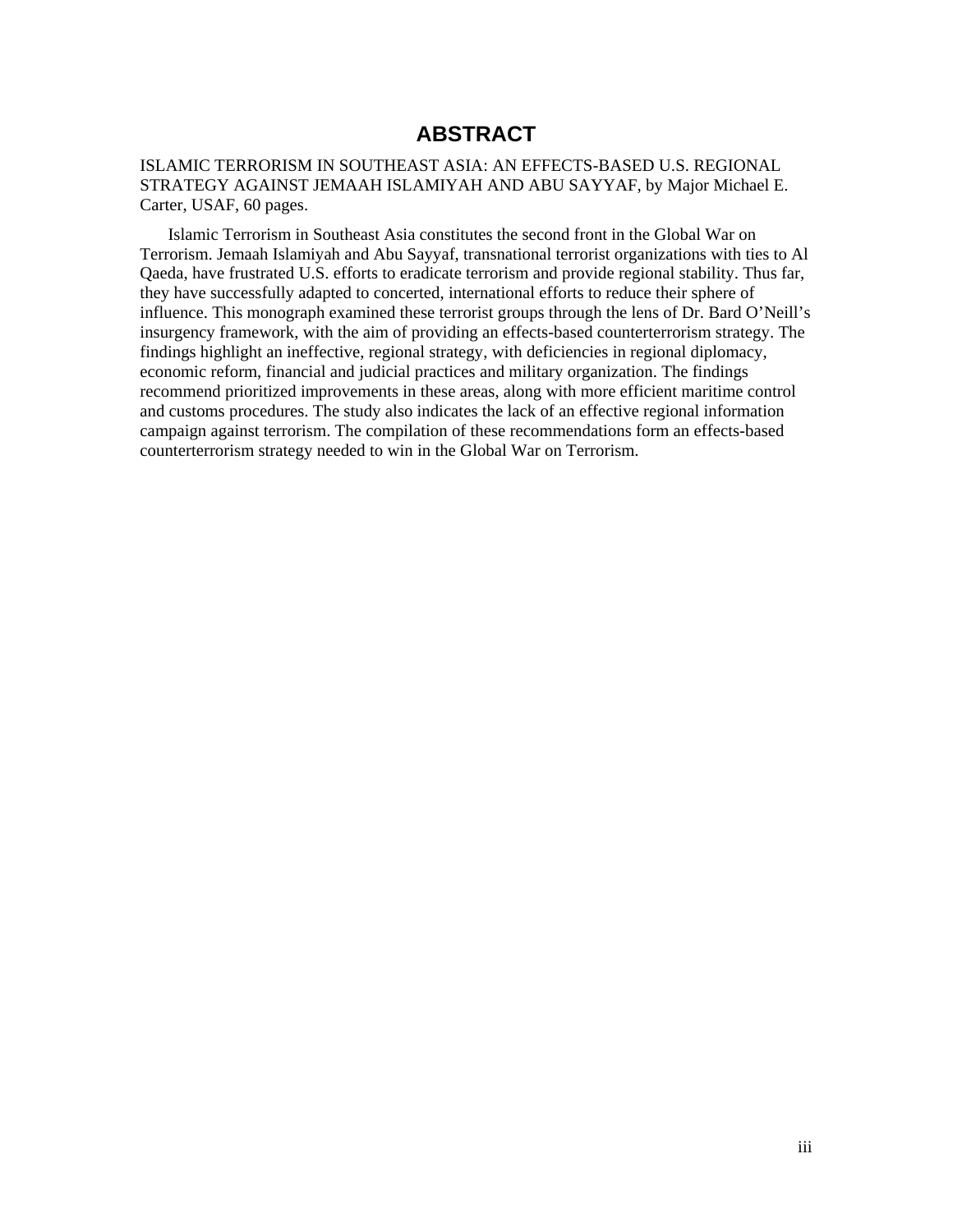# **TABLE OF CONTENTS**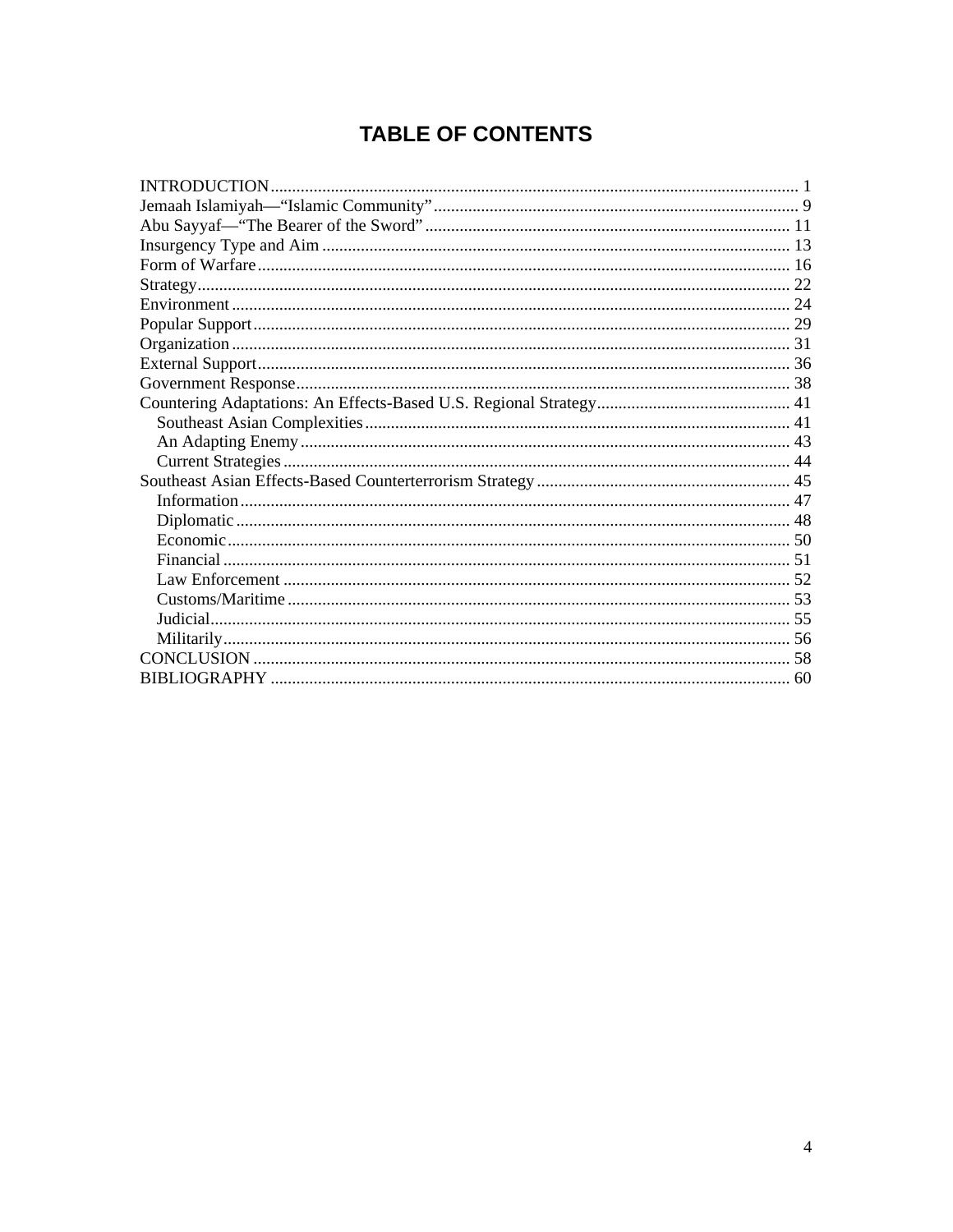# **INTRODUCTION**

<span id="page-5-0"></span>President George Bush quickly responded to Al-Qaeda's 11 September 2001 attacks on the World Trade Center and the Pentagon. Employing a full compliment of diplomatic, economic, military and informational efforts, the Bush Administration declared a Global War on Terrorism that continues today. Within two weeks of the attacks, President Bush signed Executive Order 13224, authorizing the United States government "to designate and block the assets of foreign individuals and entities that commit, or pose a significant risk of committing, acts of terrorism."[1](#page-5-1) On 7 October 2001, President Bush announced military air strikes against Al-Qaeda terrorist camps and military installations located in Afghanistan. The subsequent military Operation ENDURING FREEDOM expelled the Taliban regime from power and led to the capture or death of numerous Al-Qaeda core operatives. Diplomatically, the Bush administration coordinated efforts with Pakistan President Pervez Musharraf to expose and eliminate Al-Qaeda operatives. Acknowledging a dismal intelligence performance in preventing the September 2001 catastrophe, President Bush created the National Commission on Terrorist Attacks Upon the United States (9/11 Commission). Led by Republican Thomas Kean, the 9/11 Commission investigated intelligence shortfalls and recommended actions to increase America's ability to defend its homeland from further terrorist attacks.

In July 2004, the President reiterated his commitment to countering global terrorism by outlining his strategy for peace, "First we are defending the peace by taking the fight to the enemy; second, we're protecting the peace by working with friends and allies and international institutions to isolate and confront terrorist and outlaw regimes and third, by "extending the peace by supporting the rise of democracy, and the hope and progress that democracy brings, as the

1

<span id="page-5-1"></span><sup>&</sup>lt;u>1</u> <sup>1</sup> U.S. State Department, available from http://www.state.gov/s/ct/rls/fs/2002/16181.htm.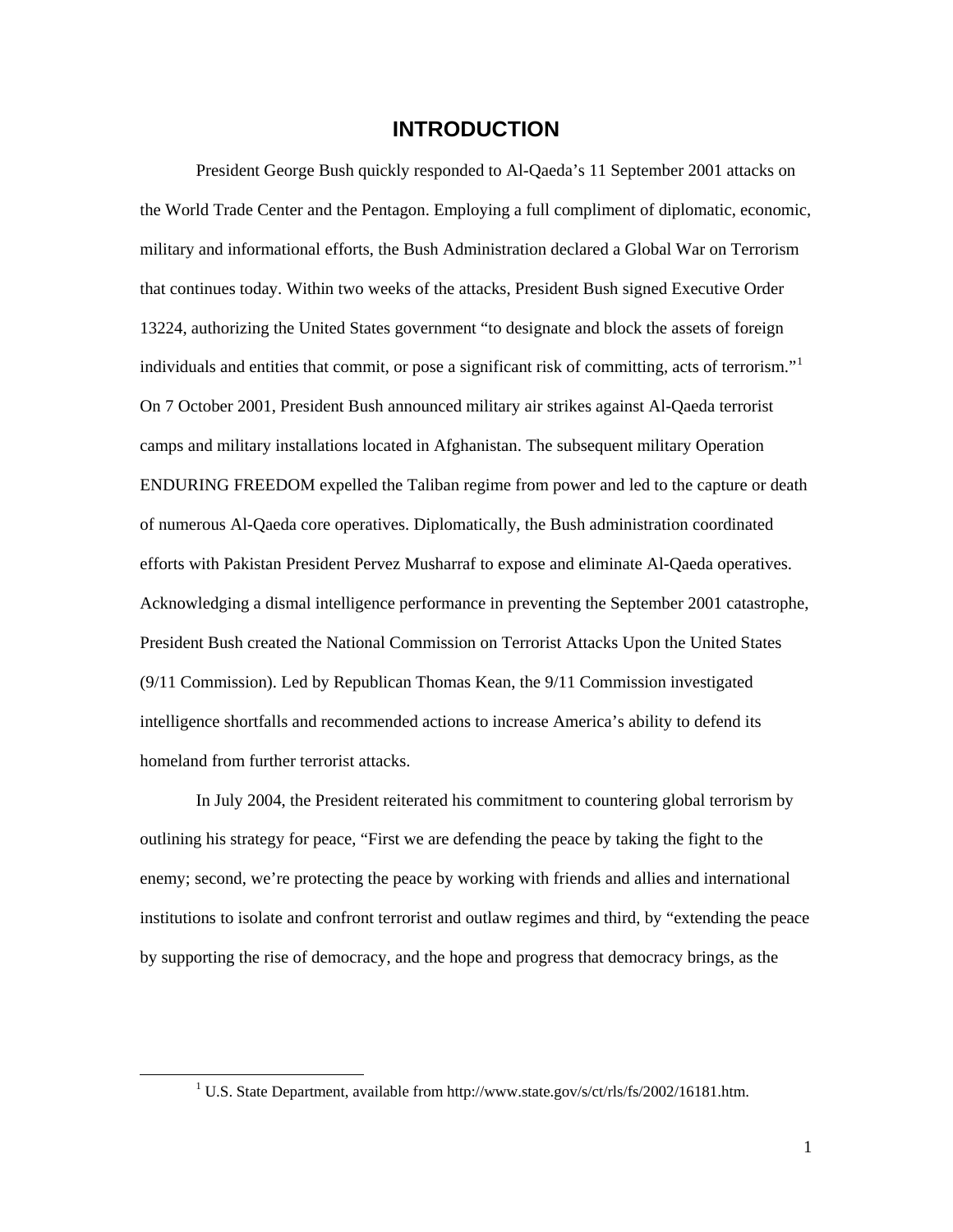alternative to hatred and terror in the broader Middle East.<sup>[2](#page-6-0)</sup>" The President's strategy for peace has resulted in impressive gains against global terrorism. Yet the accomplishments to date in the Middle East merely address a portion of the global terrorism threat. Far from the cities of Karbarla and Kabul, distanced from the explosive insurgencies engulfing Najaf and Fallujah, Islamic terrorist organizations operating in Southeast Asia have joined the global jihad against the West. The existence of these organizations and their confirmed role in recent local and international terrorist attacks has opened up a second front in the war on terrorism. To date, these resourceful and adaptive Islamic terrorist organizations have rendered U.S. regional counterterrorism strategy ineffective**.** And while an understanding of their adaptive nature is no predictor of future behavior, it nonetheless is essential in developing a cohesive, counterterrorism regional strategy.

Southeast Asia is home to an expansive network of violent non-state actors. Operating from Mindanao and neighboring islands in the Southern Philippines, the Moro Islamic Liberation Front (MILF) has battled the Philippine government for a separate homeland since the 1970s. Soldiers of Laskar Jihad lend continued support to Muslims fighting Christian rivals on the Indonesian islands of Moluccas and Sulawesi. In Malaysia, Kumpulan Mujahidin Malaysian (KMM) insurgents aim to transform Malaysia into an Islamic state. In Thailand, the New Pattani United Liberation Organization is working to establish independence for Muslims in the country's southern states. Further north in Laos and Vietnam, "freedom fighters drawn from among the countries' disenfranchised ethnic nationalities continue to protest, sometimes violently, against their governments."<sup>[3](#page-6-1)</sup> Cambodia authorities arrested four members of Jemaah Islamiyah suspected of planning terrorist attacks within the country's borders. While this

<span id="page-6-0"></span> $\overline{\phantom{a}}$ <sup>2</sup> President George Bush, "Progress in the War on Terror" (speech at Oak Ridge National Laboratory) in Oak Ridge, Tennessee on 12 July 2004. Available from http://www.whitehouse.gov/news/realeases/2004/07/print/20040712-5.html. 3

<span id="page-6-1"></span> $3$  Bristow, Damon. "The War on Terrorism and Its Impact on the Security Situation in the Asia Pacific,",Asian Defence Journal (January/February 2002): 6.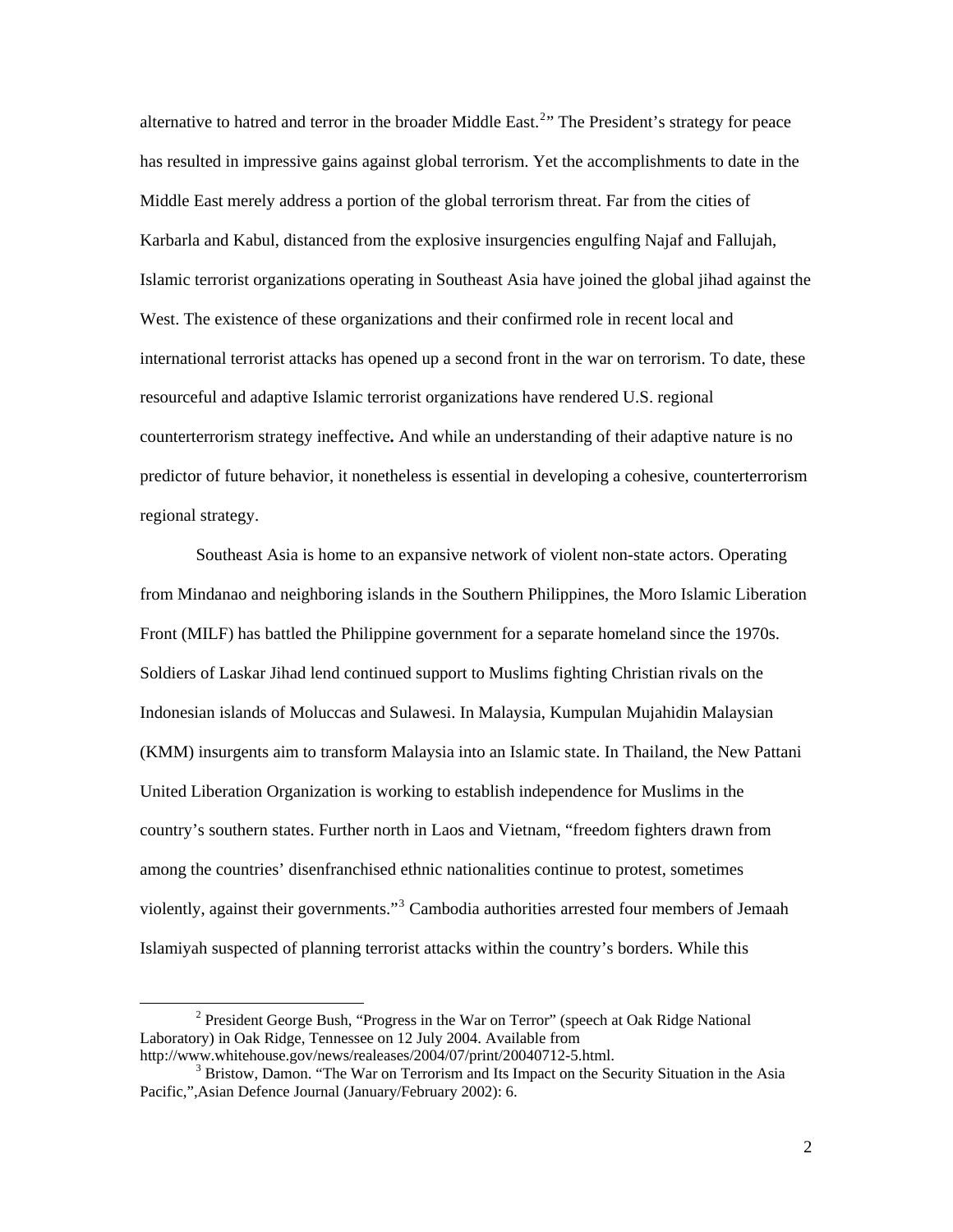monograph focuses solely on Islamic regional terrorism, Southeast Asia is not without other ideological insurgencies, the most threatening being Communism. In 2004, the United States Department of State included The Communist Party of the Philippines/New People's Army on their Foreign Terrorist Organization list. The growing number of regional insurgents and their ideological variations create a complex environment. The regional instability created by these and other non-state groups, combined with an ever-expanding international reach, threatens the success of America's war on global terrorism.

Adding to this complexity, Southeast Asia presents unique challenges for those prosecuting the war on terror. A region comprised of eleven countries (Burma, Brunei, Cambodia, East Timor, Indonesia, Laos, Malaysia, Philippines, Singapore, Thailand and Vietnam), and over 17,000 islands, Southeast Asia's efforts to curb terrorism have been encumbered by the existence of porous maritime borders. The relative short distances separating these nations, making transnational terrorism a reality, exacerbate difficulties maintaining border security. Certainly more damaging has been a documented regional history of corrupt government administrations and military organizations, making it difficult for America to engage in militarilyto-military assistance without appearing to condone past human rights abuses. A potential obstruction to fighting terrorism in Southeast Asia in 2004 is presidential and parliamentary elections, which threaten a sustained regional commitment fighting terrorism. Finally, Southeast Asia is home to an extremely large portion of the world's Muslim population, including Indonesia, the most populous Muslim country in the world. Anti-American sentiments arising from the ongoing war in Iraq threaten America's ability to affect change in the region and garner support for global counterterrorism.

The impact of transnational terrorism in Southeast Asia is potentially quite devastating. The United States can ill afford to allow Southeast Asia's moderate Islamic community to fall prey to a miniscule, but growing Islamic fundamentalist movement. The Philippines, a major U.S. ally in the region, welcomes U.S. assistance combating national Moro insurgencies endemic to its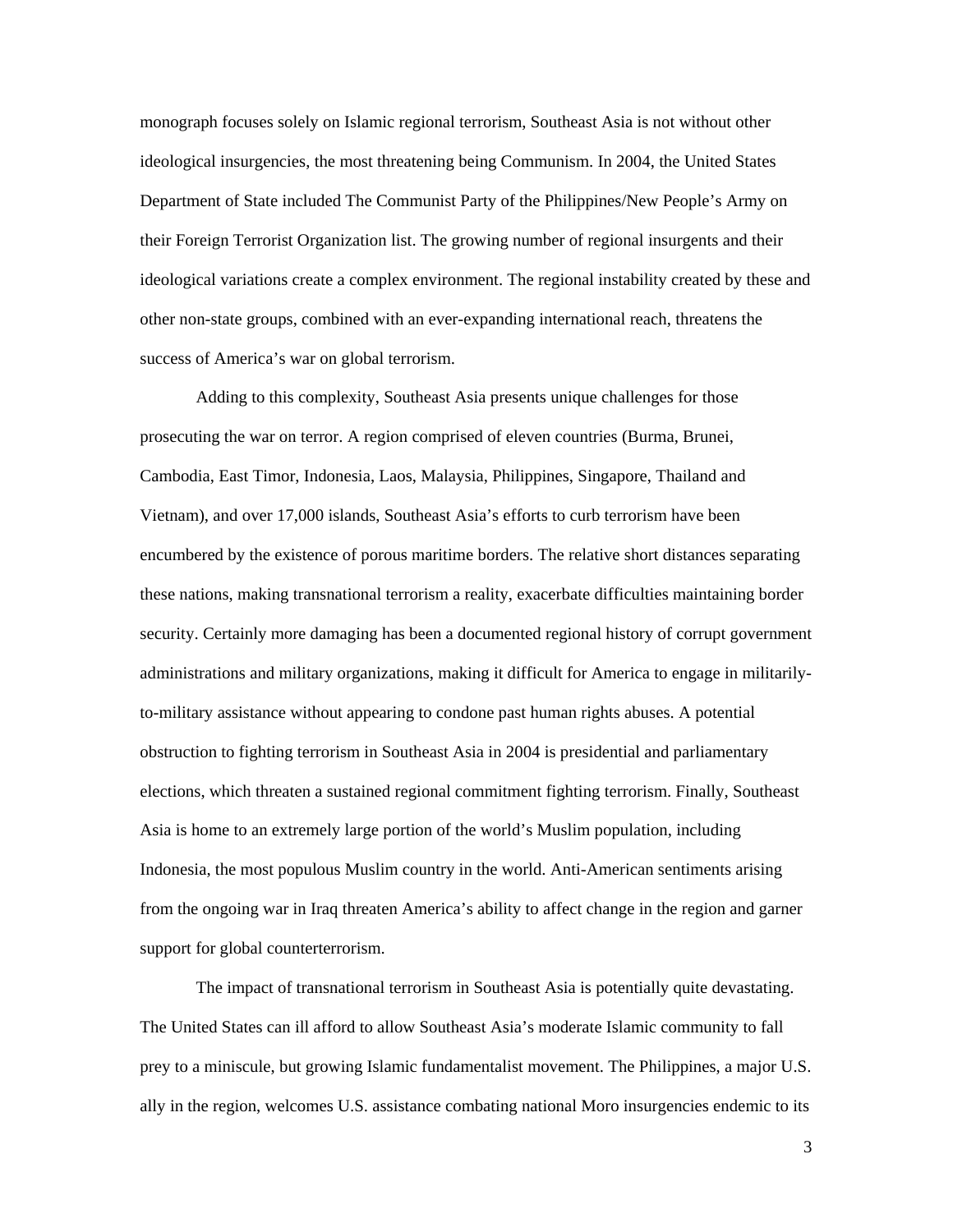southern islands. Indonesia and Malaysia, though staunchly opposed to an increased U.S. regional presence, benefit in their struggle against terrorism by cooperating with U.S. intelligence agencies. Economically, transnational terrorism threatens not only regional markets, but also the global economy. Thirty percent of the world's trade goods pass through the Malacca Straits on at least 50,000 ships per year—more than double the volume transitioning the Suez Canal and three times that sailing through Panama. Additionally, Japan receives eighty percent of its oil needs through the Malacca Straits. Without the use of this waterway flowing between Malaysia, Singapore and Indonesia, these tankers would travel an additional thousand miles from the Gulf to reach their destinations.<sup>[4](#page-8-0)</sup>

The Bush administration is certainly aware of the growing terrorist threat residing in the vast Southeast Asia archipelago. In February 2004, Secretary of State Colin Powell released the latest listing of Foreign Terrorist Organizations, which included three Southeast Asian terrorist organizations including Jemaah Islamiyah (JI), Abu Sayyaf Group (ASG), and the Communist Party of the Philippines/New People's Army. Operating from within Manila, The New People's Army (the guerrilla arm of the Communist Party of the Philippines) seeks the violent overthrow of the Philippine government. Jemaah Islamiyah and Abu Sayyaf ambitions extend beyond the borders of Indonesia and the Philippines. These transnational insurgents seek to impose their ideologies on a much wider audience, and their terrorist acts have consistently infringed upon other Southeast Asian nations. JI and ASG are both Islamic fundamentalist organizations with established ties with Osama bin Laden and Al-Qaeda. As such, JI and ASG members have been implicated in several major Al-Qaeda plots, to include the 1993 World Trade Center bombing and September 2001 attacks on the United States. Singapore's Senior Minister Lee Kuan Yew, commenting on Al-Qaeda's influence in the region, stated, "Osama bin Laden has successfully

<span id="page-8-0"></span> $\frac{1}{4}$  Ramachandran, Sudha. "Divisions over Terror Threat in Malacca Straits", Asia Times Online, 2004.; Kuppuswamy, C.S. "Straits of Malacca: Security Implications", South Asia Analysis Group, Paper No. 1033, 18 June 2004.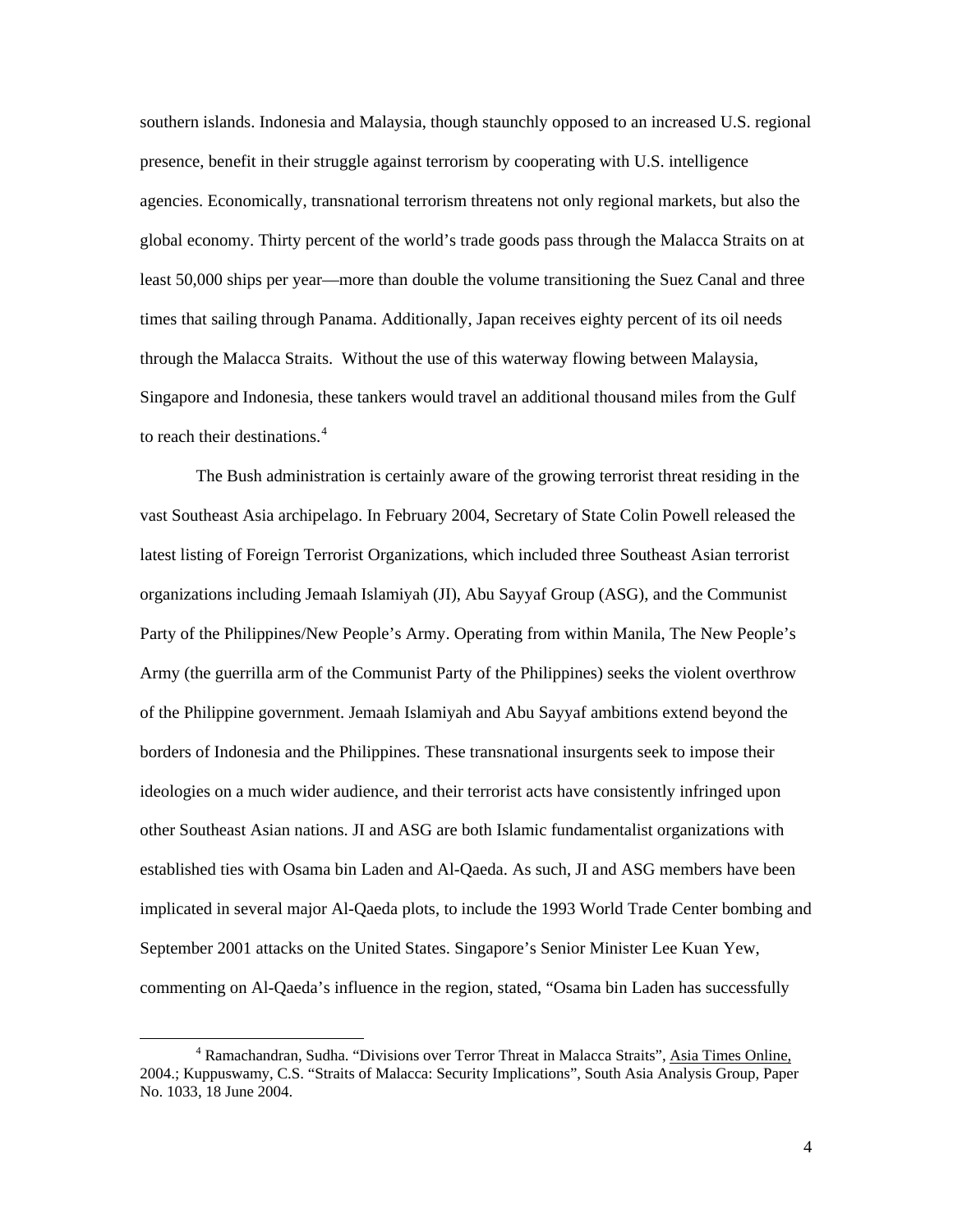twined together a broad range of local groups, each with its own history of struggle for its own objectives, into a common universal jihad against the enemies of Islam." Of the region's terrorist organizations, including Jemaah Islamiyah and Abu Sayyaf, Yew notes, "Al-Qaeda has co-opted them into a larger common jihad."<sup>[5](#page-9-0)</sup> These organizations present an ever-expanding threat to the United States and its allies.

The United States faces a daunting task in Southeast Asia. Developing an effective counterterrorism strategy to deal with the plethora of unique, yet intertwined terrorist organizations requires capabilities beyond pure military might. Admiral Fargo, Commander, U.S. Pacific Command, during testimony to the House Armed Services Committee in March 2004 stated, "Clearly, we don't see military action as the sole or even primary instrument of national power in this fight – intelligence sharing and law enforcement lead much of this effort."[6](#page-9-1) Integrated interaction between U.S. Department of State agencies, but more importantly, cooperation among Southeast Asian states is a must. Military action in the region must follow the lead of clearly defined political objectives, a challenging feat in light of ongoing U.S. Presidential elections.

The adaptive nature of terrorism makes developing a counter strategy extremely difficult. CNN journalist Maria Ressa clearly articulates this difficulty in her latest book. In *Seeds of Terror*, Ressa compares fighting terrorism to the Heisenberg Uncertainty Principle. This principle of quantum physics states, "you cannot find the location of an electron at this precise moment because the very act of trying to locate it pushes it somewhere else."<sup>[7](#page-9-2)</sup> Ressa concludes, "That's exactly what it's like to try to predict Al-Qaeda's next moves. Every arrest, every new piece of

<span id="page-9-0"></span> $\frac{1}{5}$  $<sup>5</sup>$  Senior Minister Lee Kuan Yew, address at the  $1<sup>st</sup>$  International Institute for Strategic Studies</sup> Asia Security Conference; 31 May 2002. 6

<span id="page-9-1"></span>United States Department of State. "Patterns of Global Terrorism: 2003". Available from http://www.state/gov/s/ct/rls/pgtrpt/2003/31611pf.html 7

<span id="page-9-2"></span><sup>&</sup>lt;sup>7</sup> Ressa, Maria A. Seeds of Terror: An eyewitness Account of Al-Qaeda's Newest Center of Operations in Southeast Asia. New York: Free Press, 2003: 203.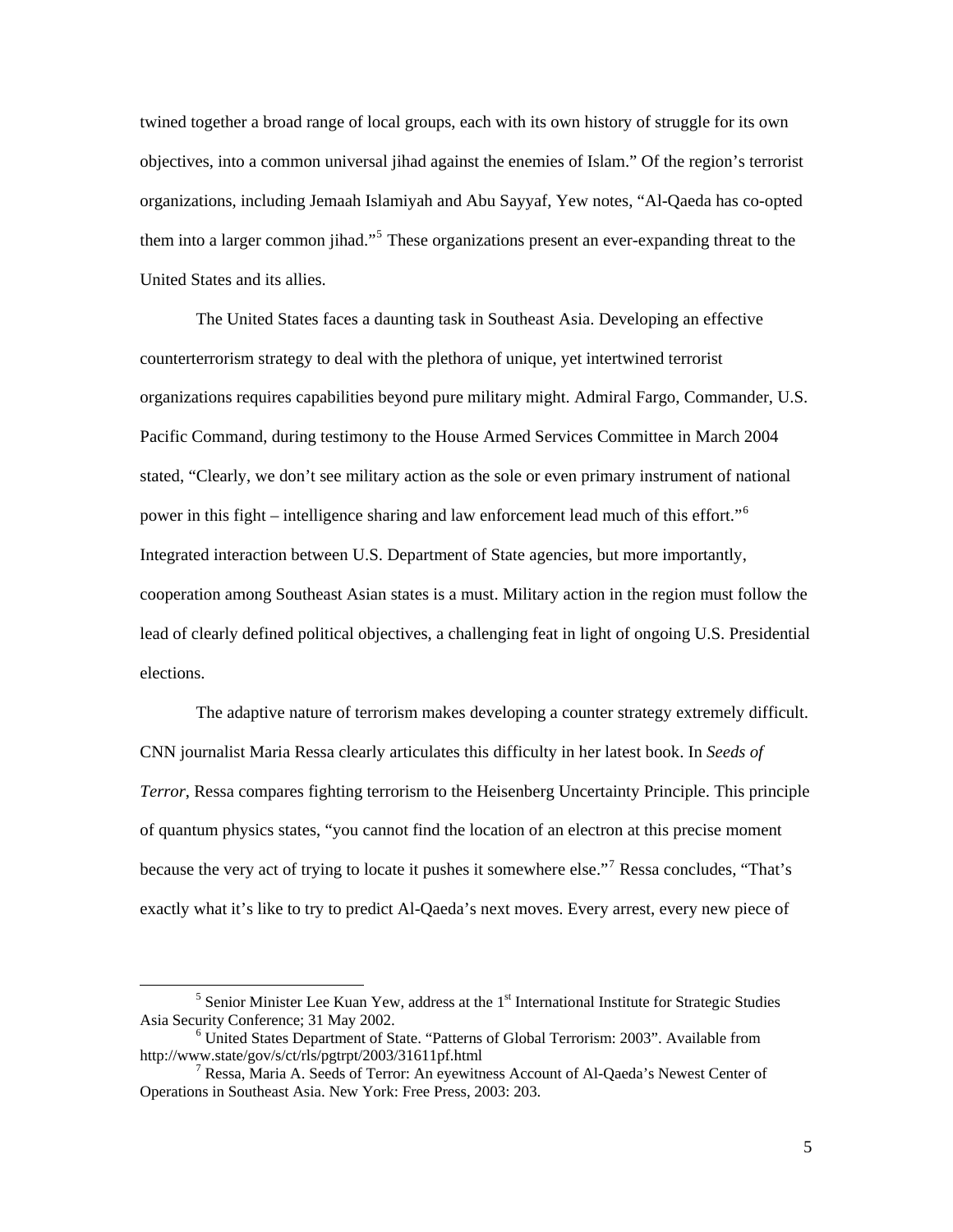information that's released into the public domain…changes the way the group operates."[8](#page-10-0) The analogy applies equally to terrorist organizations in Southeast Asia. Speaking of the region's insurgents, the Australian Government wrote, "They have demonstrated a capacity to identify and exploit weaknesses in security arrangements and they continually seek new methods to defeat countermeasures. The adaptive nature of these terrorists means that their past actions will not always be a useful indicator of their future plans." <sup>[9](#page-10-1)</sup> It is impossible to predict the exact nature of these adaptive groups, yet through a detailed study of adaptive trends and tendencies, one can better prepare an adequate strategy for defeating them. Dr. Bard E. O'Neill, Professor of National Security Strategy and Director of Studies of Political Violence and Terrorism at the National War College has offered one such methodology.

In his book entitled *Insurgency and Terrorism*, Dr. O'Neill introduces a method of systematically analyzing insurgent organizations. Dr. O'Neill's comprehensive framework aligns insurgencies with one of three general forms of warfare: terrorism, guerrilla war or conventional war. Subsequent analysis seeks to identify an insurgency's intended political targets, its aims and goals, and the strategic approach adapted to accomplishing these goals. O'Neill uses five criteria to evaluate an insurgency's progress: Environment, Popular Support, External Support, Organization and Unity and Government Response. Environmental factors include both physical and social aspects of Indonesia. These criteria will be used to analyze Jemaah Islamiyah and Abu Sayyaf's inherent strengths and weaknesses in order to identify those critical vulnerabilities that can be exploited by United States regional strategy.

This monograph will utilize Dr. O'Neill's framework to define counterterrorism effects essential to developing a counterterrorism strategy for Southeast Asia's Islamic transnational terrorist insurgencies, Jemaah Islamiyah and Abu Sayyaf. Jemaah Islamiyah and Abu Sayyaf are

 $\frac{1}{\sqrt{8}}$  $8$  Ibid, 203.

<span id="page-10-1"></span><span id="page-10-0"></span><sup>9</sup> Australian Government Department of Foreign Affairs and Trade White Paper. *Transnational Terrorism: The Threat to Australia*. 2004:18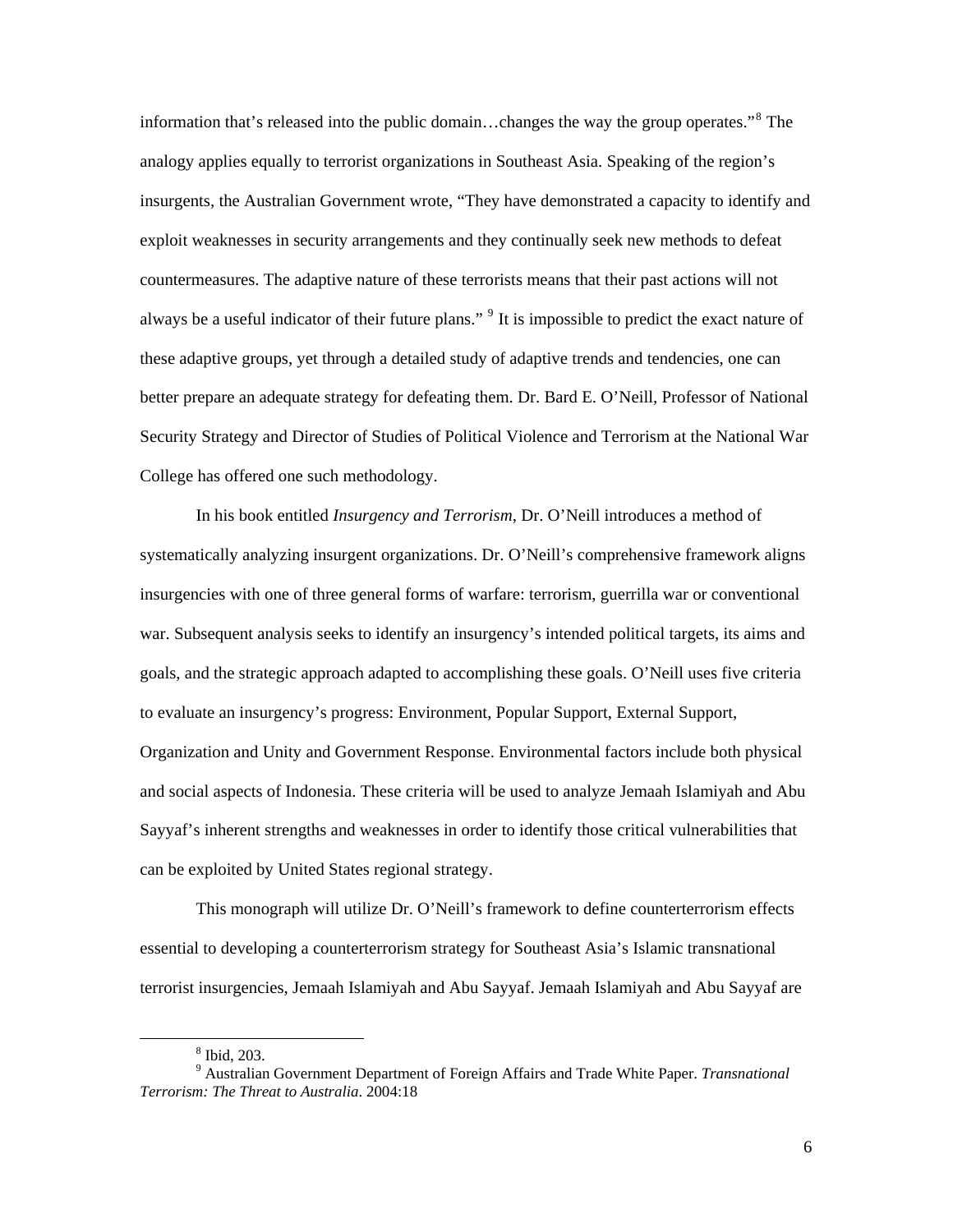two distinct terrorist organizations, yet they share many connections. In addition to being Islamic groups, their operations and influences interact in dynamic fashion. It is impossible to fully consider Islamic terrorism in Southeast Asia without a clear understanding of the present nature of these organizations. Admittedly, this monograph does not discuss other ideologically based insurgencies, such as the Communist New People's Party. The vast distinctions between ideologies necessitate individual research efforts. While Islamic terrorism is but a part of the insurgency threat in Southeast Asia, its understanding is a critical component to an effective U.S. strategy for the region.

Thus far, I have used the terms insurgency and terrorism interchangeably. In *Insurgency and Terrorism*, Dr. O'Neill defines an insurgency as "a struggle between a non-ruling group and the ruling authorities in which the non-ruling group consciously uses political resources and violence to destroy, reformulate, or sustain the basis of legitimacy of one or more aspects of government."<sup>[10](#page-11-0)</sup> U.S. Joint Publication 1-02 provides a similar, though leaner definition of an insurgency as "an organized movement aimed at the overthrow of a constituted government through use of subversion and armed conflict."<sup>[11](#page-11-1)</sup> Jemaah Islamiyah and Abu Sayyaf fit the description of an insurgency based upon these definitions. The link between insurgency and terrorism, according to Dr. O'Neill, lies in the form of warfare insurgents use to accomplish their goals.

When insurgent organizations use terrorism, they exact violence "directed primarily against noncombatants (usually unarmed civilians), rather than operational military and police forces or economic assets (public or private).<sup> $12$ </sup> In the long term, terrorism serves to alter aspects of politics O'Neill refers to as political community, political system, ruling authorities or the

<span id="page-11-0"></span><sup>&</sup>lt;sup>10</sup> O'Neill, Bard E., Insurgency and Terrorism: Inside Modern Revolutionary Warfare. Dulles, Virginia: Brassey's Inc., 1990: 13

<span id="page-11-2"></span><span id="page-11-1"></span> $^{11}$  Joint Publication 1-02, "DoD Dictionary of Military and Associated Terms", 7 October 2004:260. 12 O'Neill, 24.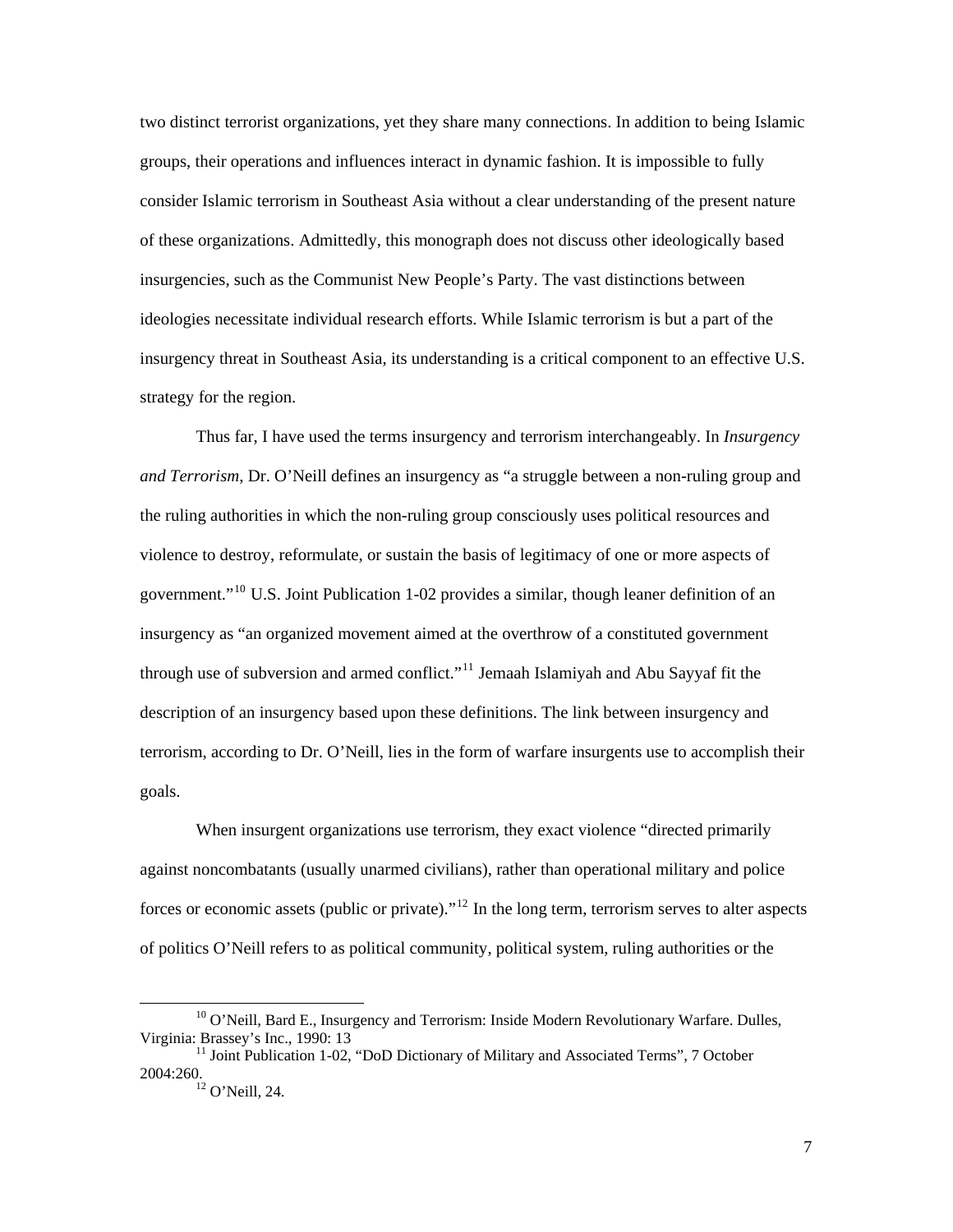policies these authorities decree. An intermediate objective of terrorism is to erode government support while short-term objectives include

Exacting particular concessions (e.g, payment of ransom or the release of prisoners), gaining publicity, demoralizing the population through the creation of widespread disorder, provoking repression by the government, enforcing obedience and cooperation from those inside and outside the movement, fulfilling the need to avenge losses inflicted upon the movement, and enhancing the political stature of specific factions within an insurgent movement.<sup>[13](#page-12-0)</sup>

Islamic terrorist organizations in Southeast Asia share many of these objectives and espouse many more. Joint Publication 3-07.2 defines terrorism as "the calculated use of violence or threat of violence to include fear; intended to coerce or to intimidate governments or societies in the pursuit of goals that are generally political, religious, or ideological."<sup>[14](#page-12-1)</sup> A dominant feature of both definitions involves changing the existent political governance through violence. Jemaah Islamiyah and Abu Sayyaf both seek to change, through violence, the political apparatuses of most regional countries. Through increased operational reach, these once localized insurgencies have become transnational terrorist.

The purpose of this monograph is to identify a U.S. regional counterterrorism strategy to use in the Global War on Terrorism against Jemaah Islamiyah and Abu Sayyaf. Throughout the paper, both historical and current empirical data on these two insurgent groups is infused into Dr. Bard O'Neill's conceptual insurgency framework. Widely respected as an authority on insurgencies, Dr. O'Neill's framework provides a manner in which to dissect and analyze insurgents in an effort to increase understanding and develop effective countermeasures. This monograph aims to use this framework to highlight a variety of adaptations that have allowed Southeast Asia's Islamic terrorist organizations to operate successfully in the face of America's resolve to eliminate them. These adaptations have kept these groups not only relevant, but also effective. An examination of these adaptations identifies key effects the United States must create through the use of its instruments of national power.

 <sup>13</sup> O'Neill, 25.

<span id="page-12-1"></span><span id="page-12-0"></span><sup>&</sup>lt;sup>14</sup> Joint Pub 3-07.2, "Joint Tactics, Technique and Procedures for Antiterrorism", 17 March 1998: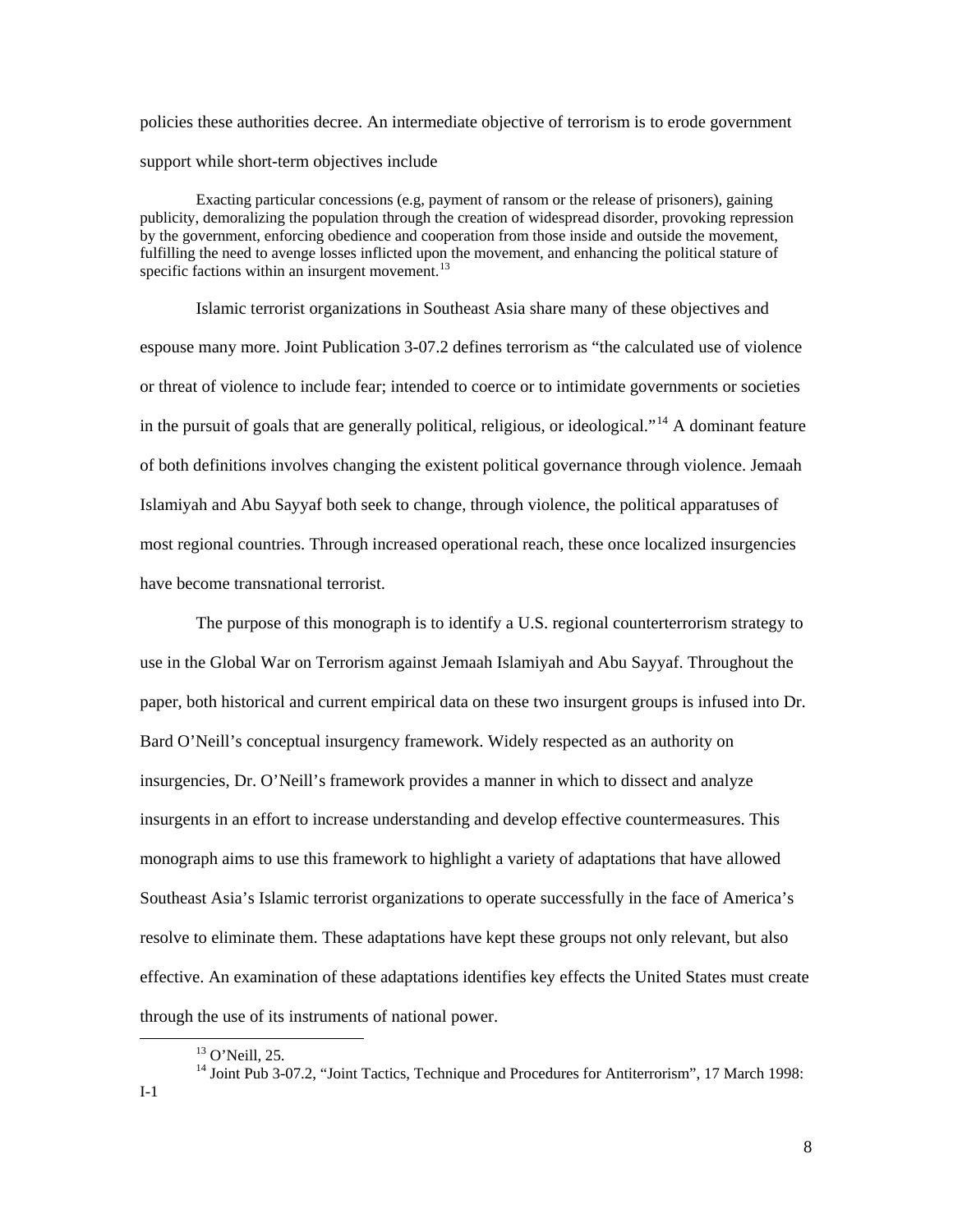# **Jemaah Islamiyah—"Islamic Community"**

<span id="page-13-0"></span>On 12 October 2002, three near simultaneous explosions ripped through Kuta, Bali, a crowded tourist town located in Indonesia. Paddy's Irish Pub and the Sari Club were partially destroyed while the U.S. Consulate sustained minor damage. Over two hundred people, mostly foreign tourist, lost their lives during the attacks. The Bali bombing forced Indonesia's government into action. After denying the existence of terrorists operating within Indonesian's borders, President Megawati Sukarnoputri could no longer dismiss the existence of local insurgents working in conjunction with Al Qaeda. U.S. efforts to entice Megawati to openly confront transnational terrorism increased in intensity. Within two weeks of the attack, U.S. Secretary of State Colin Powell publicly announced the addition of Jemaah Islamiyah to the administration's Foreign Terrorist Organizations list, the designation of JI under Executive Order 13224, and requested the United Nations subject the organization to financial restrictions of UN Security Council Resolutions 1267 and 1390. With these actions, the United States welcomed Jemaah Islamiyah into the global war on terrorism.

Jemaah Islamiyah (JI) is one of the longest standing Islamic insurgencies in Southeast Asia. Originating in Indonesia in the early 1970s, JI has steadily expanded its operational reach throughout Southeast Asia, establishing cells in Malaysia, Singapore, Philippines and Thailand. The impetus for JI comes from the Darul Islam rebellions of Indonesia, which began in the late 1940s. Sekarmadji Maridjan Kartosuwirjo led Darul Islam, an Islamic movement in opposition to imperial Dutch rule, from West Java. Following national independence, Darul Islam members waged a fierce armed insurgency in West Java against President Sukarno's secular government from 1948-1962. In the mid 1960s, Sukarno subdued the rebellion and remaining members fortunate to avoid death or imprisonment went underground.

President Sukarno's regime began disintegrating in the early 1960s and in 1965, he was deposed by Major General Suharto. Under President Suharto, Indonesia's Muslim population suffered greatly. His restrictive political system, which recognized only three political parties,

9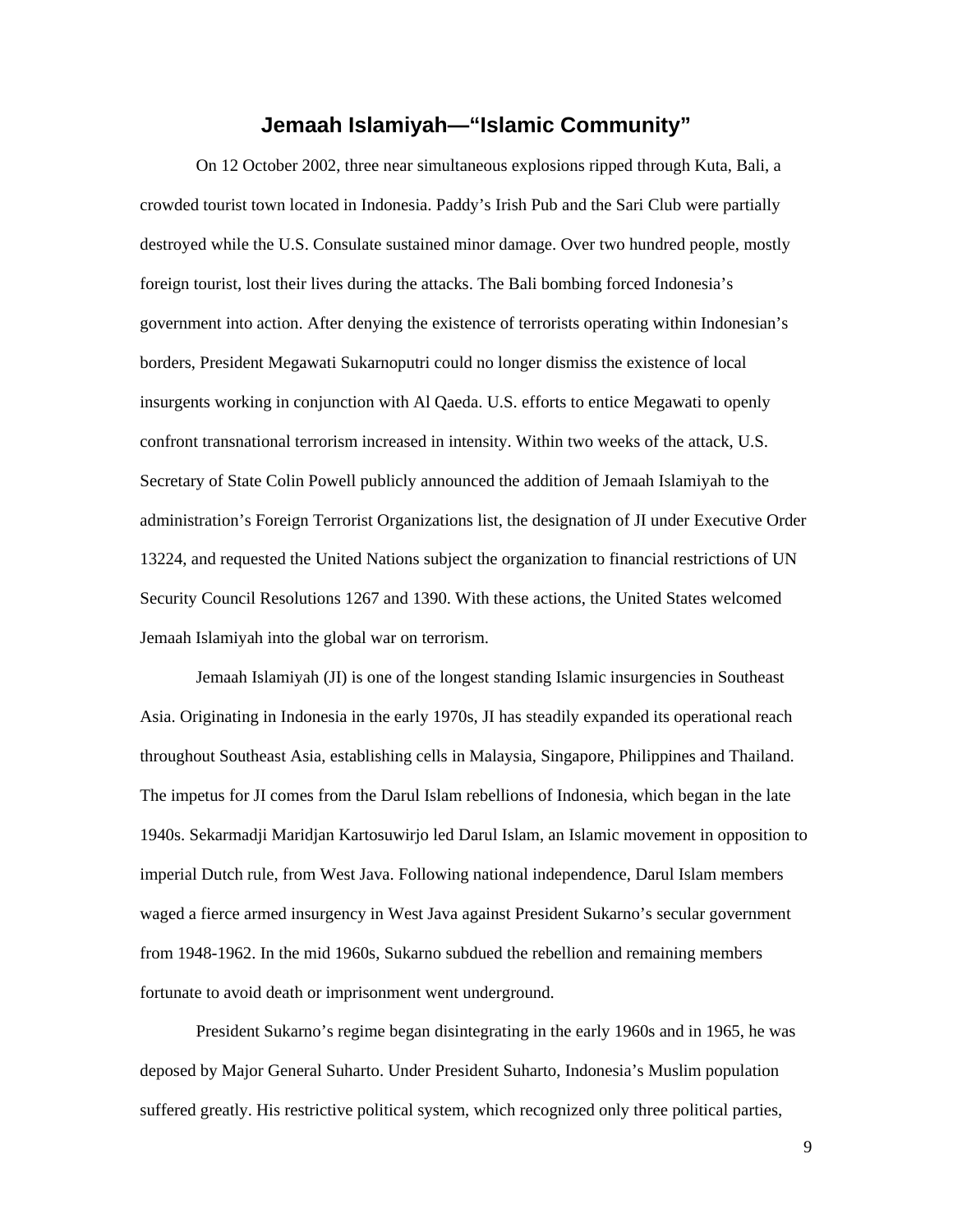was aimed at "eliminating opposition before it even became public."<sup>[15](#page-14-0)</sup> Using a cleverly disguised political rouge, Suharto encouraged a split of the Muslim United Development Party (PPD), the only recognized Muslim political voice, into two distinct factions, PPD and Komando Jihad. During the 1977 presidential elections, President Suharto sprung his trap by arresting 185 Komando Jihad members, accusing them of attempting to establish an Islamic state in Indonesia.[16](#page-14-1) Arrests continued the following year, including the detention of Abu Bakar Ba'asyir and his associated Abdullah Sungkar, passionate followers of Darul Islam. Ba'asyir and Sungkar were also the founders of Al Mukmin, "a boarding school in Solo, on the main island of Java, that preached the puritanical Wahhabi interpretation of Islam founded and propagated in Saudi Arabia."<sup>[17](#page-14-2)</sup> Ba'asyir and Sungkar would become the founders of the modern Jemaah Islamiyah.

The development of Jemaah Islamiyah accelerated in 1982, following Ba'asyir and Sungkar's early release from prison and their return home to Pondok Ngruki. From 1982 to 1984, Ba'asyir and Sungkar taught at Al Mukmin. The school would eventually become a center for Muslim radical activity, a place of study for many of Jemaah Islamiyah's leaders to include Bali bombers Amrozi and Mukhlas. The terrorist who would later drive the bomb in front of the JW Marriott Hotel in Jakarta was also a former Ngruki student.<sup>[18](#page-14-3)</sup> In 1985, fearing a second imprisonment, Ba'asyir and Sungkar fled to Malaysia, taking their fledgling organization with them. In Malaysia, JI aligned itself with other dissident Muslims and "rubbed elbows with other Muslim militants with their own causes and broadened the scope of their jihad, giving them common cause with Muslims in Egypt, Chechnya and the Philippines."<sup>[19](#page-14-4)</sup> With the fall of President Suharto in 1998, Ba'aysir and Sungkar returned to Indonesia. In less than a year,

 <sup>15</sup> Ressa, 47.

<sup>&</sup>lt;sup>16</sup> Ibid. 48

<span id="page-14-4"></span><span id="page-14-3"></span><span id="page-14-2"></span><span id="page-14-1"></span><span id="page-14-0"></span><sup>&</sup>lt;sup>17</sup> Manyin, Mark. "Terrorism in Southeast Asia", Congressional Research Service (CRS) Report for Congress, 13 August 2004: CRS-5.

 $18$  Australian Government White Paper, 43

<sup>&</sup>lt;sup>19</sup> Ressa, 50.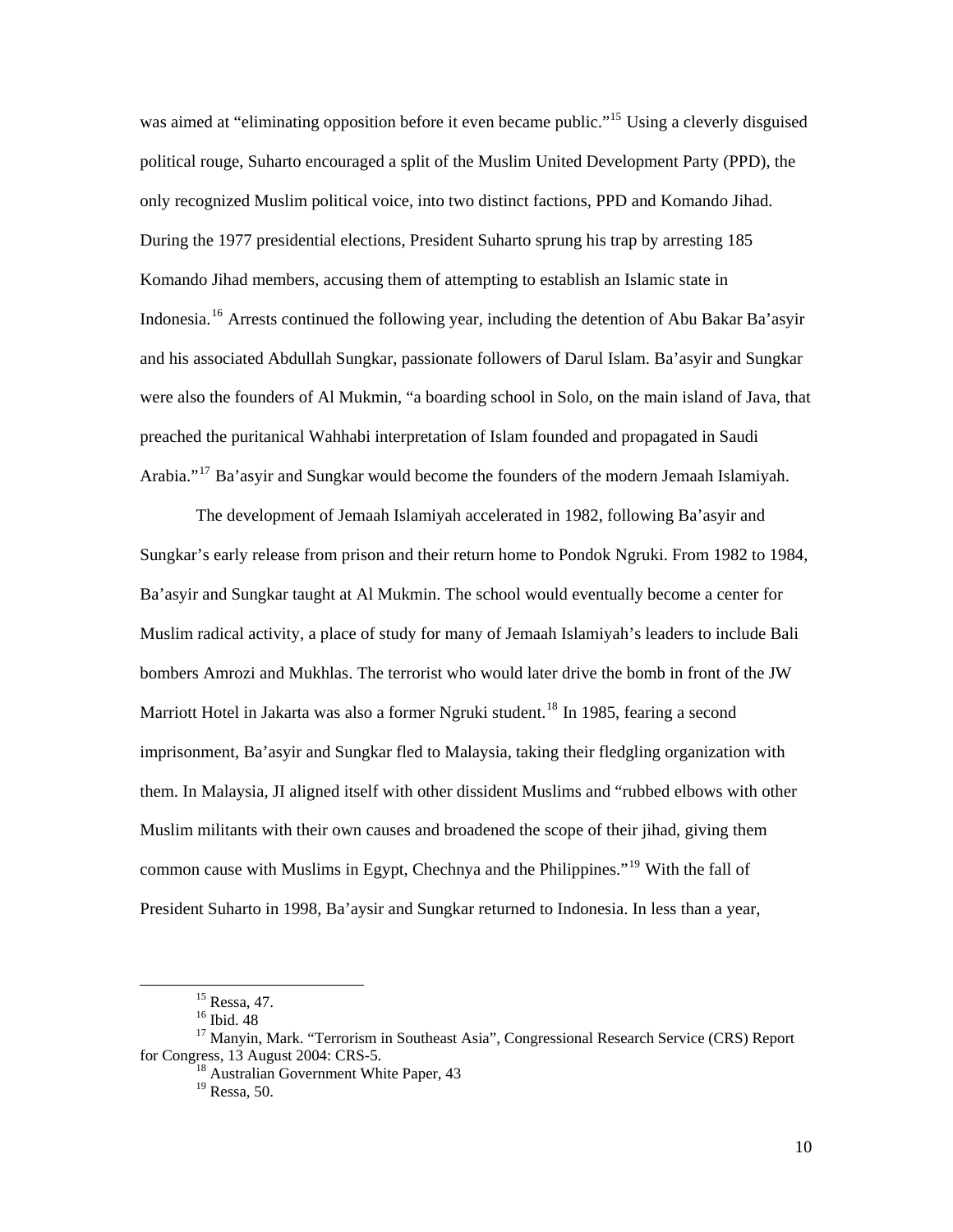<span id="page-15-0"></span>Jemaah Islamiyah I would conduct its first terrorist attack aimed at an unsuspecting Indonesian government.

# **Abu Sayyaf—"The Bearer of the Sword"**

On the morning of 27 May 2001, eighteen tourists were kidnapped from Dos Palmas Resort on the Philippine island of Palawan. Escorted aboard a high-speed motorboat at gunpoint, they were greeted with the following words: "We're the Abu Sayyaf, Some people call us terrorists. We want you to know, we're not terrorists. We are simply people whom the Philippine government has robbed of our homeland, and we just want it back. No one in the government will listen to us, and so we have to do things like this to gain notice."<sup>[20](#page-15-1)</sup> These words amounted to more than the incoherent ramblings of a band of criminal renegades or local thugs. History provides meaning and context to Abu Sayyaf's plight.

Islam arrived in the Philippines in 1380 by Arab missionaries. By the time Spanish explorers reached the area in 1578, the Moro (Muslim) people were well into the reign of their sixth Sultanate. Initial efforts at pacifying Moro populations achieved limited success. "Spain's original foothold in the Philippines came through conversion of pagan tribes and not after contact with the Mohammedans. The conversion of the north was a simple matter, and it was accomplished with very little bloodshed."<sup>[21](#page-15-2)</sup> In the south, however, progress halted in the face of Islamic Moros determined to maintain control of their lands. For the next three hundred and twenty years, Spaniards fought to extend their dominance throughout Philippines southern islands. Yet by 10 December 1898, when Spain ceded the Philippines to the United States,

<span id="page-15-1"></span> <sup>20</sup> Burnahm, Gracia, *In the Presence of My Enemies*, Wheaton, Illinois: Tyndale House Publishers, Inc., 2003: 10. 21 Hurley, Vic*. Swish of the Kris: The Story of the Moros*. New York: E.P. Dutton & Co., Inc.

<span id="page-15-2"></span><sup>1936: 42-43.</sup>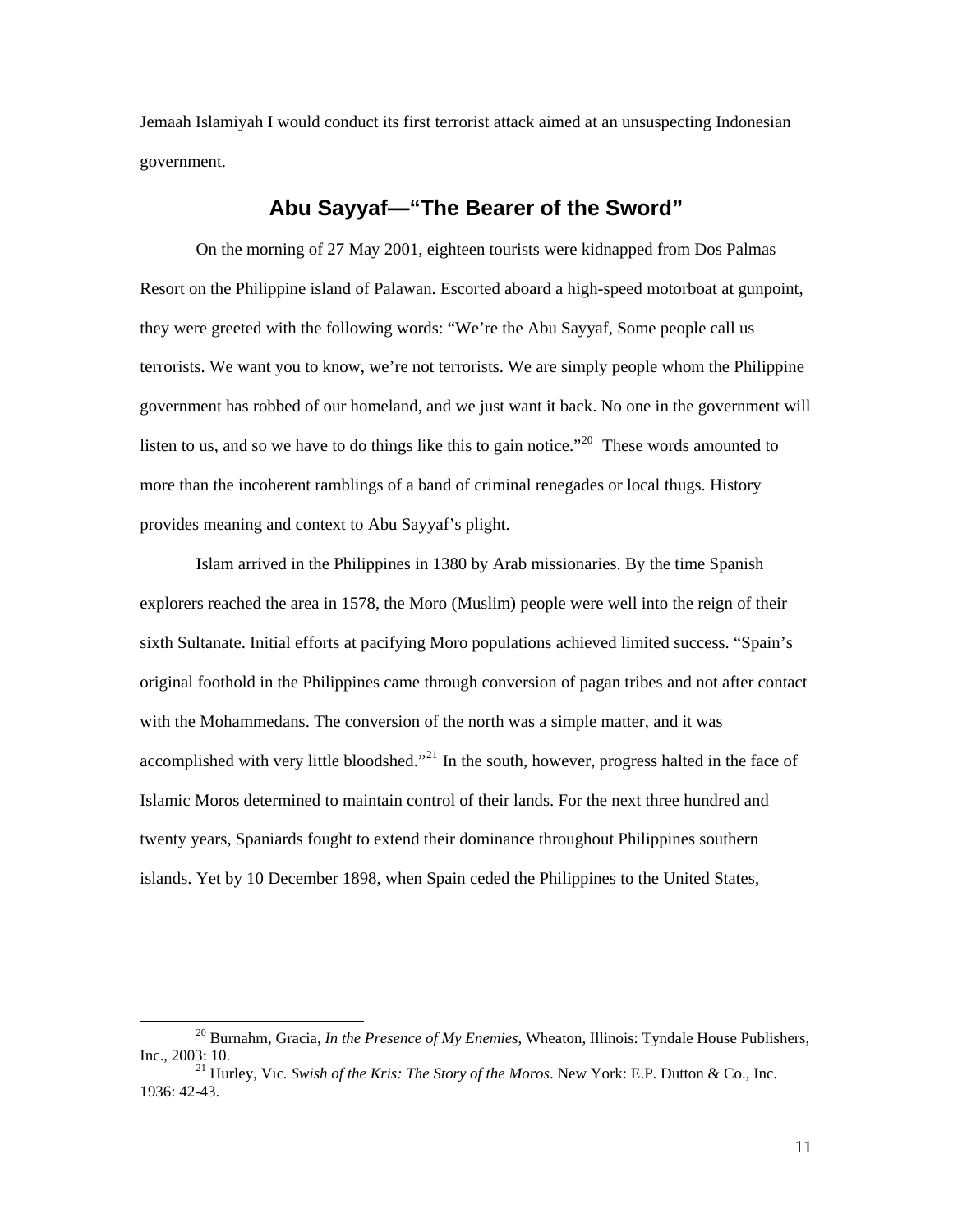"Spanish control over the Moros was never completed, and the Muslim struggle carried over into the United States colonial era."<sup>[22](#page-16-0)</sup>

From 1899-1914, U.S. efforts to suppress Muslim insurrections achieved limited success and resulted in extremely high civilian causalities and continued resistance. Following Philippine independence in 1946, government reforms encouraged Catholic Filipinos to migrate from crowded, northern cities to the wide expanses of Muslim dominated Mindanao. "These programs altered the ethnic and religious balance in Mindanao—from an overall Muslim majority in Mindanao and the Sulu archipelago at the end of the nineteenth century to less than 17 percent of the population today—and precipitated bitter conflicts over land distribution and ownership.<sup>"[23](#page-16-1)</sup> The migrations evoked strong reactions from Mindanao's Moro population and eventually lead to violent clashes between the two religious groups. Government intervention only increased existing tensions as Muslims accused Philippine army troops, sent to restore peace and order, as siding with the Christians. Religious turmoil continued into the 1970s, when organized Muslim insurgencies arose. In 1972, the Moro National Liberation Front (MNLF), led by Nur Misuari and Salamat Hashim, consolidated a majority of partisan Moro forces into a loose political framework aimed at obtaining an independent Moro nation. For several years, Misuari and Hashim matured their organization with assistance from Islamic leaders throughout the world, most notably Libya and Egypt. Ideological differences between MNLF's leaders soon resulted in Hashim's ouster and the emergence in 1984 of a new, more religiously driven insurgent group, the Moro Islamic Liberation Front (MILF). While the secularly educated and strongly nationalistic Misuari steered the MNLF toward talks of peach and concessions of autonomy with the Philippine government, Hashim's MILF continued to fight for independence. According to Hashim, the political objective of the MILF was "the creation of a separate Islamic state in all areas where Muslims are a

<span id="page-16-0"></span> <sup>22</sup> Dolan, Ronald E. *Philippines: A Country Study*. Washington D.C.: Library of Congress 1993: 290. 23 Rabasa, Angel and Peter Clark. Indonesia's Transformation and the Stability of Southeast Asia.

<span id="page-16-1"></span><sup>86</sup>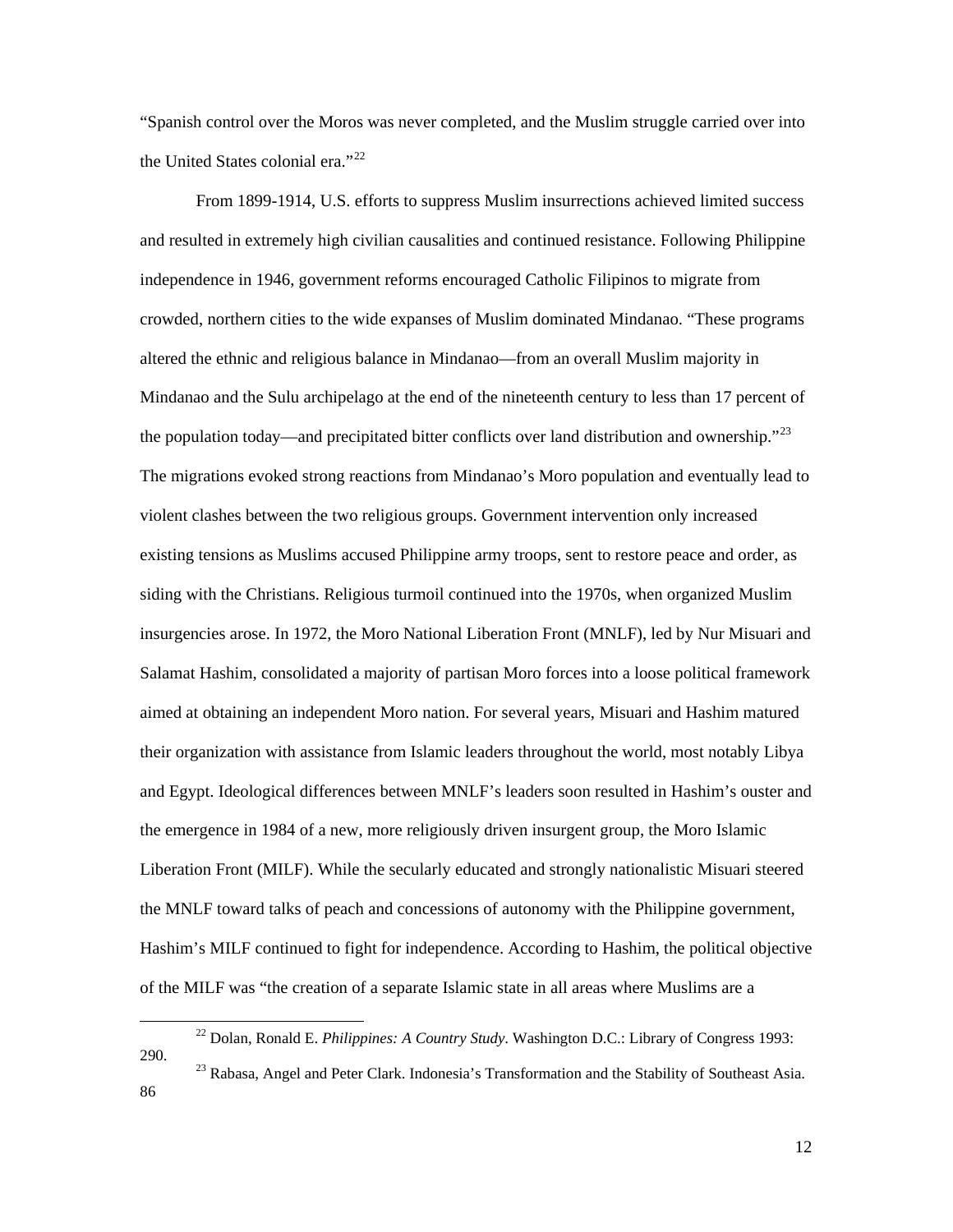<span id="page-17-0"></span>majority in the southern Philippines." Hashim's political entity, referred to as the Mindanao Islamic Republic (MIR), sought to "establish a system of government that upholds and applies sharia law in all aspects of daily life."<sup>[24](#page-17-1)</sup>

While Misuari and Hashim struggled to lead the Moro Islamic struggle on Mindanao, a third insurgent organization, Abu Sayyaf, arose from amid their shadows. Abu Sayyaf's founder Abdurajak Abu Bakr Janjalani, a native of Basilan Island of the southern Philippines, began his adult life employed as a fisherman. In the early 1980s, Janjalani received financial support from Al Islamic Tabligh (a Muslim fundamentalist movement) to study in the Middle East. For the next several years, Abdurajak Janjalani studied theology and Arabic in Libya, Syria and Saudi Arabia. A veteran of the Afghanistan-Soviet war, he fought under the leadership of legendary Pushtun warlord Abdul Rasul Abu Sayyaf and personally met Osama bin Laden. Janjalani returned to Basilan Island in the summer of 1991 and organized Abu Sayyaf, named in honor of Abdul Rasul. Ramzi Yousef (convicted of the1993 World Trade Center bombing) provided Janjalani's initial recruits basic military and explosives training. Financially, Mohammed Jamal Khalifa, a Saudi and brother-in-law of bin Laden, provided Janjalani start up funds. From the group's inception, Janjalani preached a radical Islamic message similar to that of bin Laden. He enticed younger Filipinos to help him establish an Islamic state in Mindanao "where Muslims can follow Islam in its purest and strictest form as the only path to Allah."<sup>[25](#page-17-2)</sup>

# **Insurgency Type and Aim**

Categorizing insurgents into well-defined groups provides a way to identify fundamental characteristics of goal formulation and political focus. Once formulated, these groupings facilitate insightful analysis regarding composition, aspirations, and predicted lines of operation. In *Insurgency and Terrorism*, O'Neill identifies seven insurgency types. Anarchist insurgents seek

<span id="page-17-2"></span><span id="page-17-1"></span> $\frac{24 \text{ Ibid., } 87.}{24 \text{ Ibid., } 87.}$ 

 $25$  Ressa, 26.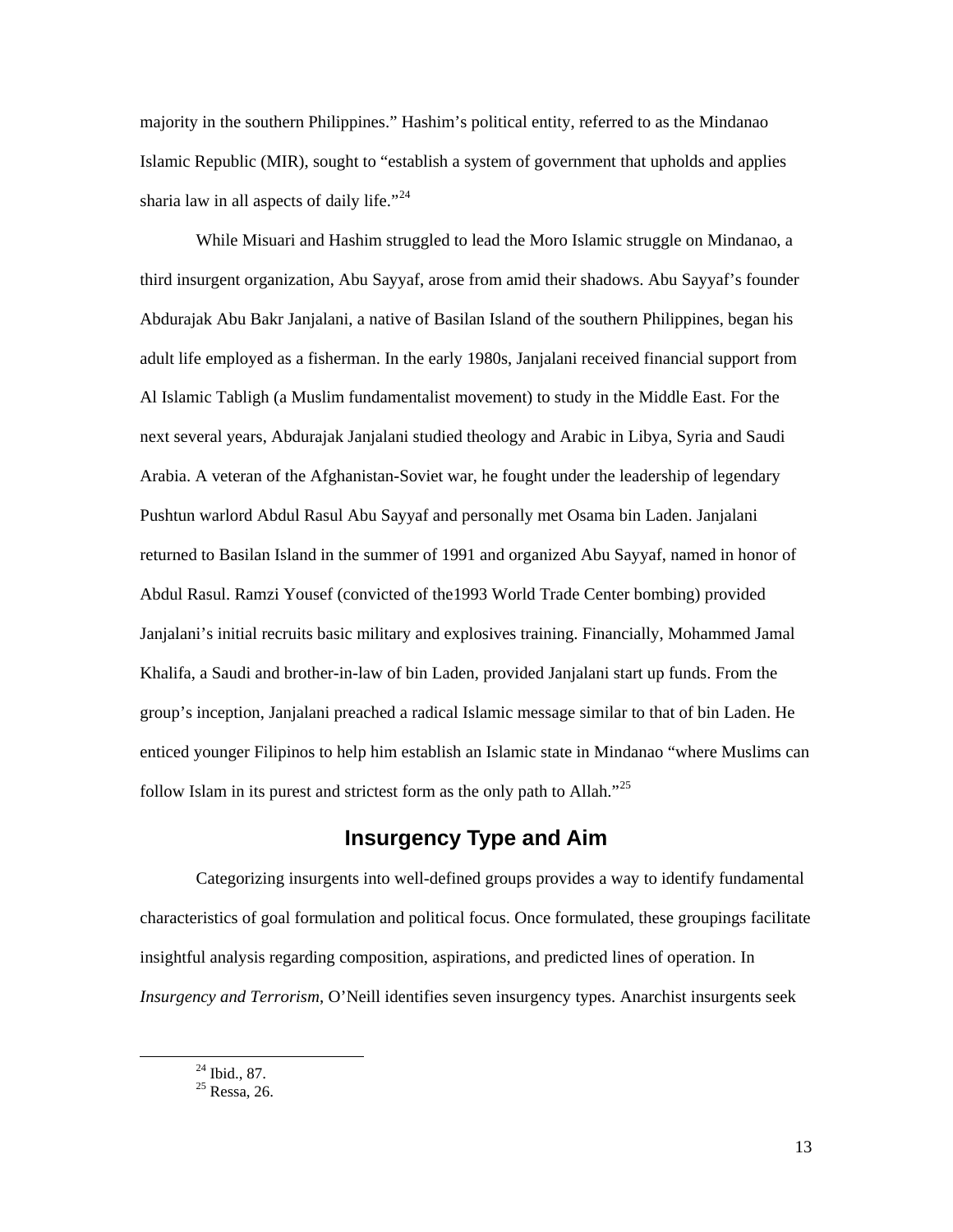to eliminate all institutionalized political arrangements. They view authoritative entities as either illegitimate or not required. Egalitarians seek to radically transform societal structures, through centralized control and "distributive equality," into a completely new social system. O'Neill's third group of insurgents, traditionalist, are similar to egalitarians in that they seek to impose a new societal structure. However, unlike their counterparts, traditionalists generally attempt to roll back the clock and reestablish a social system that existed in the past. Pluralists make up O'Neill's fourth insurgency type. Pluralists seek "to establish a system in which the values of individual freedom, liberty and compromise are emphasized and in which political structures are differentiated and autonomous."<sup>[26](#page-18-0)</sup> Secessionist, similar to the Confederate States in the American Civil War, desire to separate themselves from the existing political community and create a independent political community. In regards to Islamic terrorism, this new entity is typically based upon Sharia. In contrast to secessionist, reformists stop short of denouncing the current political community, but instead look for more autonomy and political strength within it. These insurgents often cede to accepting autonomy vice independence. Dr. O'Neill's final insurgency type is labeled preservationist. Unlike the previous six categories, preservationists look to maintain the status quo. Their acts of aggression are directed at those attempting to change to the existing political structure.

Of the seven types of insurgencies identified by Dr. O'Neill, Jemaah Islamiyah most closely aligns itself with those categorized as traditionalist. Traditionalist insurgents seek to displace the political system in revolutionarily fashion. The values they articulate are "primordial and sacred ones, rooted in ancestral ties and religion." Furthermore, "the political structures they seek to establish are characterized by limited or guided participation and low autonomy, with

<span id="page-18-0"></span> <sup>26</sup> O'Neill, 19.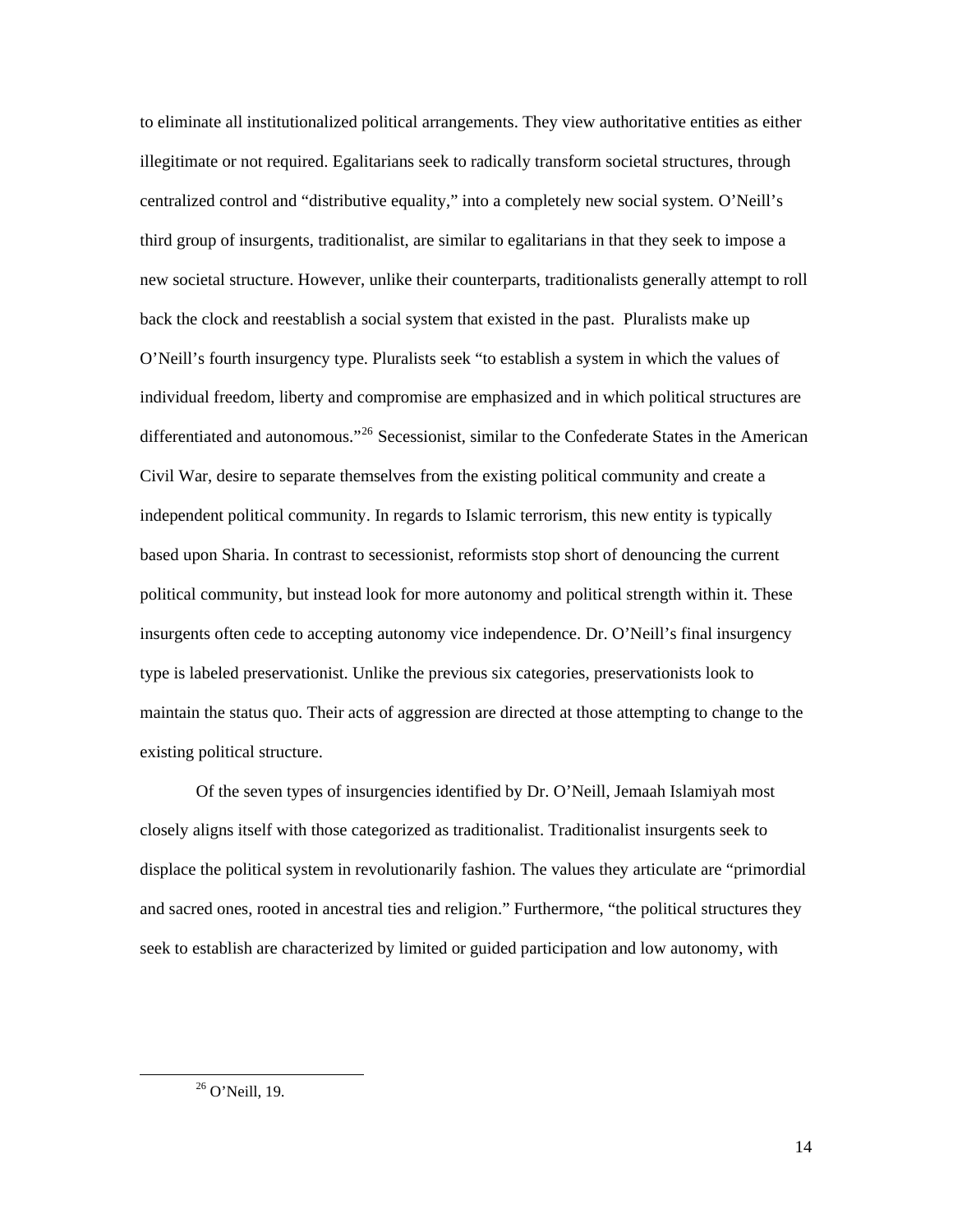political power in the hands of an autocratic leader supported by the nobility, army, and clergy."<sup>[27](#page-19-0)</sup> Mass participation in the political system is not encouraged.

Following the Bali terrorist bombing of 2002, Secretary of State Colin Powell articulated Jemaah Islamiyah's aim stating, "JI's stated goal is to create an Islamic state comprising Malaysia, Singapore, Indonesia, and the southern Philippines."<sup>[28](#page-19-1)</sup> Jemaah Islamiyah seeks to completely exchange the current, secular Indonesian political structure with one based solely on sharia law. The true aim of Jemaah Islamiyah rings clear in the radical rhetoric of the group's reported leader, Abu Bakar Ba'asyir:

Brothers and sisters, according to the examples of the Prophet Mohammed, Islam must be wedded to the government, to the nation. It must take in the law of the State. This was the example of the Prophet. It must not be a purely personal matter. Don't follow the police. Don't follow the nation. Don't separate Islam from the nation. This is wrong. According to the Prophet Mohammed, Muslims must adhere to Shaira law. Sharia law is more important that life itself. Sharia is priceless as compared to life itself. Life without Sharia is nothing.<sup>[29](#page-19-2)</sup>

The type of insurgency Abu Sayyaf adopted is a mix between traditionalist and secessionist. Similar to Jemaah Islamiyah, Abu Sayyaf desires the establishment of a nation ruled by Islamic law. Abdurajak Janjalani brought back from the Middle East visions of an Islamic Mindanao in the purest sense of the religion. Abu Sayyaf is not interested in having a predominately populated Muslim nation shared with a Catholic minority; they desire a purely Islamic nation under which all inhabitants, without exception, adhere to sharia. Yet where Jemaah Islamiyah seeks to displace the existing Southeast Asian governments, Abu Sayyaf wishes to completely withdraw from the Philippine government and establish an independent Islamic community. O'Neill labels insurgencies of these type secessionists. Regarding secessionists, Dr. O'Neill writes, "they renounce the political community of which they are formally a part. They seek to withdraw from it and constitute a new and independent political community."<sup>[30](#page-19-3)</sup>

 <sup>27</sup> O'Neill, 18.

<span id="page-19-3"></span><span id="page-19-2"></span><span id="page-19-1"></span><span id="page-19-0"></span><sup>&</sup>lt;sup>28</sup> U.S. Embassy Tokyo, Japan, "U.S. Designates Jemaah Islamiya as Terrorist Organization". 23 October 2002. Available from http://www.japan.usembassy.gov/e/p/tp-sec20021023a6.html.

 $^{29}$  Ressa, 49.

<sup>30</sup> O'Neill. 19.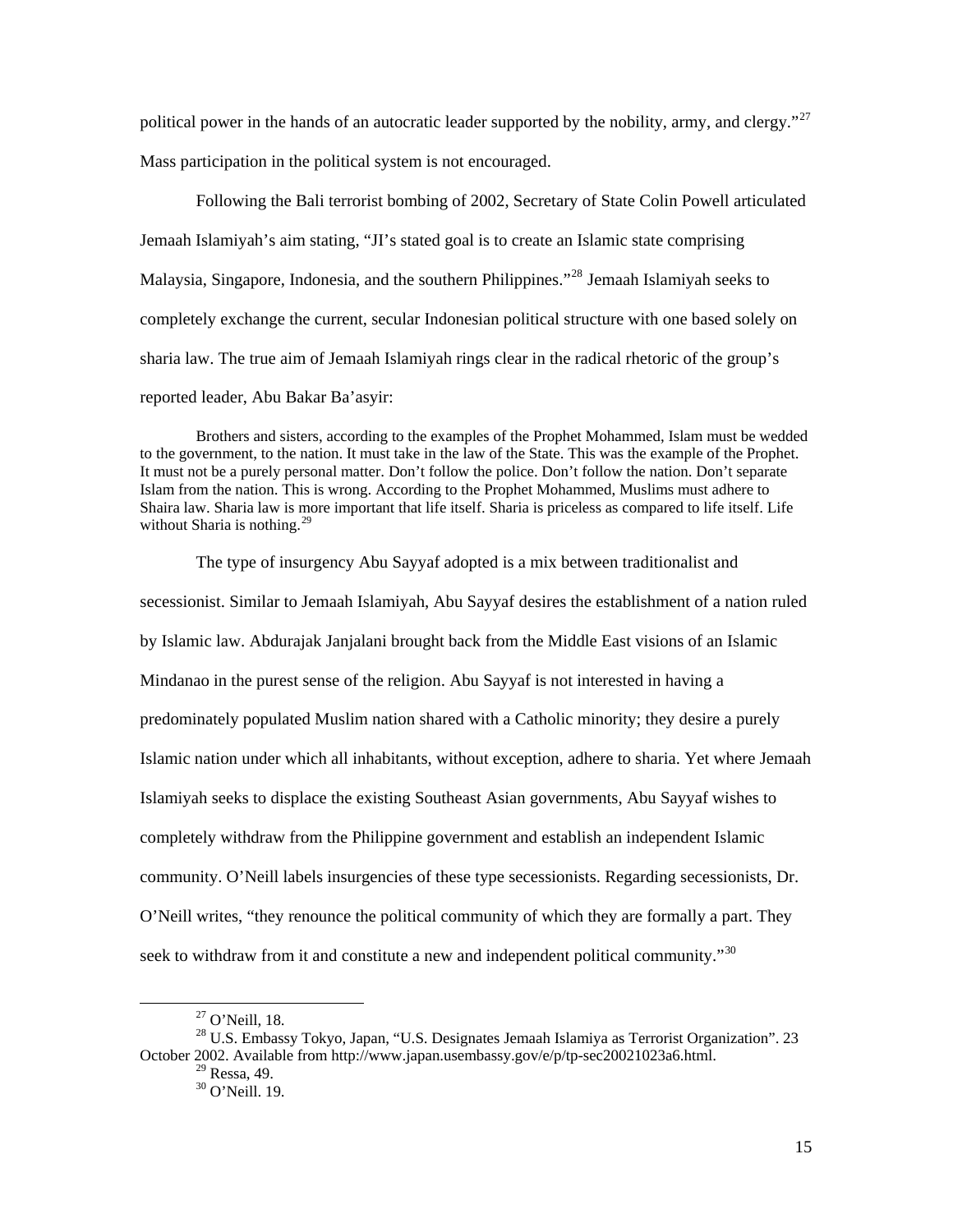<span id="page-20-0"></span>Similar to Jemaah Islamiyah, Abu Sayyaf is strictly motivated by an Islamic ideology. "The overall objective of Abu Sayyaf is the establishment of an independent and exclusive Islamic state in Mindanao."<sup>[31](#page-20-1)</sup> Unlike JI, however, the political aim of Abu Sayyaf has undergone revisions since the group's inception. "After the death of Abu Sayyaf's founder Abdurajak Janjalani in a firefight with police in December 1998, its religious and political goals were dropped in favor of kidnapping for ransom."<sup>[32](#page-20-2)</sup> Following the 2002 rescue of U.S. citizen Gracia Burnham, Abu Sayyaf "is returning to its Islamic roots and is using the familiar weapons of terror—bombing and assassination—in an attempt to achieve an independent Muslim republic in the southern Philippines."<sup>[33](#page-20-3)</sup> Abu Sayyaf eschews the nationalistic tendencies of the larger, more secular MNLF. Many believe Abu Sayyaf's message was directly imported from the Middle East, specifically from Osama bin Laden. Indeed, Janjalani's rhetoric mirrored bin Laden's global plea for an Islamic struggle against all infidels. In conjunction with efforts to secure an Islamic state in Mindanao, Abu Sayyaf "also sees its objectives in Mindanao as intimately tied to an integrated effort aimed at asserting the global dominance of Islam through armed struggle and an extreme religious fervor." Abu Sayyaf is also expanding operations to include global jihad, aligning themselves with bin Laden's zeal in attacking infidels throughout the world.

# **Form of Warfare**

In *Insurgency and Terrorism*, Dr. O'Neill states all insurgencies subscribe to one of three forms of warfare: terrorism, guerilla war, or conventional warfare, as delineated by the type of armed forces employed and their choices of weapons, targets and tactics. Defined by O'Neill as "the form of warfare in which violence is directed primarily against noncombatants rather than operational military and police forces or economic assets," terrorism has been and continues to be

 <sup>31</sup>Rabasa, 89-90.

<sup>32</sup> O'Neill, 19.

<span id="page-20-3"></span><span id="page-20-2"></span><span id="page-20-1"></span><sup>&</sup>lt;sup>33</sup> Elegant, Simon. "The Return of Abu Sayyaf", Time Asia Magazine, (Internet edition), 23 August 2004. Available from http://www.time.com/time/asia/magazine/printout/0,13675,501040830- 686107,00.html.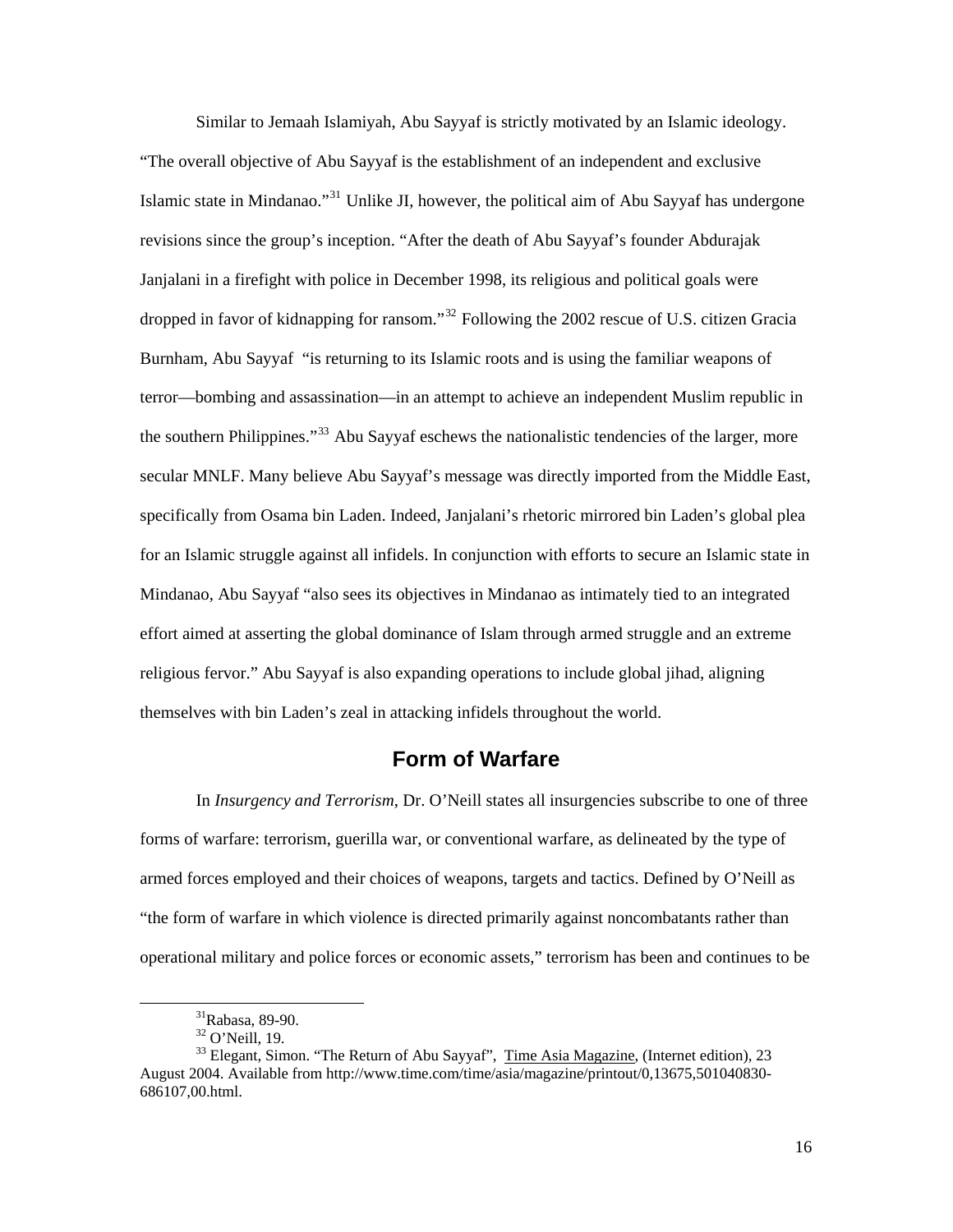the form of warfare espoused by Jemaah Islamiyah.<sup>[34](#page-21-0)</sup> In 1995, JI was implicated in planning to bomb eleven U.S. commercial airliners in Asia. Operation *Bojinka*, as it was referred to, was an Al Qaeda operation under the leadership of Ramzi Yousef. Yousef, Al-Qaeda's point man in Southeast Asia, was later arrested for his role in the 1993 World Trade Center attack. Six years later, Omar Al-Faruq testified to CIA agents he "organized a series of bombings across the country, sanctioned and approved by Abu Bakar Ba'asyir and carried out by operatives of JI and Al-Qaeda."<sup>[35](#page-21-1)</sup> On 19 April 1999, JI members bombed the Istiqlal mosque in Jakarta, Indonesian's largest mosque. The bomb that exploded in the mosque's basement wounded three people but more importantly, created fears echoed by Indonesian President B.J. Habibie who shortly thereafter warned, "this action could invite conflict between different religions."[36](#page-21-2) President Habibie's fears quickly turned into reality when large mobs destroyed a church complex in the city of Ujung Pandang. Presidential elections scheduled for 7 June 1999 were believed by many analysts to be the target of the attacks.

On 2 August 2000, the *New York Times* reported, "A powerful bomb at the residence of the Philippine ambassador in the Indonesian capital, Jakarta, killed 3 people and injured at least 21, including the ambassador."<sup>[37](#page-21-3)</sup> Jemaah Islamiyah was implicated in the bombing. On 24 December 2000, a wave of bombing attacks on Christian churches across Indonesia left eighteen people dead and over one hundred wounded. In these attacks, thirty-eight bombs were planted in eleven cities. Twenty of the bombs exploded within thirty minutes of each other in ten different cities, including one outside Jakarta's main Roman Catholic Church. The timing of the bombings, set to occur as Christmas Eve services were about to begin, was set to exact a high casualty count. Six days later, a series of simultaneous bombing in Manila killed an additional twenty-two people.

 <sup>34</sup> O'Neill, 24.

<span id="page-21-1"></span><span id="page-21-0"></span> $35$  Ressa, 101.

<sup>&</sup>lt;sup>36</sup> Mydans, Seth. "Indonesia: Bomb Blast in Mosque", *New York Times*, 20 April 1999: A,6:3. <sup>37</sup> Mydans, Seth. "Indonesia Bomb Kills 3", *New York Times*, 2 August 2000: A,6:4.

<span id="page-21-3"></span><span id="page-21-2"></span>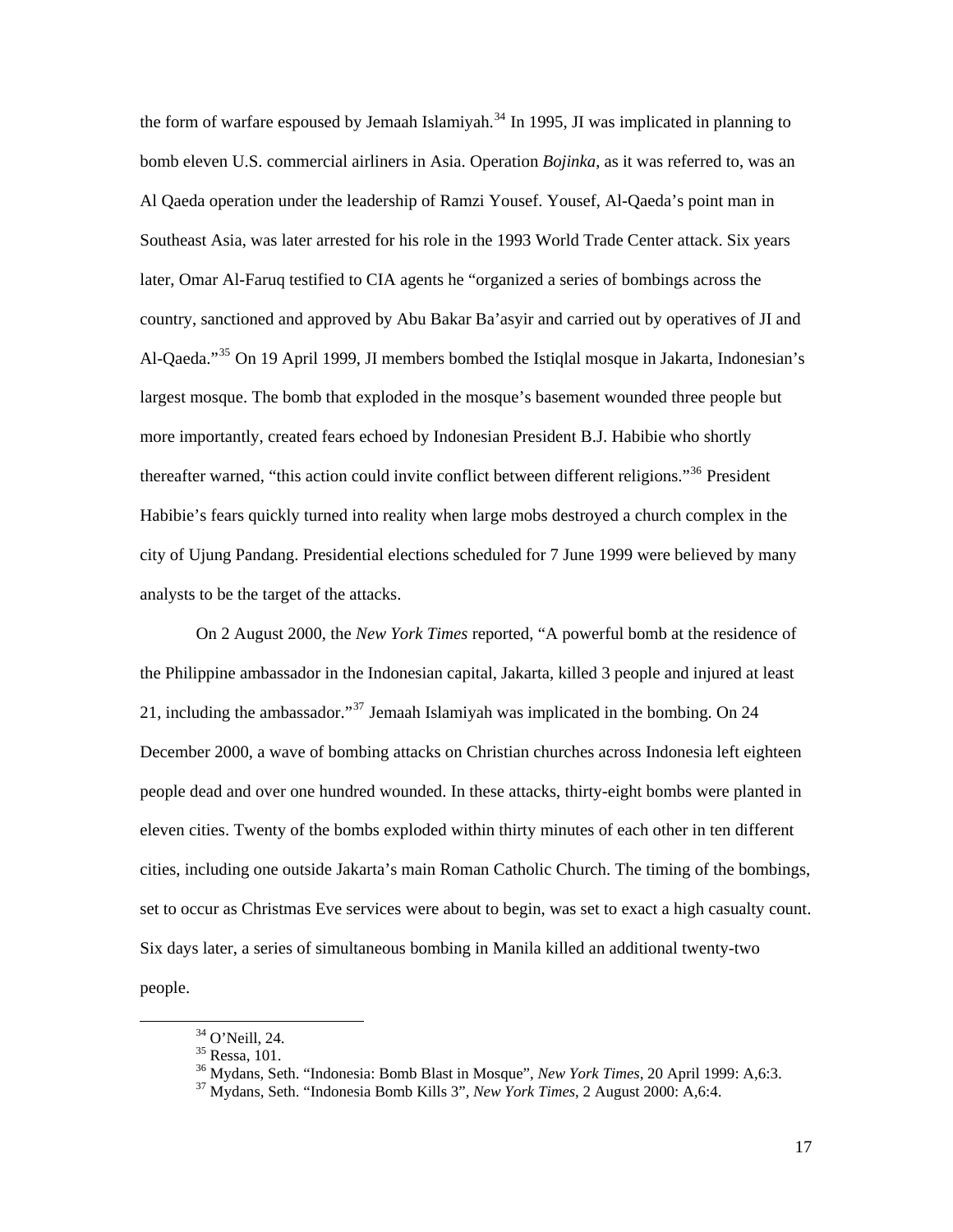Jemaah Islamiyah continued planning and executing terrorist operations the following year. In December 2001, months after Al-Qaeda's attack on the U.S. homeland, authorities in Singapore uncovered a JI plot to attack the U.S. and Israeli Embassies and British and Australian diplomatic buildings in Singapore. The following October, three near simultaneous explosions in the resort town of Kuta, Bali killed over two hundred people, the majority of which were foreign tourists. In what became the nation's first open acknowledgement of internal terrorism, Indonesian Defense Minister Matori Abdul Djalil stated "The Bali bomb blast is linked to Al Qaeda with the cooperation of local terrorist."<sup>[38](#page-22-0)</sup> These local terrorists would eventually be identified as Jemaah Islamiyah. On 5 August 2003, Jemaah Islamiyah operatives detonated a sports utility vehicle filled with explosives in front of the J.W. Marriott hotel in Jakarta, leaving twelve people dead and injuring more than 150. JI committed their latest terrorist attack on the Australian embassy in Jakarta. On the morning of 9 September 2004, a Daihatsu pickup truck filled with two hundred kilograms of potassium chlorate detonated outside the embassy, killing nine people and wounding two hundred twelve others.

Jemaah Islamiayh's latest attacks, the J.W. Marriott attack and the bombing of the Australian embassy, indicate an ideological shift in operations. These two attacks marked the first times the majority of casualties were Indonesians. While thirty-four Indonesians were among the two hundred deaths in Bali, all eleven deaths at the Australian embassy were Indonesian, a group including Muslims and Hindus. Sidney Jones, Asia director of the *International Crisis Group* stated, "They (JI) knew there would be Indonesian victims, but they didn't care. They only cared about the symbolic value of being able to say, we're still here, we can do this even with a huge

<span id="page-22-0"></span> <sup>38</sup> Bumiller, Elisabeth. "Bush Ties Bombing at Bali Nightclub to Qaeda Network", *New York Times*, 15 October 2002.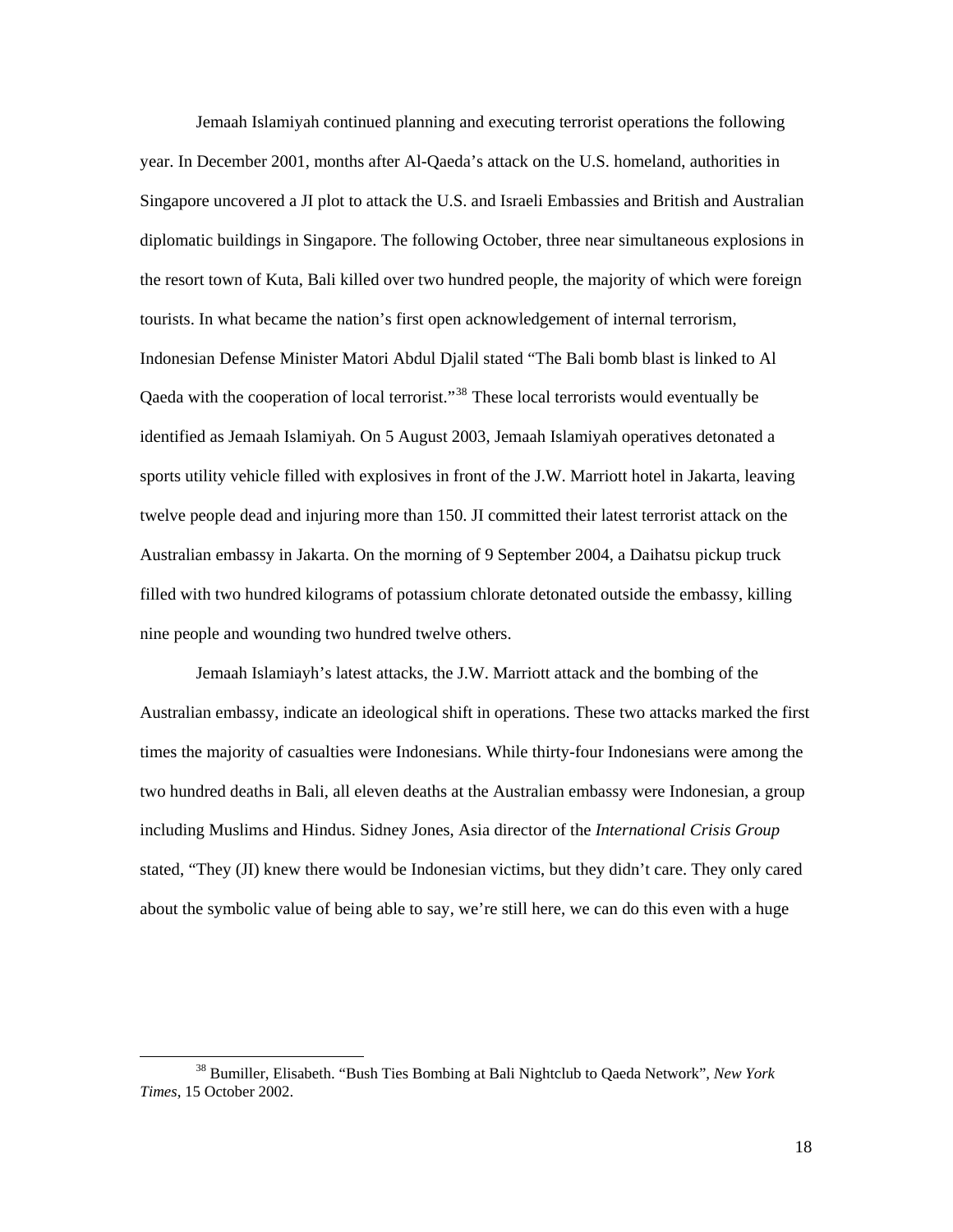manhunt going on for our two most wanted bombmakers."[39](#page-23-0) The attacks also ushered in the advent of JI suicide bombers, a trend many analysts feel will continue to develop.

It would be easy to mistake Abu Sayyaf's form of warfare as guerrilla operations instead of terrorism. The group operates in familiar guerrilla fashion: small groups of soldiers operating within a rural environment, searching for targets of opportunity while avoiding major clashes with the Armed Forces of the Philippines (AFP). Yet guerrilla warfare, defined by O'Neill as "highly mobile hit-and-run attacks by lightly to moderately armed groups that seek to harass the enemy and gradually erode his will and capability," is not Abu Sayyaf's preferred method of warfare. Though occasional "striking forces" directly attack AFP units, a quick examination of Abu Sayyaf's past operations reveal a dominant terrorist theme: attacking non-combatants to obtain ransoms and inculcate an atmosphere of fear.

Under the direction and financial support of Al Qaeda, Abu Sayyaf committed its first terrorist attack in 1991. On 23 December, Abu Sayyaf members bombed a Catholic church on Jolo Island using hand grenades, killing two foreign missionary women. The following year, Abdurajak Janjalani received over six thousand dollars from Al Qaeda to carry out two attacks: the assassination of Italian Father Carzedda and the bombing of a Basilan market for the purpose of disrupting provincial elections. Guerrillas assassinated Father Carzedda, a missionary for The Silsilah Movement, in Zamboanga in May 1992. On 28 August 1993 Abu Sayyaf guerillas bombed Fort Pillar in Zamboanga City, killing five people wounded forty-one others.

The event that propelled Abu Sayyaf into the national limelight was the 4 April 1995 massacre in the coastal town Ipil. During the attack, guerrillas raided seven banks and in the process burned the town center to the ground. Fifty-four civilians died in the attack and hundreds more were wounded.

<span id="page-23-0"></span> <sup>39</sup> Elegant, Simon, *The Fire This Time,* Time Asia Magazine (Internet edition), Vol. 164, No.12, 20 September 2004. Available from http://www.time.com/time/asia/magazine/printout/0,13675,501040920-695932,00.html.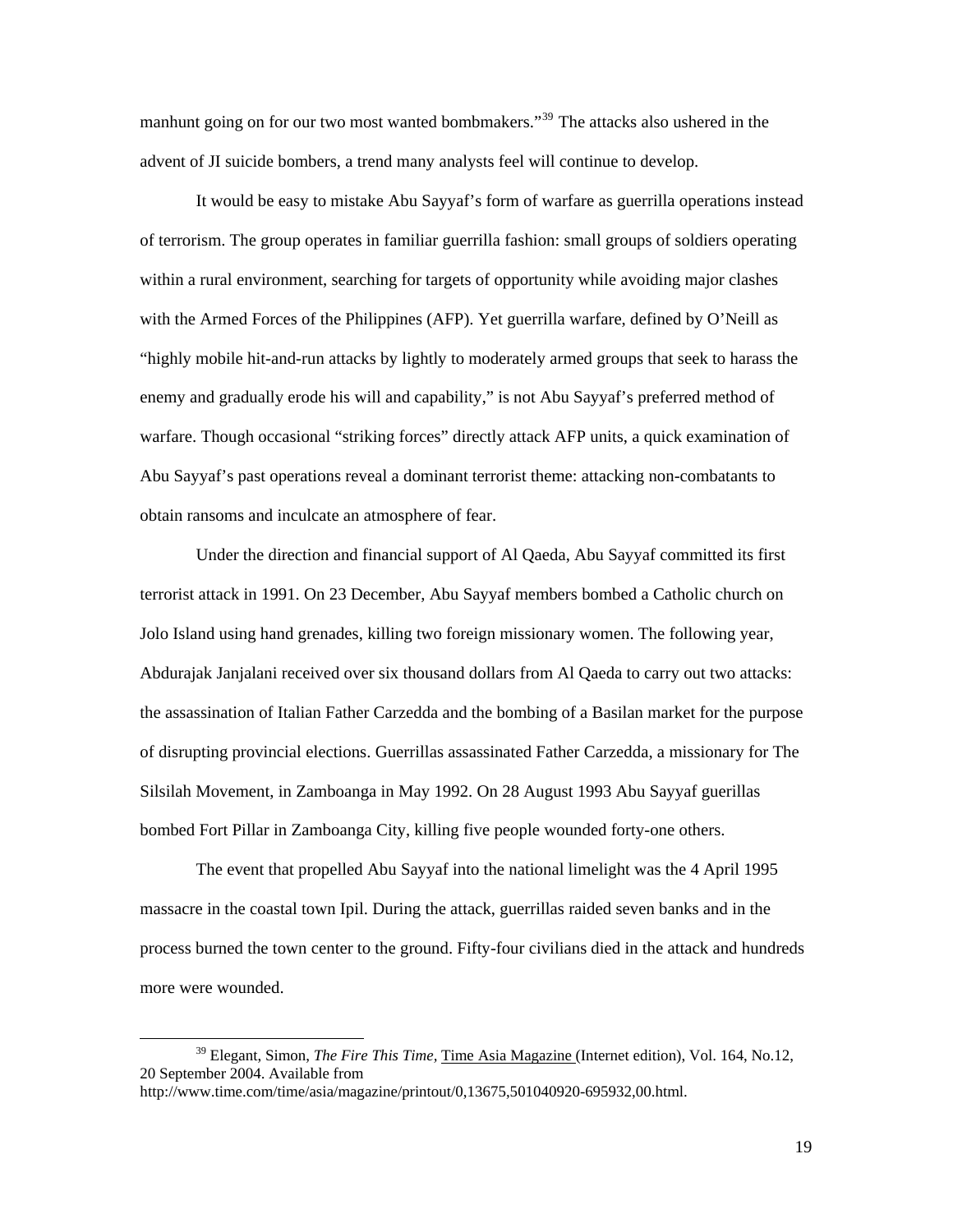On 20 March 2000, Khaddafy Janjalani's faction attacked an Army outpost and seized more than fifty people from two Basilan schools for use as human shields during their escape. The group withdrew with twenty-seven hostages including many young children.<sup>[40](#page-24-0)</sup> At this point, Abu Sayyaf shifted tactics from bombings and assassinations to kidnappings for ransom. On 23 April 2000, seven insurgents led by Ghalib Andang, alias Commander Robot raided a diving resort in Sipadan, an island off the western coast of Malaysia. Ten Western tourists from Germany, France, Finland and South Africa were kidnapped in the raid. Along with the Westerners, Abu Sayyaf guerillas kidnapped eleven Asian resort workers and escorted the group across the Sulu Sea to Jolo Island near Mindanao. Commander Robot demanded one million dollars for the return of each hostage. In August, Janjalani's guerrillas abducted American Muslim Jeffrey Schilling during an arranged visit to a guerilla camp. Accused of being an American spy, Schilling was held for more than seven months before he managed to escape, ending Janjalani's hopes of receiving a requested ten million in ransom money.

On 27 May 2001, Janjalani struck again by raiding Dos Palmas vacation resort located on Palawan Island. Three Americans, fifteen Filipino tourists and three Filipino workers were captured and taken to Basilan. For the next thirteen months, Janjalani led the hostages through Basilan's canopied jungles, evading capture while simultaneously arranging ransom payments. On 3 June, Commander Robot's faction kidnapped ten Western journalists and released them ten hours later for  $$25,000.<sup>41</sup>$  $$25,000.<sup>41</sup>$  $$25,000.<sup>41</sup>$ 

In February 2002, on the eve of the United States' military deployment to Basilan, Abu Sayyaf members exploded a bomb at a public market on the southern island of Jolo. The attack killed five people and wounded more than forty others. On 2 October, Abu Sayyaf detonated an explosive device in Zamboanga City, killing four, including an American Special Forces soldier.

<span id="page-24-1"></span><span id="page-24-0"></span> <sup>40 &</sup>quot;Filipino Army Attacks Rebel Holding Hostages", *New York Times*, 23 April 2000, I,10:4. 41 Ressa, 115.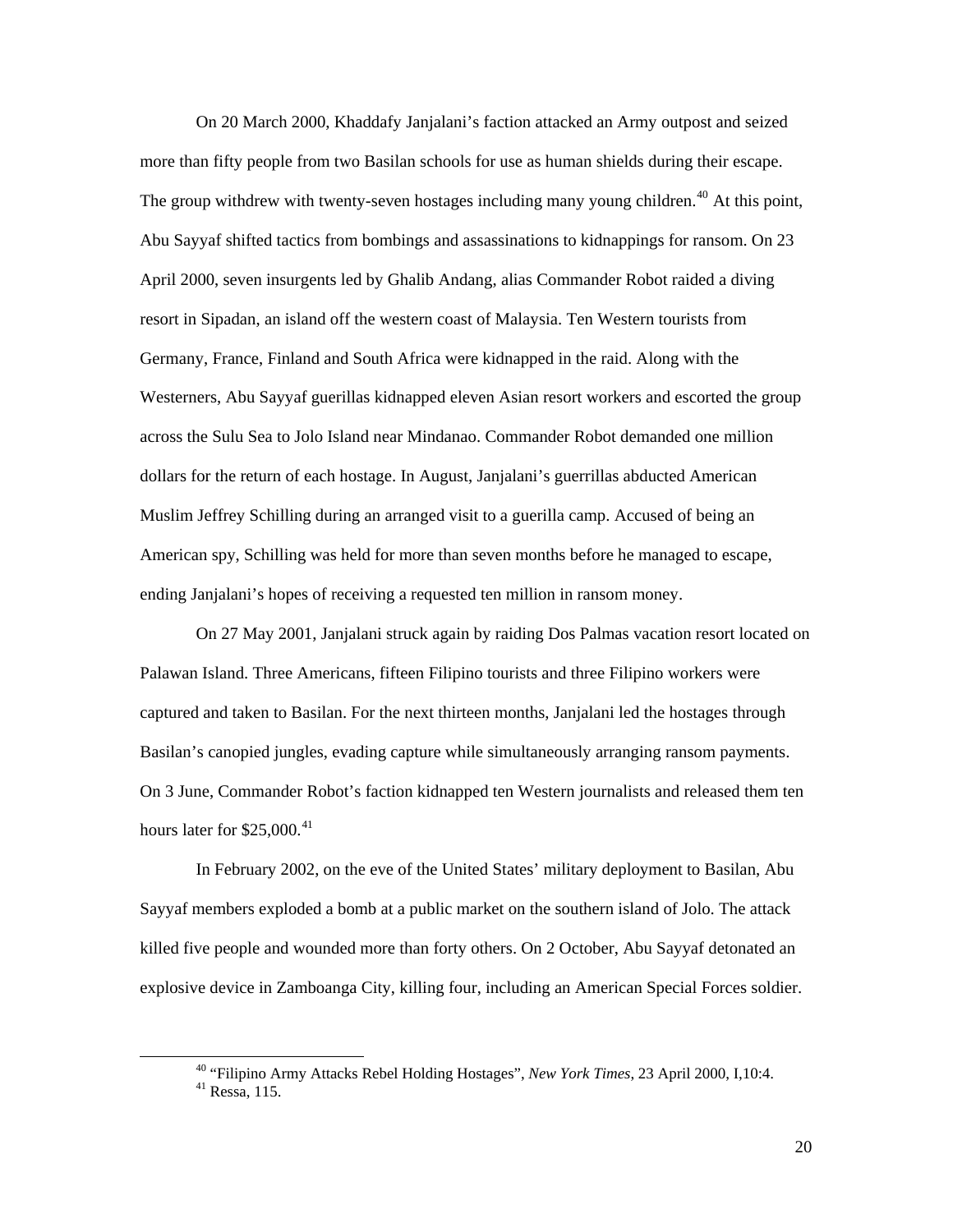Additionally, CNN correspondent Maria Ressa reported the explosion injured a dozen others.<sup>[42](#page-25-0)</sup> Abu Sayyaf followed this attack with another on 17 October 2002 in which six people died and more than a hundred others suffered injuries when multiple bombs exploded in two department stores in Zamboanga City. Police authorities reportedly defused up to five additional bombs described as incendiary explosive devices, each set to detonate by timers. The following year, authorities implicated Abu Sayyaf in the Davao International Airport bombing that left twentyone dead and over one hundred injured.

Abu Sayyaf shocked president Arroyo and her administration when it detonated 3.6 kg of TNT in the passenger section of the Superferry 14 on 26 February 2004. The explosive device, installed within a television set, exploded around midnight, one hour into the ship's planned trip from Manila to Bacolod and Davao. According to investigators, Abu Sayyaf member Redendo Dellosa confessed, "the explosion was triggered by a timing device—and that he chose the cheap seats to maximize panic and loss of life."<sup>[43](#page-25-1)</sup> Over one hundred civilians died in the explosion off Corregidor Island. The Superferry 14 bombing indicates increased operational capability for Abu Sayyaf. As reported by the Australian Government's Department of Foreign Affairs and Trade, "it would signal a new capability to conduct attacks of a significant scale on 'soft' targets outside Mindanao and the Sulu Archipelago."<sup>[44](#page-25-2)</sup>

This short examination of Abu Sayyaf's chosen form of warfare reveals many adaptations made over the course of a few years: 1) an increase in bombing attacks against civilians; 2) expansion of operations into the urban areas of Mindanao and Luzon; 3) a preference for soft vs. hard targets; and 4) use of increased technological weaponry and increased war fighting skills.

<span id="page-25-0"></span> <sup>42</sup> Ressa, Maria, "Extremist Blamed for Philippine Blast", *CNN* (Internet edition) 17 October 2002. Available from

<span id="page-25-2"></span><span id="page-25-1"></span>http://edition/cnn.com/2002/WORLD/asiapcf/southeast/10/17/philippines.bomb/index.html. 43 Elegant, Simon. "The Return of Abu Sayyaf".

<sup>44</sup> Australian Government White Paper. *Transnational Terrorism: The Threat to Australia*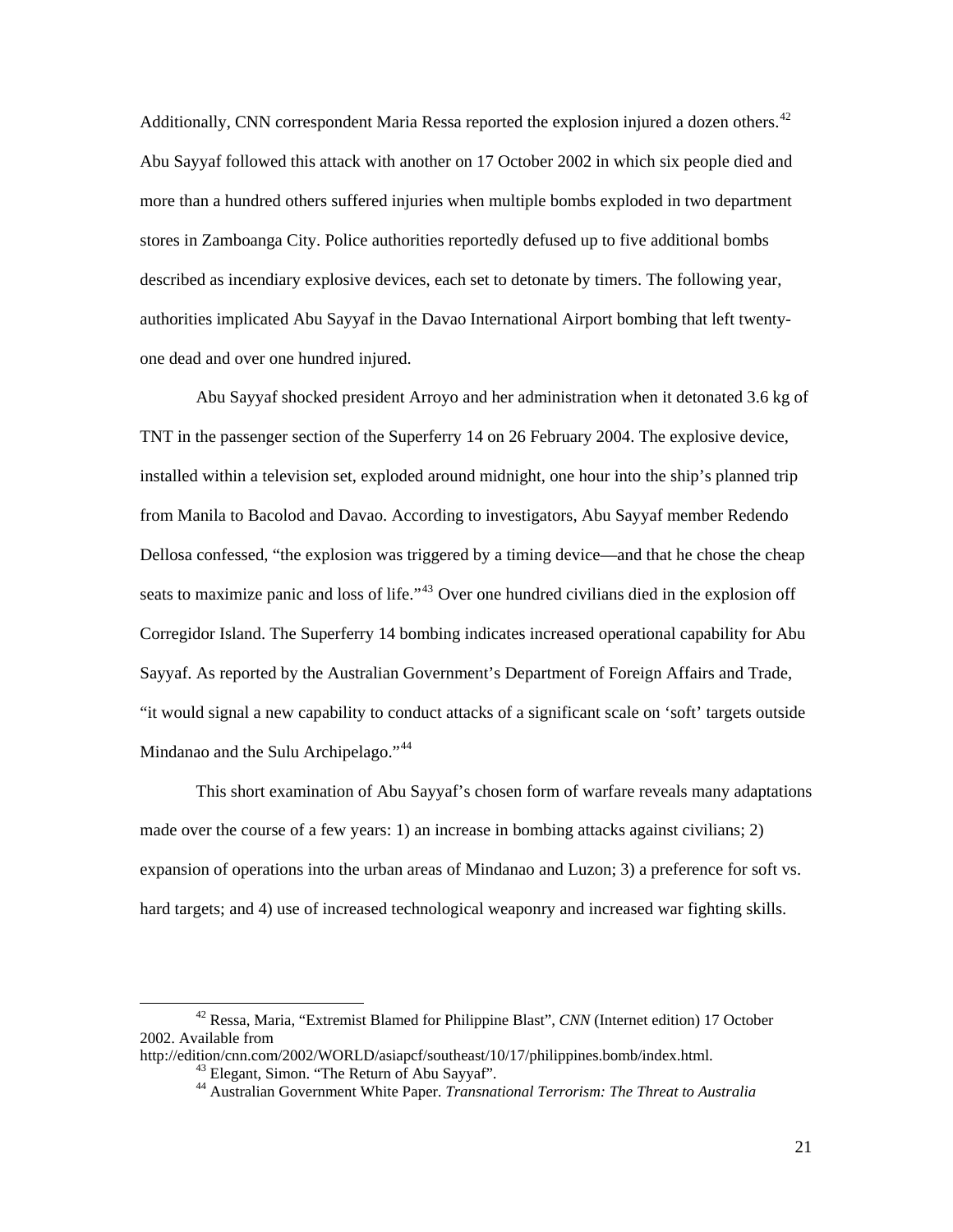## **Strategy**

<span id="page-26-0"></span>The strategy adopted by Jemaah Islamiyah has been and continues to be one of urbanwarfare. Attacks within Indonesian's urban centers offer key advantages exploited by JI. First, they offer a variety of lucrative hard and soft international target sets. Diplomats and Western tourist are frequent visitors to Southeast Asia's urban cities. Embassies and economic institutions provide additional targets within Jakarta, Manila, Kuala Lumpur and Singapore. Secondly, an urban warfare strategy does not require an initial surge of popular support, which JI currently lacks. It does, however, provide a means of garnering this support over time. In *Insurgence and Terrorism*, Dr. O'Neill articulates this dynamic:

The essential strategy of the urban terrorist, according to Carlos Marighella, one of the foremost proponents, is to 'turn political crisis into armed conflict by performing violent actions that will force those in power to transform the political situation of the country into a military situation.' That will alienate the masses, who from then on will revolt against the army and police and thus blame them for this state of things.<sup>[45](#page-26-1)</sup>

Regional history supports JI's attempt to transform the current political struggle into a military crisis. Indonesian citizens are all too familiar dealing with a corrupt national military and police force. Indonesians watched military-to-military relations between the United States and Indonesia deteriorate in 1991 when Indonesian troops opened fire and killed more than 200 demonstrators during a protest rally in Dili.<sup>[46](#page-26-2)</sup> The distant cries of East Timorese from 1999 can still be heard, while ongoing trials of corrupt military officers litter the front pages of Indonesian newspapers.

Thirdly, urban warfare provides a means to further overall organizational goals. Dr. O'Neill states, "Although their ultimate goals may vary, insurgents engaged in urban violence all pursue the intermediate aim of eroding the government's will to resist." One way to erode governmental will is to jeopardize the nation's economic security as demonstrated by the attack in Bali. The Australian Government estimates the Bali bombings resulted in a loss of 1.5 percent of

 $45$  O'Neill, 46.

<span id="page-26-2"></span><span id="page-26-1"></span><sup>&</sup>lt;sup>46</sup> Smith, Anthony L., "Reluctant Partner: Indonesia", Asian Affairs: An American Review, Vol. 30, No.2, Summer 2003: 146.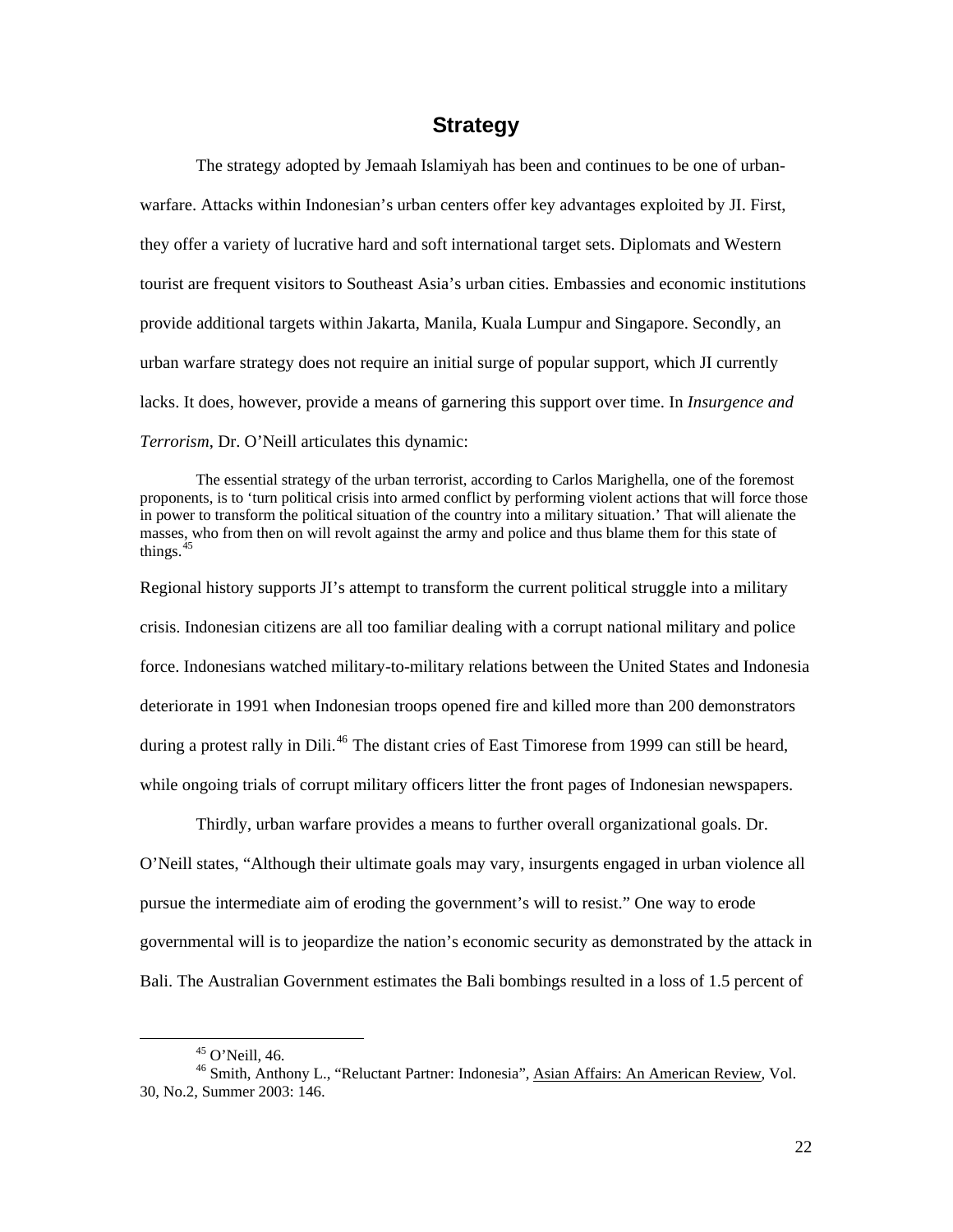Indonesian's gross domestic product.[47](#page-27-0) JI terrorist attacks constantly jeopardize economic recovery efforts aimed at enticing foreign investors back into the region. Following the 5 August 2003 attack on the J.W. Marriott, the *Jakarta Post* editorialized, "Experience with the Bali bombings tell us that, with the reputation of the country and government in tatters, investors and potential investors will stay away from Indonesia, as will tourists and regular visitors."[48](#page-27-1) In June 2004, Admiral Fargo, Commander U.S. Pacific Command, stated his belief that the likelihood of Jemaah Islamiyah achieving their overall objectives using urban warfare was nil. Yet he also acknowledged JI's negative impact upon regional economic systems. To that extent, Admiral Fargo stated JI's "willingness to use mass terror threatens the stability and prosperity of all of Southeast Asia. So the economic and political success of Southeast Asian nations, and the security upon which they depend, is being directly challenged."<sup>[49](#page-27-2)</sup>

Historically speaking, urban warfare has rarely proven a decisive insurgent strategy. For this reason, many believe Jemaah Islamiyah's urban focus is certain to change. Evidence of an adaptive shift is already evident. Reports have shown a divisive tremor shaking the foundation of JI. A large portion of JI argues against further attacking soft targets in favor of a period of organizational growth and mass mobilization; a concerted shift towards a policy of protracted warfare. Others advocate continued terrorist operations in Indonesian's populated cities and indeed have continued planning subsequent attacks. Additionally, some elements focus exclusively on bringing about an Islamic state in Indonesia, while others work to an anti-Western or anti-US agenda.<sup>[50](#page-27-3)</sup>

 <sup>47</sup> Australian Government White Paper, 48

<span id="page-27-1"></span><span id="page-27-0"></span><sup>48</sup> Taylor, Rachel S., "Indonesia: Terrorism's Reverberations", World Press Review, Vol 50, No.10, October 2003. Available from

http://www.worldpress.org/article\_model.cfm?article\_id=1613&don't=yes.

<span id="page-27-3"></span><span id="page-27-2"></span><sup>&</sup>lt;sup>49</sup> Admiral Tom Fargo, US Pacific Command address at APCSS Biennial Conference, 16 June 2004. 50 Australian Government White Paper, 48.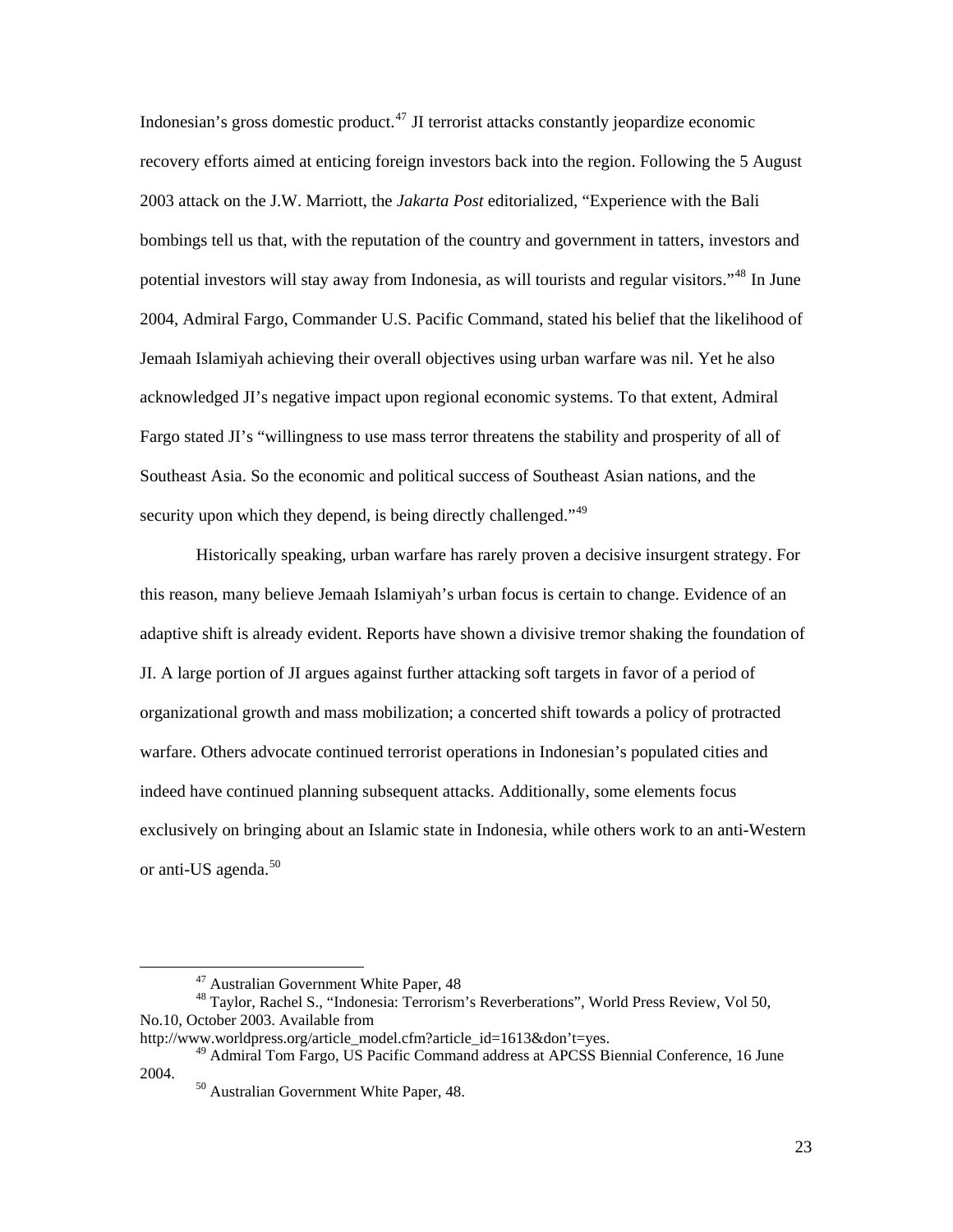<span id="page-28-0"></span>In the early 1990s, Abdurajak Abu Bakr Janjalani adopted a military-focus strategy for the fledgling Abu Sayyaf. As Dr. O'Neill describes, this strategy "gives primacy to military action and makes political action subordinate.<sup>"[51](#page-28-1)</sup> For Abu Sayyaf, military action is asymmetric out of necessity; AFP's conventional military capabilities greatly surpass those of Janjalani's guerilla force. The military-focus strategy is not reliant upon popular support or existing political institutions. Similar to Che Guevera's foco insurgency model, Abu Sayyaf uses military actions (terrorism) to initiate discontent and revolution prior to establishing any political entity. Indeed, the political apparatus Abu Sayyaf desires to govern an Islamic Mindanao has yet to be clearly articulated. The implications, however, of an exclusively Islamic Mindanao infer the establishment of a ruling Caliph, governing a predominate Muslim population through Islamic law.

Abu Sayyaf's military-focus strategy will remain unchanged in the near term. Political objectives will remain subservient to military actions. What will change are the strategic dynamics. The relationships between Abu Sayyaf, MNLF, MILF and Jemaah Islamiyah will increasingly gain importance. Should President Arroyo reach a negotiated peace with Salamat Husean, MILF members intent on continued jihad against the Philippine secular government may join forces with Abu Sayyaf. Comments by top Abu Sayyaf leaders bear this out: "If this sell-out succeeds, more blood will flow because the young are more determined jihadis. We will soon find out there are more Osama bin Ladens in our midst."[52](#page-28-2)

### **Environment**

The environment Jemaah Islamiyah faces varies significantly throughout Southeast Asia. Non-contiguous national borders prevent many Southeastern governments from exercising absolute control. Generally speaking, the island complex offers unimpeded transnational access.

24

<span id="page-28-1"></span> <sup>51</sup> O'Neill, 41.

<span id="page-28-2"></span><sup>52</sup> Elegant, Simon. "*The Return of Abu Sayyaf"*.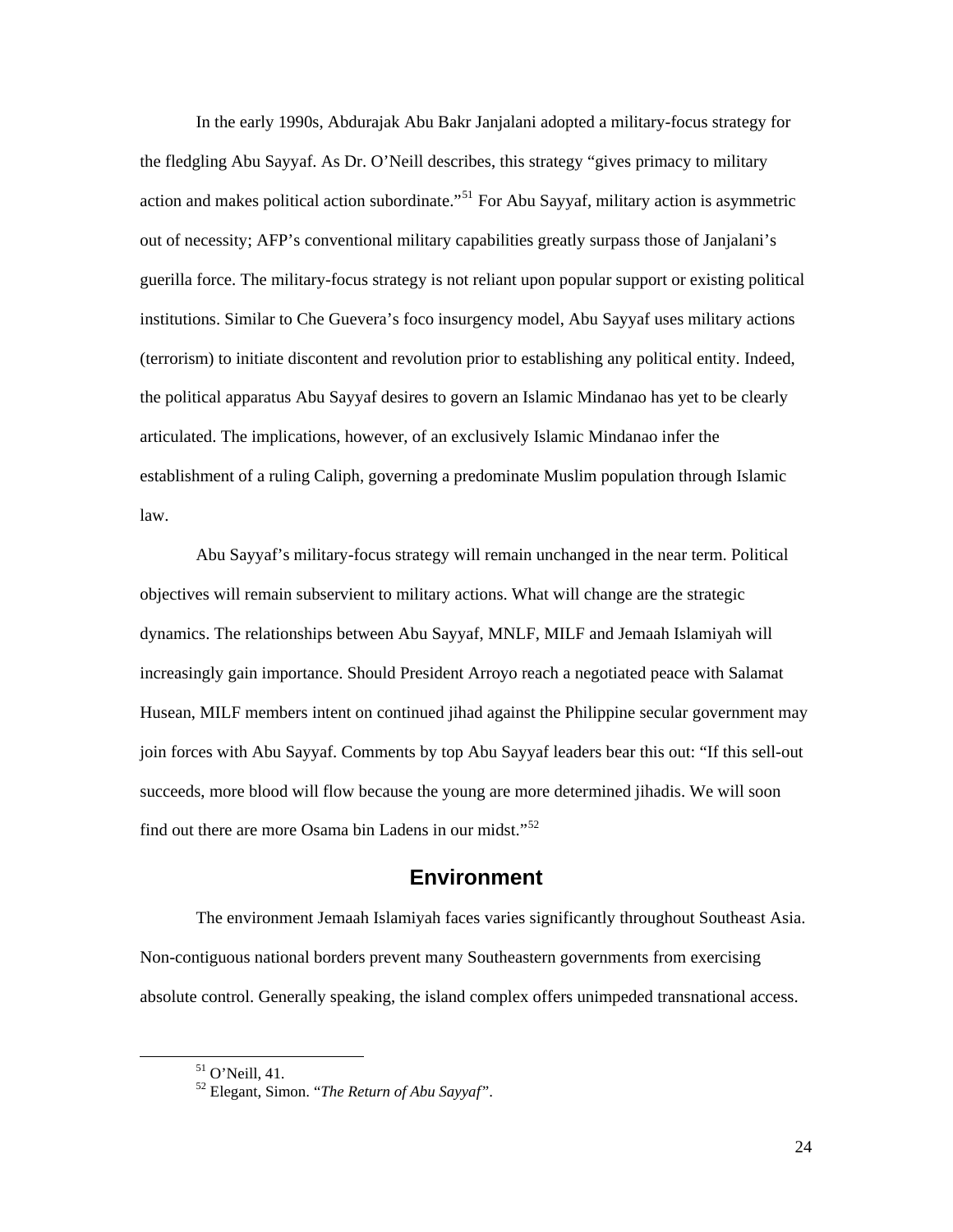Short travel distances between neighboring nations create opportunities to quickly transport personnel and resources to carry out operations or evade capture.

Singapore, located along the southern tip of the Malaysian peninsula, spans a mere two hundred forty-four square miles, roughly the size of Chicago. Originally an area covered with rainforest, by 1988 only 2.5% of Singapore remained forested.<sup>[53](#page-29-0)</sup> As a result, Singapore's population overwhelmingly resides in urban areas. Indonesia, conversely, is a mixture of large urban localities with rural highlands and low-lying marshes. Extreme variations in rainfall are characteristic of Indonesia. Western Sumatra, Java, Bali and the interiors of Kalimantan receive large amounts of rain, typically 2,000 millimeters per year. Indonesian islands close to Australia, however, tend to be dry, with some areas receiving less than 1,000 millimeters per year.<sup>[54](#page-29-1)</sup> Malaysia boasts the region's highest elevation with Mount Kinabalu stretching 13, 455 feet. The South China Sea separates Malaysia's two landmasses, which together cover over 127,300 square miles, and the Strait of Malacca separates the peninsula from Indonesia. Forested mountains extend down the center of Peninsula Malaysia, giving way to coastal plains along the western and eastern coastlines. Both Malaysian landmasses contain numerous rivers of considerable volume. The Philippines contain more than seven thousand islands, of which only twenty-five have towns.<sup>[55](#page-29-2)</sup> The climate is considerably cooler than its southern neighbors and the islands are subjected to typhoons throughout the year. The topography of southern Philippines is rugged and mountainous. Located in the south, Mindanao is the second largest Philippine island and the second most populous, including the majority of the country's Muslim citizens.

The demographics of Southeast Asia are particularly important in evaluating Jemaah Islamiyah. With a population of 224 million (88% Muslim), Indonesia boasts the world's fourth

<span id="page-29-0"></span> <sup>53</sup> LePoer, Barbara Leitch. *Singapore: A Country Study*. Washington D.C.: Library of Congress. 1991. 68. 54 Frederick, William H. and Robert L. Worden. *Indonesia: A Country Study*. Washington D.C:

<span id="page-29-2"></span><span id="page-29-1"></span>Library of Congress. 1993. 77<br><sup>55</sup> CultureGrams World Edition: Asia and Oceania, Volume 4, 2003: 149.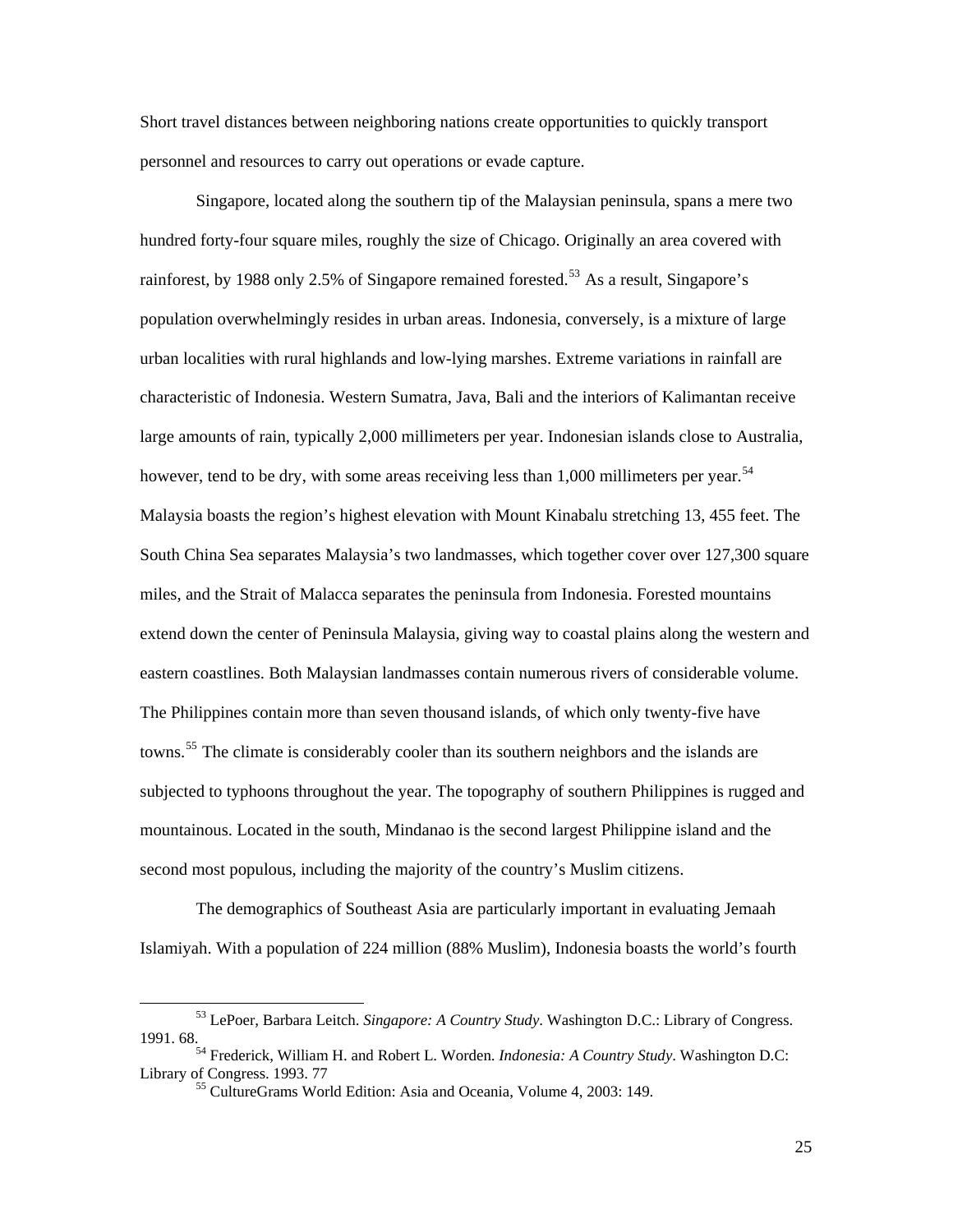largest population and is the world's largest Muslim nation.<sup>[56](#page-30-0)</sup> Eight percent of Indonesians are Christian, two percent are Hindu and one percent is Buddhist. Muslims in Indonesia subscribe to a moderate version of the Islamic faith. Islam is also the official religion of Malaysia. A culturally diverse nation of over twenty-two million, Malaysia comprises two separate landmasses. Peninsula Malaysia is located at the southern tip of Thailand; East Malaysia is located on the island of Borneo. Ethnic Malays constitute fifty-eight percent of the population; twenty-seven percent are Chinese.<sup>[57](#page-30-1)</sup> Singapore, located on the southern tip of Malaysia, is quite small compared to its Muslim neighbors. Singapore's population of over four million lives exclusively in urban areas. Singapore's Chinese citizens amount to seventy-seven percent of the nation's population. Singaporean Chinese dominate the political and state administrative structures and exhibit the widest range of occupational, educational, and class status.<sup>[58](#page-30-2)</sup> Other major Asian cultures include Malay (14 %) and Indian  $(8)$ .<sup>[59](#page-30-3)</sup> The remaining Southeast Asian country encompassed in JI's goal of Pan-Islamic state is the Philippines. Over eighty-four million people reside in the Philippine islands and the majority of them (81%) claim membership in the Roman Catholic Church. Other Christian religions account for an additional 12 percent while Muslims constitute five percent. [60](#page-30-4) Twenty percent of the Philippine's Muslim population resides on Mindanao island, while other large contingents live in the capital city of Manila.

Economically, Indonesia is still struggling to rebound from Southeast Asia's economic and financial crisis of 1997-1998. An Asian Development Bank study indicated "real earnings per worker declined by 27 percent from the pre-crisis level by the end of 1999, when inflation

 <sup>56</sup> CultureGrams, 66.

<sup>57</sup> CultureGrams, 106.

<sup>58</sup> LePoer, 82

<sup>59</sup> Ibid, 169.

<span id="page-30-4"></span><span id="page-30-3"></span><span id="page-30-2"></span><span id="page-30-1"></span><span id="page-30-0"></span><sup>60</sup> U.S. State Department, *International Religious Freedom Report, 2004 (Philippines)*, Available from http://www.state.gov/g/drl/rls/irf/2004/35425pf.htm.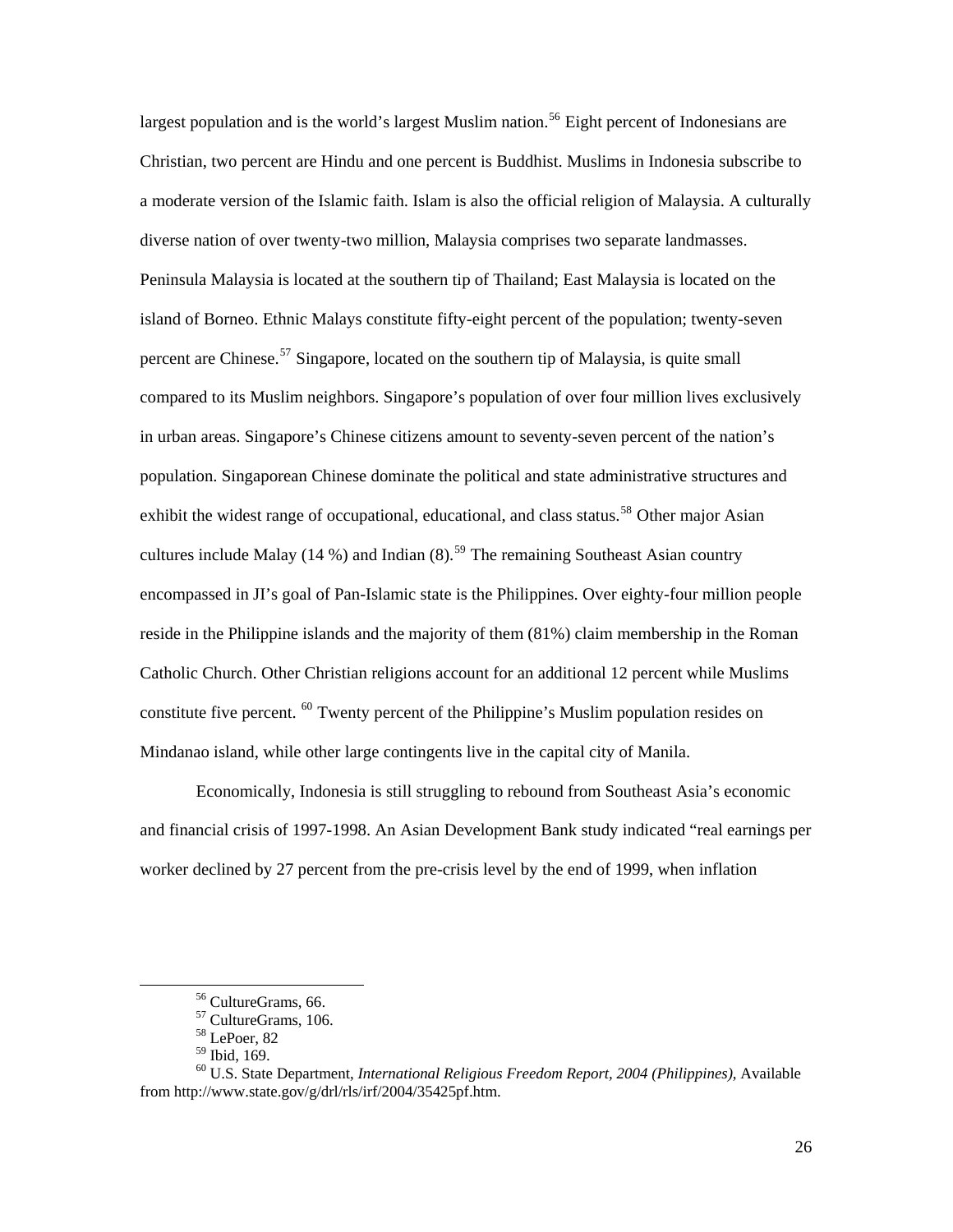jumped sharply, especially in urban areas."<sup>[61](#page-31-0)</sup> Socially, the cost of financial ruin has been extremely high. Indonesian's youth suffer from high unemployment rates, "contributing to the aggravation of social problems and to the general breakdown of law and order."[62](#page-31-1) In the Philippines, Jemaah Islamiyah encounters another struggling economy. The Philippine economy is primarily agriculturally based, producing such crops as rice, corn and coconuts. Income distribution is uneven; a third of the population lives below the poverty level.<sup>[63](#page-31-2)</sup> Hardest hit are southern islands to include Mindanao. In contrast to the Philippines and Indonesia, Singapore and Malaysia's strong economies present challenges to Jemaah Islamiyah. Singapore boasts the regions most prosperous economy. Unemployment is extremely low, and most citizens have access to economic prosperity and opportunities for advancement.<sup>[64](#page-31-3)</sup> Likewise, Malaysia enjoys low unemployment rates and possesses a strong GDP. All Southeast Asian countries are dependent upon tourism.

The transportation network dramatically affects insurgent operations in Southeast Asia. As previously mentioned, maritime lines of communication exist throughout the region. Singapore has a robust urban transportation and communication network. Malaysia and Indonesia both have adequate urban transportation systems, but poor networks in rural areas. The Southern Philippines lacks viable transportation networks throughout Mindanao of other southern islands.

The major environmental element impacting Abu Sayyaf's insurgency is the history of the Philippine's Islamic Moro culture. On the southern island of Mindanao, the battle between Islam and Christianity continues despite three decades of continual conflict. Regional autonomy attained by MNLF and cries for independence from MILF rebels have not quelled Abu Sayyaf's

<span id="page-31-3"></span><span id="page-31-2"></span><span id="page-31-1"></span><span id="page-31-0"></span> <sup>61</sup> Rabasa, Angel and Peter Chalk. *Indonesian's Transformation and the Stability of Southeast Asia*. Santa Monica: Rand, 2001: 16.<br><sup>62</sup> Ibid., 16.

<sup>63</sup> CultureGrams, 152.

<sup>64</sup> Ibid. 172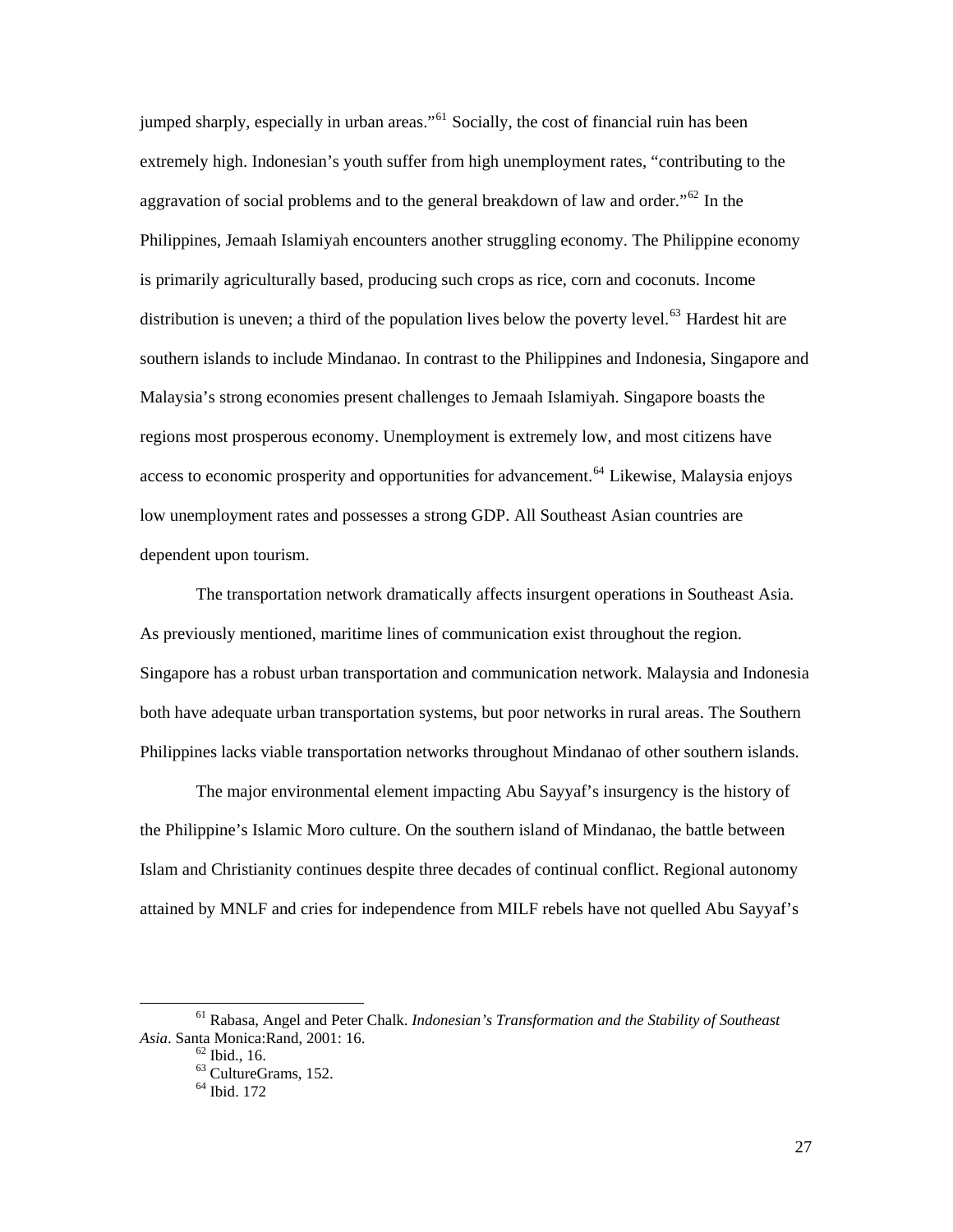thirst for an Islamic state governed by Islamic law. The Moro culture of resistance to non-Islamic rule fans the flames of insurrection. For Abu Sayyaf, concessions are not an option.

As previously mentioned, the southern Philippine islands offer rural insurgents advantages that include havens and isolated training locations. The rugged terrain favors smallsized military units over the larger, unwieldy mechanized government army. Abu Sayyaf members repeatedly evade capture by fleeing into canopied jungles of the country's southern islands. Their increased mobility allows them to traverse difficult terrain with relative ease. Conversely, AFP soldiers find the same terrain restrictive as they attempt to mass firepower in a timely fashion against a fleeing enemy. In addition to using terrain to their advantage, Abu Sayyaf guerrillas benefit from the short distances between neighboring islands. Recent reports indicate a migration from Mindanao to Jolo and other southern islands as Abu Sayyaf seeks to frustrate government pursuit.

The Philippine's southern islands offer Abu Sayyaf numerous lines of communication. Supplies and arms arriving from Indonesia, Malaysia and Singapore represent a logistical stronghold for Abu Sayyaf. Multiple islands relieve the insurgent group of a requirement for a logistical base or large caches of weapons, eliminating potential critical vulnerabilities.

The environment does place some constraints on Abu Sayyaf. One drawback is the lack of political targets within the rural areas of Mindanao and among Philippine's southern islands. While offering excellent areas for hiding hostages and seeking refuge, the rural settings lack politically sensitive target sets and offer limited international exposure. Consequently, as Abu Sayyaf returns to a politically oriented agenda, we are witnessing more and more terror attacks in the populated cities of Zamboanga and Davoa on Mindanao and more recently, a push into the capital city of Manila. This urban encroachment will continue.

28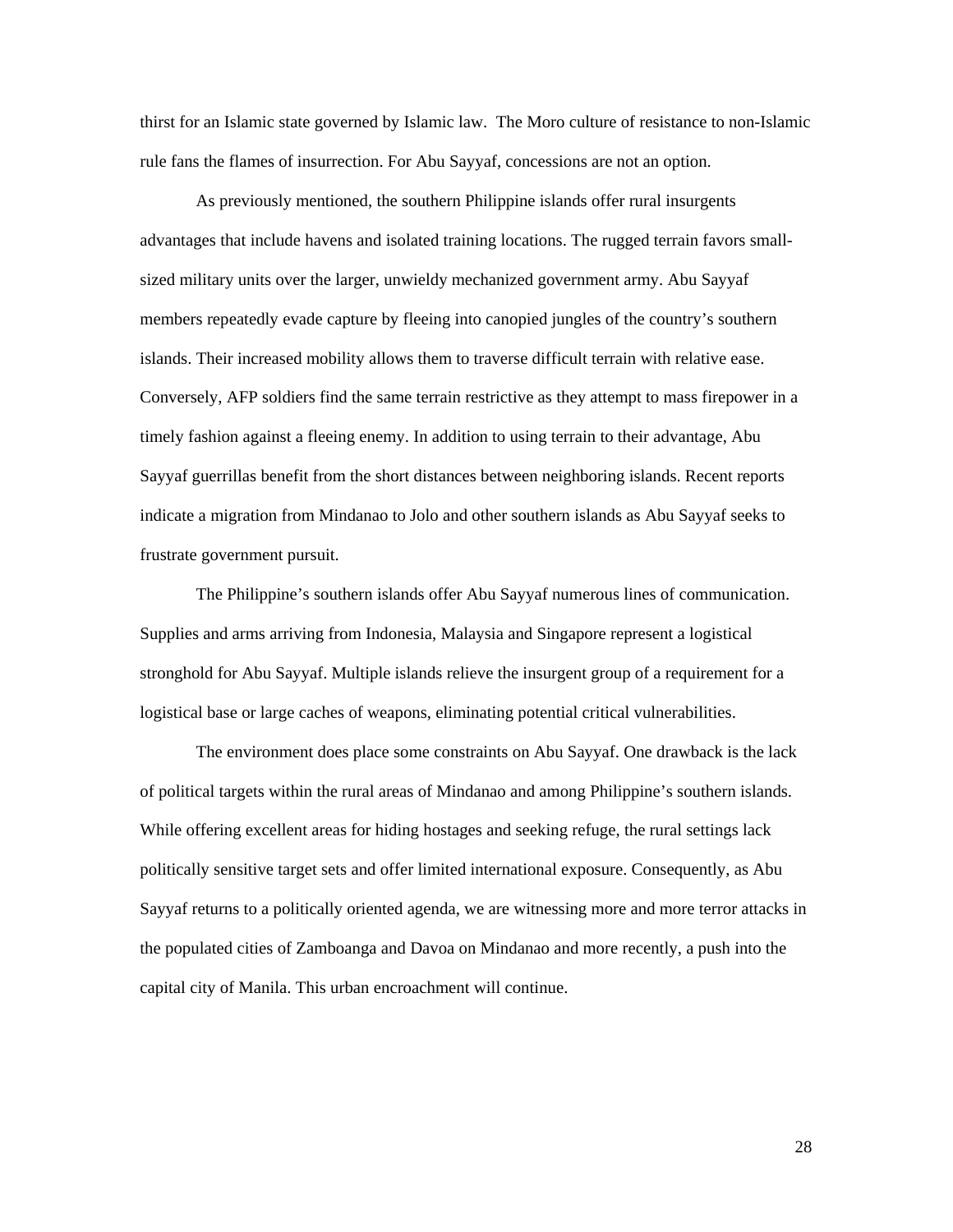# **Popular Support**

<span id="page-33-0"></span>A level of popular support is important to all insurgencies. Dr. O'Neill reminds his audience of Mao Tse-tung's words: "The richest source of power to wage war lies in the masses of the people."[65](#page-33-1) Yet, while many insurgent strategies require high initial levels of popular support, for others, such as the strategy of urban warfare used by Jemaah Islamiyah, popular support is not a prerequisite. O'Neill divides popular support into two categories, passive and active. He describes passive support as "including individuals who quietly sympathize with the insurgents but are unwilling to provide material assistance."<sup>[66](#page-33-2)</sup> Army Field Manual Interim 3-07.22 entitled Counterinsurgency Operations refers to passive support as the Mass Base. According to Army doctrine, members of the mass base do not actively fight for the insurgency; however they do provide intelligence and supplies.<sup>[67](#page-33-3)</sup> Jemaah Islamiyah enjoys very limited passive support. That which they did possess is slowly eroding in the face of indiscriminate terrorist attacks that increasingly result in Muslim deaths. Indiscriminate targeting reduces the passive support of those infused with strong anti-Western sentiments. Successful urban guerillas, according to Robert Moss, "have gone to considerable pains to try to rationalize their crimes and have been very selective in choosing their targets. Terrorist can never win popular support unless they can explain their actions as something more than random criminal assaults or lunatic gestures."[68](#page-33-4)

There does appear to be a degree of active support for Jemaah Islamiyah within Southeast Asian countries. People in this category include those involved in transferring weapons and explosives throughout the region. It would also include money handlers responsible for transnational financial transactions. Jordan Mamso Abdullah is an example of an active JI

 <sup>65</sup> O'Neill., 70.

 $66$  Ibid.,  $71.$ 

<span id="page-33-3"></span><span id="page-33-2"></span><span id="page-33-1"></span><sup>67</sup> Department of the Army, Field Manual Interim 3-07.22. *Counterinsurgency Operations*, October 2004: 1-3.<br><sup>68</sup> Sarkesian, Sam C. <u>Revolutionary Guerilla Warfare</u>. Chicago: Precedent Publishing, Inc. 1975,

<span id="page-33-4"></span><sup>477.</sup>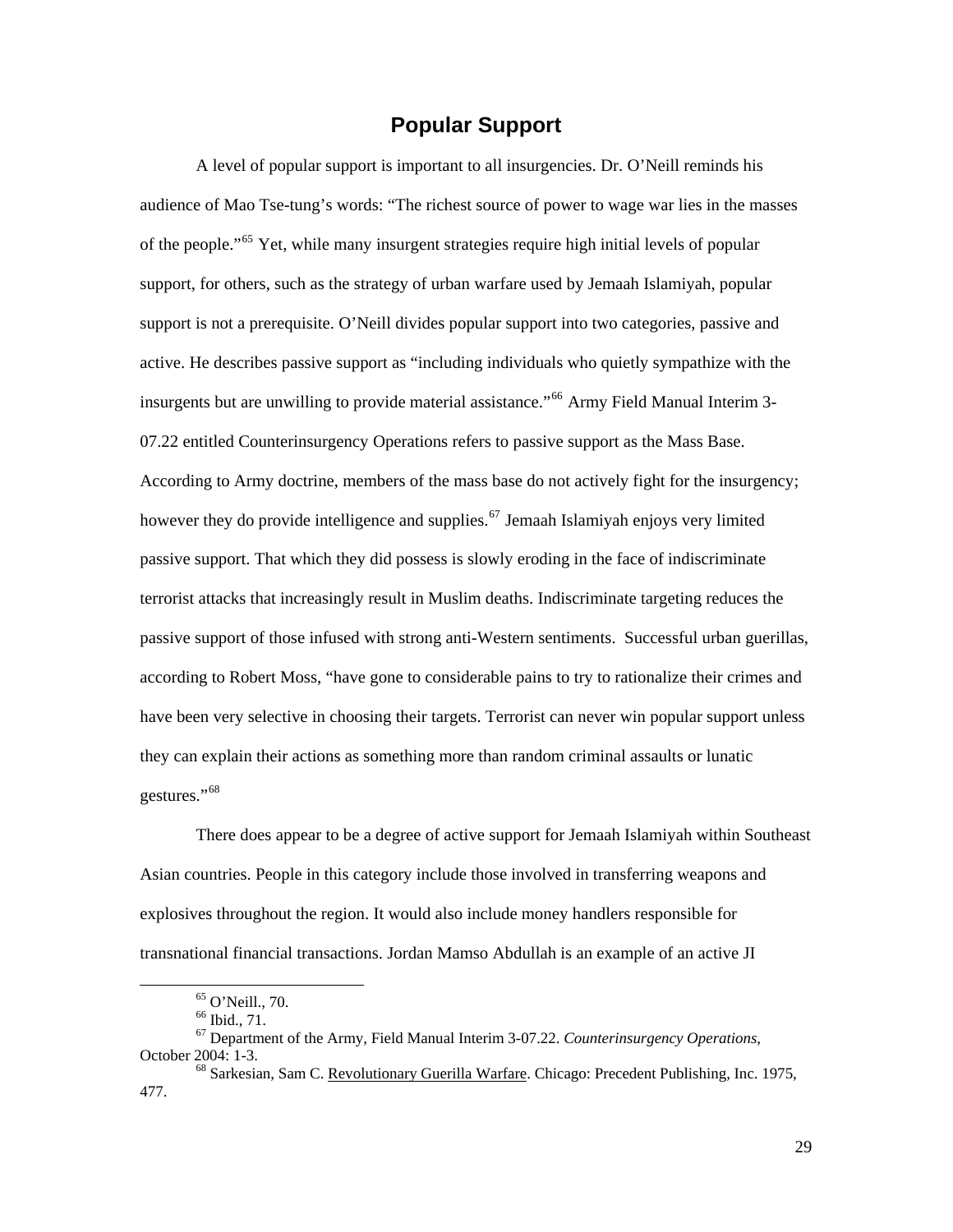supporter. Arrested on 3 April 2004, Abdullah was charged with receiving Al Qaeda funds, exchanging them to pesos, and distributing the money to Jemaah Islamiyah terrorist accounts for use in upcoming terror acts in the Philippines.<sup>[69](#page-34-0)</sup> Jemaah Islamiyah operatives also receive active support from abroad, receiving help securing travel arrangements and lodging accommodations. However, similar to waning passive support, the latest JI terrorist attacks may result in active supporters distancing themselves from the group. *The Washington Report on Middle East Affairs* indicated the majority of Muslim organizations in Southeast Asian condemned JI's terrorist tactics. The magazine reports "Among activists who have pushed for a wider application of Islamic law, there is a feeling that their cause has been harmed: even though they are not organizationally tied to the JI terrorist network, there is a 'guilt by association' effect."<sup>[70](#page-34-1)</sup>

Dr. Bard O'Neill links popular support and the military-focus strategy by saying, "Though fully aware of the value of popular support, the insurgents make no systematic, sustained effort to acquire it through extensive political organizing efforts in the rural areas. Instead proponents of the military-focus believe that popular support either is sufficient or will be a by-product of military victories."<sup>[71](#page-34-2)</sup> In the two decades of their existence, Abu Sayyaf, has yet to conjure up any large scale support within the southern Muslim community. Support that does exist among the minority Muslim population is mainly derived out of fear. Yet even faced with the prospect of violent reprisals, the majority of Mindanao's Muslim population disapproves of and is growing tired of the terror. The frustration of local citizens is evident in a plea from Basilan's governor who in April 2000 offered his citizens a \$730 bounty for each Abu Sayyaf guerrilla they could kill."<sup>[72](#page-34-3)</sup>

<span id="page-34-2"></span><span id="page-34-1"></span><span id="page-34-0"></span>Fully aware of its importance to their campaign, Abu Sayyaf looks for opportunities to increase popular support. Insurgents offer new recruits large sums of money to join hands in jihad

 <sup>69</sup> Newflash.org, 7 May 2004.

 $^{70}$  Gee, John. Washington Report for Middle East Affairs, Vol. 22, No. 8.October 2003. 37.  $^{71}$  O'Neill. 41.

<span id="page-34-3"></span><sup>72 &</sup>quot;Philippine Troops Press Attack on Rebels," *New York Times*, 28 April 2000, A,8:1.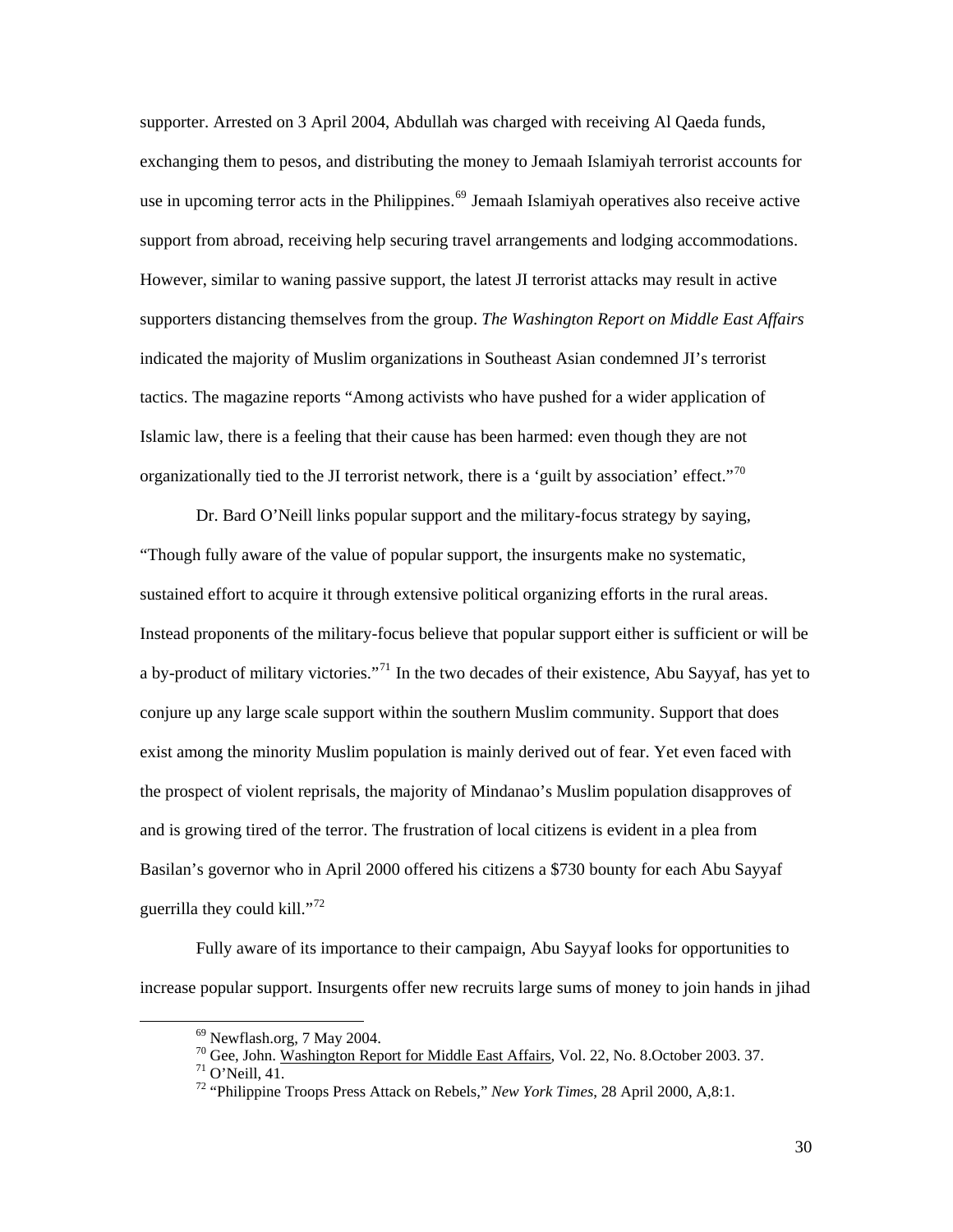<span id="page-35-0"></span>against the Philippine government and Western nations. Initial payments of fifteen hundred dollars per recruit are not uncommon. These payments resonate among a poverty stricken population with few prospects for improvement. When possible, Abu Sayyaf injects additional funds into Muslim communities by paying for goods and services well in excess of their market value. Civilians who agree to deliver supplies and warn of approaching AFP soldiers are paid handsomely. Additionally, Abu Sayyaf has been known to fund community projects for Muslim villages. In a December 2001 interview with the *New York Times*, AFP Major General Cimatu commented, "The secret of the Abu Sayyaf is that the people are poor. With the ransom money that they give to villagers they become Robin Hoods. The people support them."<sup>[73](#page-35-1)</sup>

Government efforts to reduce the amount of support Abu Sayyaf receives from MILF threaten to further hamper popular support. In order for MILF to remain a legitimate contributor to ongoing governmental peace talks, they must distance themselves from suggestions of collusion with Abu Sayyaf. President Arroyo's administration is maintaining an uncomfortable level of pressure on MILF to not only remain aloof, but to condemn the terrorist tactics of Abu Sayyaf guerrillas. Within the Muslim community, lack of implicit support from MNLF and MILF could reduce what little passive support Abu Sayyaf currently enjoys.

# **Organization**

The exact size of Jemaah Islamiyah remains difficult to accurately ascertain. Initial estimates range from a few hundred to upwards of five thousand. Regional efforts to detain JI members have significantly reduced the number of active operatives and leaders. Through February 2004, two hundred and fifty JI members have been arrested.<sup>[74](#page-35-2)</sup> Despite these efforts, authorities feel the group is still strong. Recent estimates report about three thousand JI members, two thousand of which reside in Indonesia.

<span id="page-35-1"></span> <sup>73</sup> Mydans, Seth, "Philippine Troops Hunt Elusive Foes," *New York Times*, 30 December 2001, A,8:1. 74 Abuza, Zachary, "Learning by Doing: Al Qaeda's Allies in Southeast Asia", Current History,

<span id="page-35-2"></span>April 2004, 173.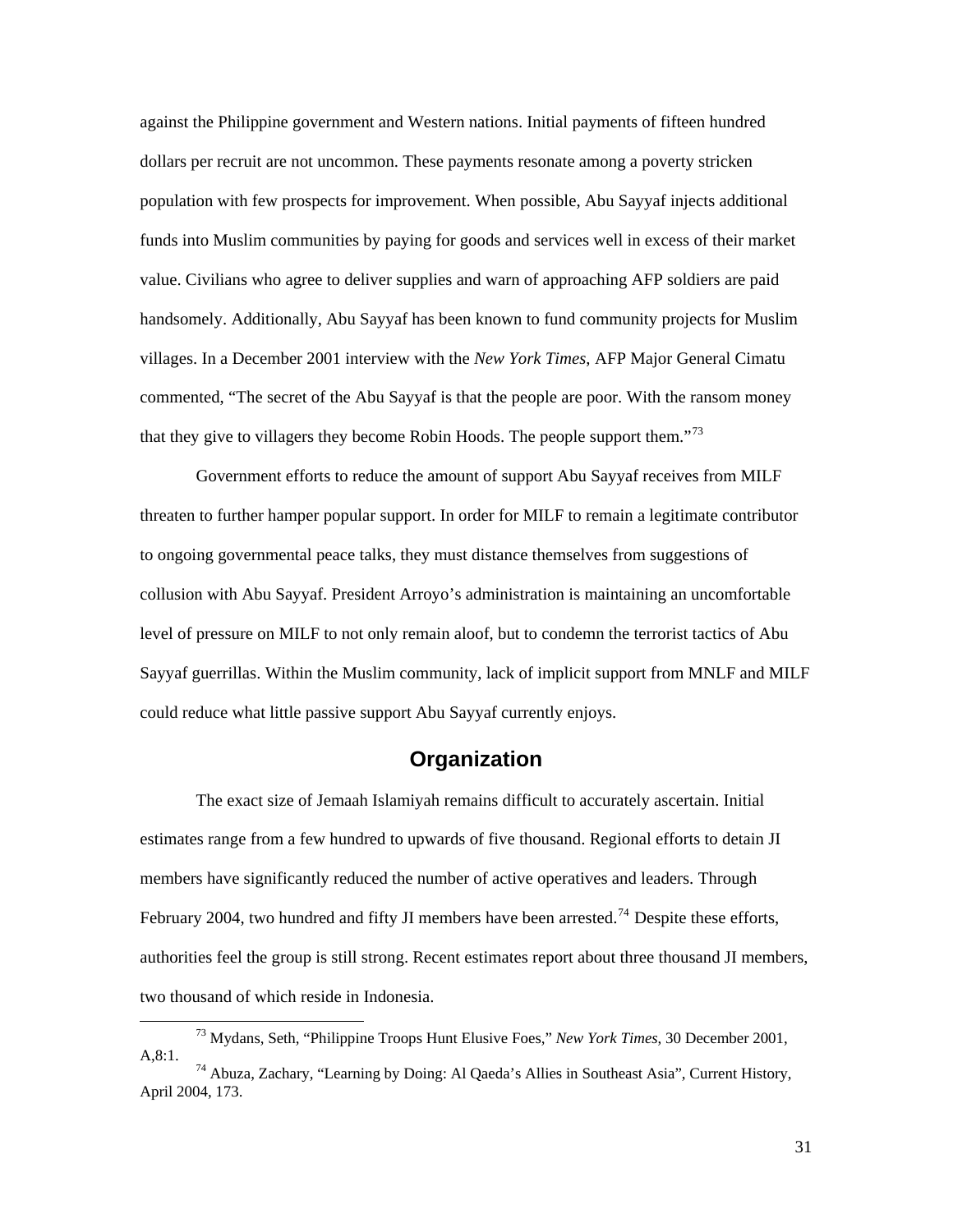The spiritual leader, the amir of Jemaah Islamiyah is Abu Bakar Ba'asyir. With the exception of the late Abdullah Sungkar, Ba'aysir is the only one to have held this position. A charismatic leader and religious teacher, Abu Bakar Ba'asyir has been dubbed by many as the Asian Osama bin Laden.<sup>[75](#page-36-0)</sup> Ba'asyir is currently on trial in Jakarta, charged with masterminding the bombing of the J.W. Marriott Hotel on 5 August 2003.

Indonesian Riduan Issamuddin, more commonly known as Hambali, served as Jemaah Islamiyah's Operations Chief until he was arrested in Thailand in August 2003. Hambali, a threeyear veteran of the Soviet-Afghanistan War, served as the coordinating link between Al Qaeda and Jemaah Islamiyah from the groups inception. He is believed to be the "only non-Arab in Al Qaeda's military committee."[76](#page-36-1) In addition to Ops Chief, Hambali served as chairman of a fivemember shura, a Regional Advisory Council consisting of four regional commanders and several functional department heads. Hambali's impact on global terrorism is well known. President Bush has referred to him as "one of the world's most lethal terrorist," and Australian Prime Minister Howard claimed Hambali was "the main link between Al-Qaeda and Jemaah Islamiyah."<sup>[77](#page-36-2)</sup> Within weeks of Hambali's arrest, Aris Sumarsono, known locally as Zulkarnaen, replaced him. Unlike his predecessor, Zulkarnaen is an educated man, a former student of biology at an Indonesian university. Officials say behind his quiet demeanor, "Belies a ferocious commitment to radical Islam and a determination to wage violent jihad to replace Indonesia's secular government with an Islamic one."[78](#page-36-3) As reported in the *Taipei Times*, Zulkarnaen was a protégé of Abdullah Sungkar and a student of Al Mukmim Islamic boarding school.<sup>[79](#page-36-4)</sup> Of particular note, Jane's Intelligence Review reported the forty-year-old Zulkarnaen "is one of the few Southeast

 <sup>75</sup> Ressa, 45.

<span id="page-36-1"></span><span id="page-36-0"></span><sup>76</sup> Kuppusamy, Baradan. "Hambali: The Driven Man", Asia Times (Internet edition), 19 August 2003. Available at http://www.atimes.com/atimes/Southeast\_Asia/EH19Ae06.html. 77 Ibid.

<sup>78</sup> Taipei Times (Internet version), 20 November 2003. Available from

<span id="page-36-4"></span><span id="page-36-3"></span><span id="page-36-2"></span>http://www.taipeitimes.com/News/world/archives/2003/11/20/2003076548.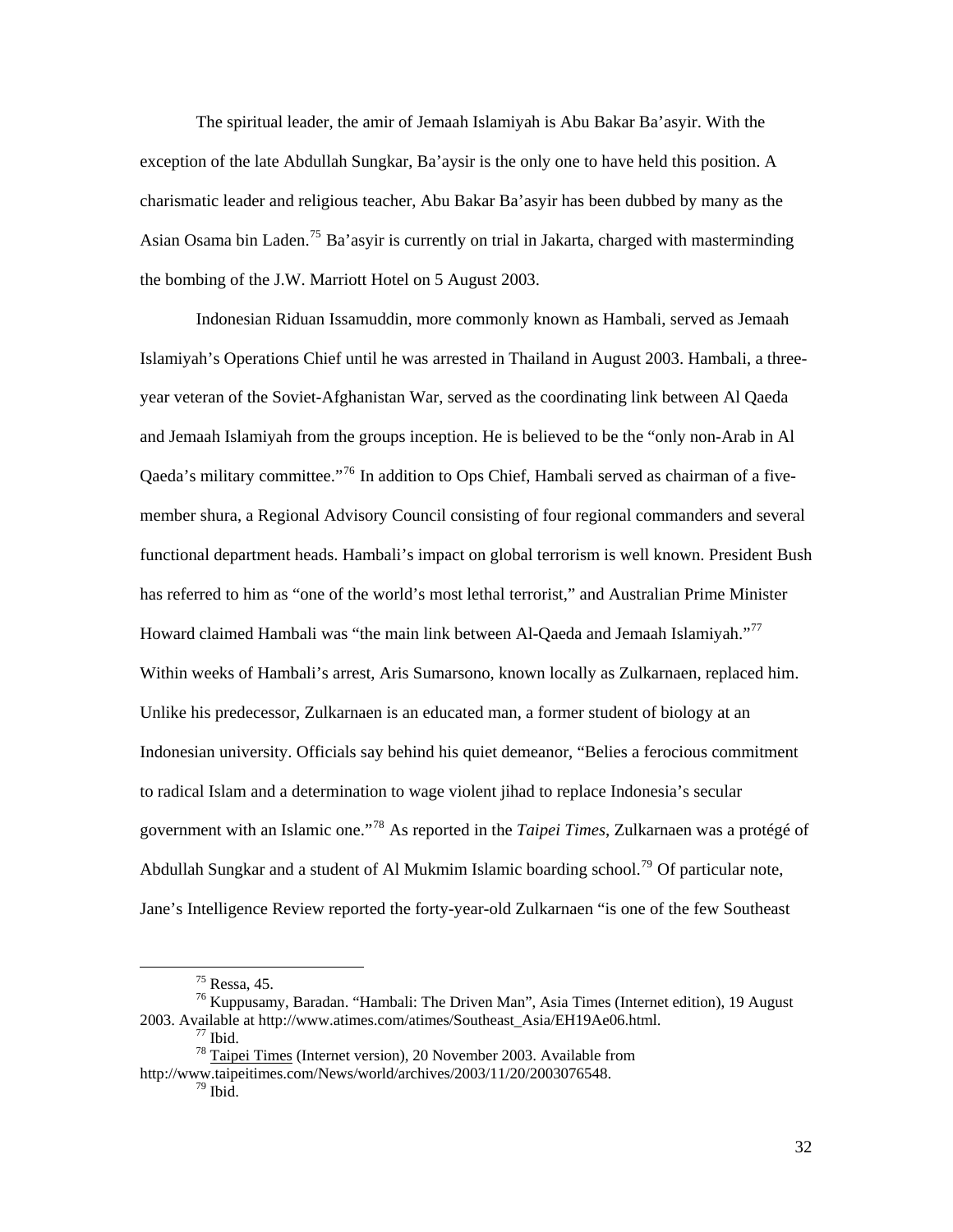Asian activists to have trained in Afghanistan under Osama bin Laden."<sup>[80](#page-37-0)</sup> Thus with Zulkarnaen in charge of operations, Jemaah Islamiyah retains its critical link with Al-Qaeda's leadership, finances, training and occasionally, directive guidance.

Jemaah Islamiyah's organization structure has undergone several iterations throughout the years. In 1996, Jemaah Islamiyah divided Southeast Asia into four operational territorial groups referred to as mantiqis: Mantiqi 1 encompasses Malaysia, Singapore and Southern Thailand. Mantiqi 2 is comprises of Indonesia, with the exception of Sulawesi and Kalimantan Mantiqi 3 includes Philippines Brunei, Sulawesi and Kalimantan. The fourth territorial region, Mantiqi 4, includes Indonesia's Irian Jaya and Australia. Constructed along functional lines, Jemaah Islamiyah mantiqis generally possess the following divisions: Missionary, Training and Jihad; Economics; Front Organizations; and International Affairs.

The Global War on Terrorism has forced Jemaah Islamiyah to reshape its command structure. Recent information indicates Jemaah Islamiyah's organization has changed substantially, becoming much more decentralized. On 12 October 2004, *Asia Times Online* reported, "There is no longer a regional shura (an assembly that meets for mutual consultation). Nor are there the mantiqis, districts or territories, made up of several branches, or wakalahs, that once composed the JI organization."[81](#page-37-1) Evidence indicates JI has evolved into a series of smaller independent cells under the leadership of a few key individuals working for a central command. These largely autonomous cells report to fewer commanders, eliminating multiple levels of bureaucracy and accelerating decision-making. Southeast Asian analyst Sidney Jones believes JI's decentralized focus goes even further. Jones believes "Individual units of JI may be acting on their own initiative, without going through a central command structure." She further states,

<span id="page-37-0"></span><sup>&</sup>lt;sup>80</sup> Blanche, Ed. "Terrorism and Insurgency", <u>Jane's Intelligence Review</u>, Vol. 16, No.8, August 2004: 39.

<span id="page-37-1"></span><sup>&</sup>lt;sup>81</sup> Yeo Wei Meng, "Bali in the Shadow of Terror", Asia Times (Internet edition); 13 October 2004. Available from http://wwwatimes.com/atimes/Southeast\_Asia/FJ13Ae03.html.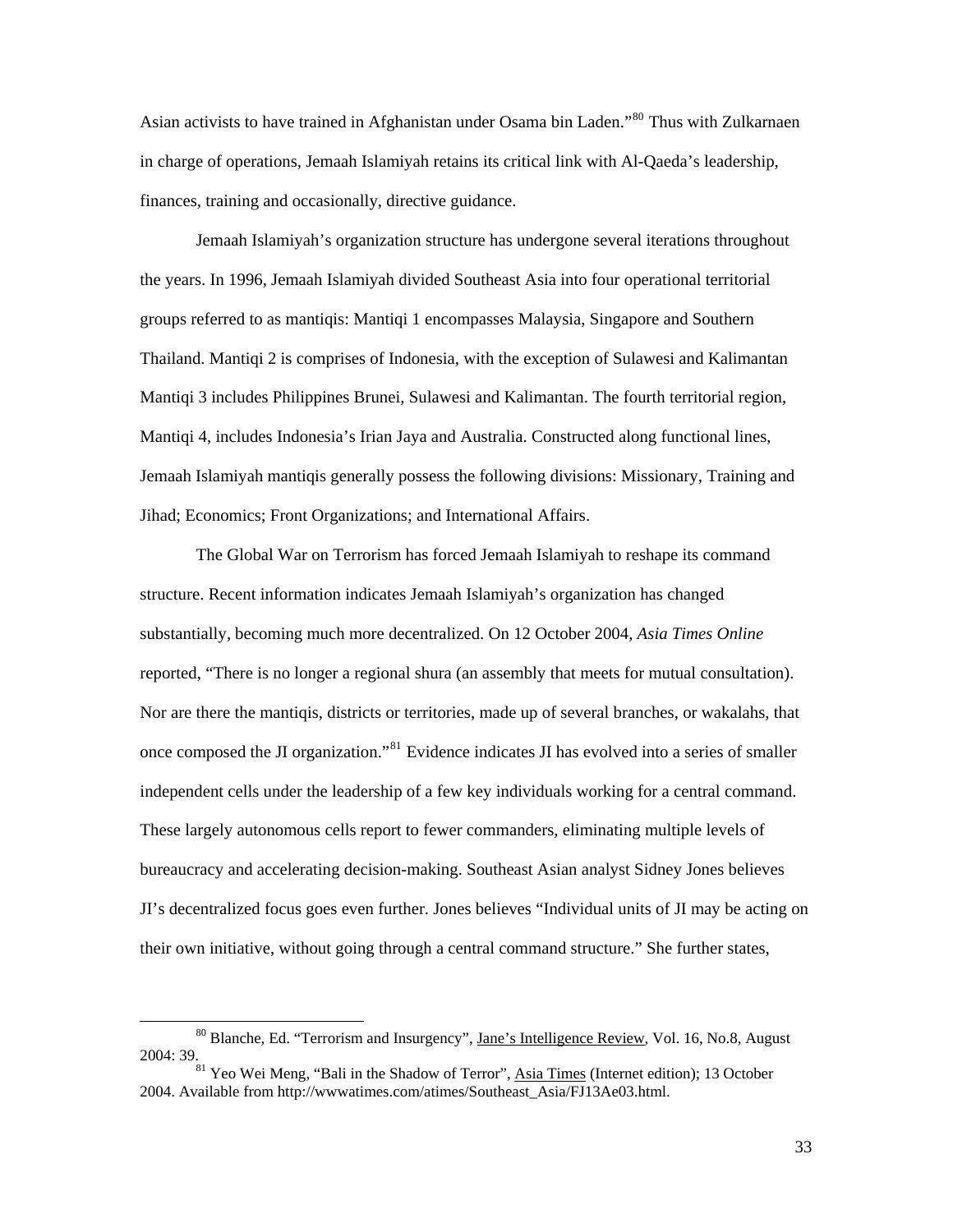"Individual members may be farming out their services to other, newly formed organizations."[82](#page-38-0) There are also strong indications that Jemaah Islamiyah is breaking into smaller independent splinter groups. $83$ 

In addition to forming smaller, decentralized units, Jemaah Islamiyah developed a Special Forces unit referred to as Laskar Khos. Led by Zulkarnaen, its objective is to carry out assassinations and suicide bombing operations. The *Associated Press* reported "Asmar Latin Sani, an alleged bomber whose severed head was found in the wreckage of the Marriott Hotel blast in Jakarta in August (2003), was believed to have been a Laskar Khos militant working for Zulkarnaen<sup>[84](#page-38-2)</sup>

Successes in the Global War on Terror placed temporary constraints upon Jemaah Islamiyah's leadership. The arrests of formative JI leaders possessing ties to Al Qaeda have forced the next generation of guerillas to the forefront of the organization. This upcoming leadership class may be the last among JI members to have trained and fought in Afghanistan, and the last to enjoy personal ties with bin Laden. This bodes well for governments trying to eliminate them, though the excitement is tempered with the understanding that many senior members remain at large. These leaders include operations chiefs, JI's Chief Financier, top explosives experts and central command members.

The size of Abu Sayyaf has varied widely throughout the organization's brief history. At its inception in 1991, Abdurjarak Janjalani mustered up around thirty operatives, a combination of dissidents from the MNLF and Filipinos who had fought with the Afghan mujaheedin against the Soviets.<sup>[85](#page-38-3)</sup> By 1996, Abu Sayyaf's membership had climbed to three hundred and fifty.<sup>[86](#page-38-4)</sup>

<span id="page-38-0"></span><sup>&</sup>lt;sup>82</sup> Jones, Sydney. "Easy Assumptions No Key to Diabolical Problem". International Crisis Group. 11 September 2004. Available from http://www.icg.org/home/index.cfm?id=2975&1=1. 83 Yeo Wei Meng, "Bali in the Shadow of Terror.

<span id="page-38-4"></span><span id="page-38-3"></span><span id="page-38-2"></span><span id="page-38-1"></span><sup>&</sup>lt;sup>84</sup> Gutkin, Steven. "New Terror Chief Planning Attacks". *Associated Press* (Internet edition), November 2003. Available from http://209.157.64.200/focus/f-news/1024694/posts.

 $^{85}$  Linden, Edward V., World Terrorism. New York: Nova Science Publishers, Inc. 2002: 51.<br><sup>86</sup> Parry, Richard Lloyd. *Independent*. 29 August 2000.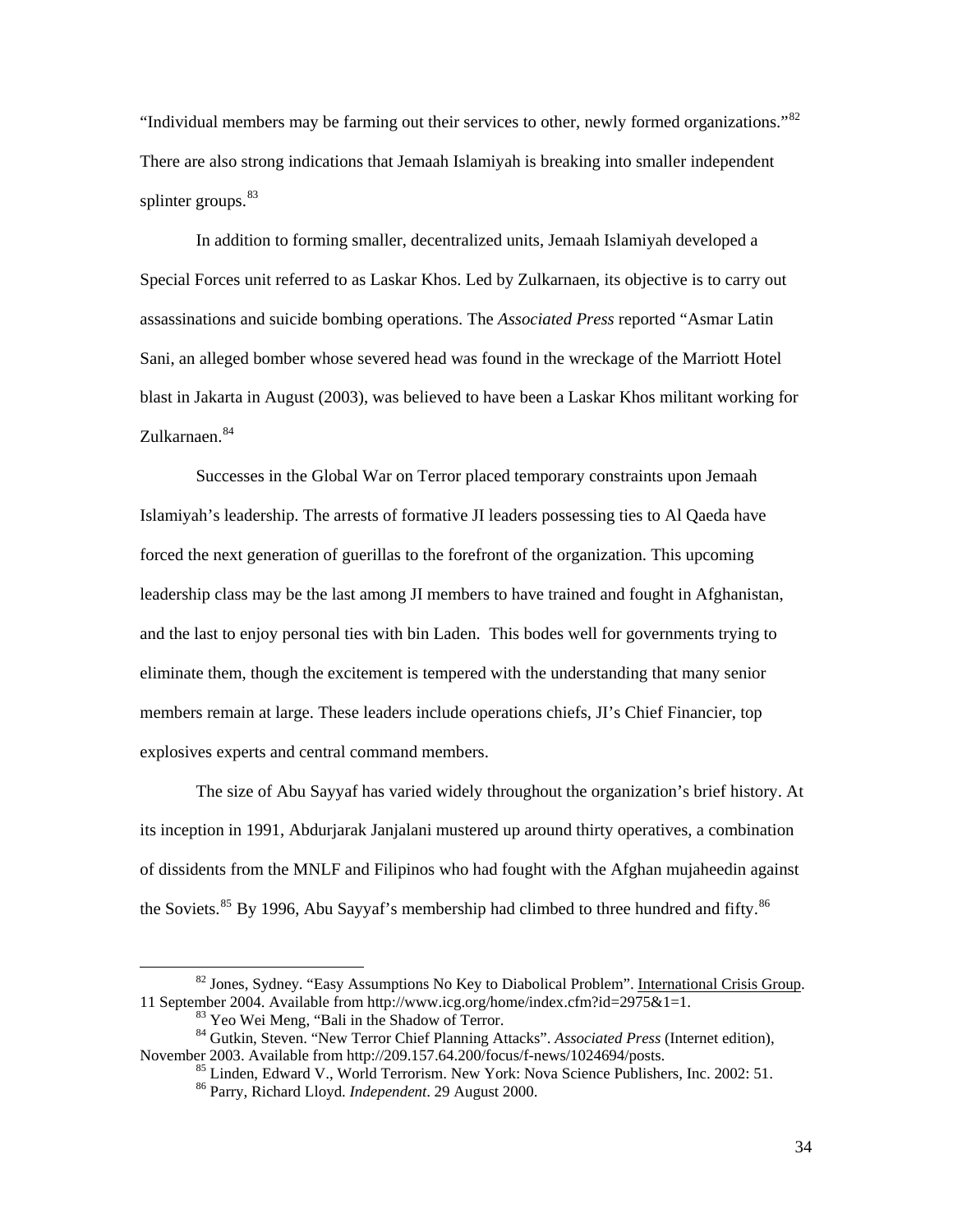Periodic recruiting drives increased membership, but only temporarily. Successful ransom negotiations in 2001-2002 spurred a recent recruiting push, aided by promises of lucrative salaries and new weaponry. Analysts at the Center for Defense Information (CDI) believe membership rose to roughly 1,200 during those years.<sup>[87](#page-39-0)</sup> Since the beginning of GWOT, its numbers have once again fallen. Large numbers of Abu Sayyaf soldiers have been arrested while many others have died in clashes with AFP soldiers. Current estimates are hampered by organizational splits and increasingly independent operations.

Abu Sayyaf is a mix of foreign trained guerrillas and younger soldiers who have yet to travel beyond the Southeast Asian area. "The majority of the group's members are Muslim youths, with many of the older cadres reportedly veterans of the Afghan war."<sup>[88](#page-39-1)</sup> At the individual level, the motivations for joining Abu Sayyaf appear to vary widely. Gracia Burnham noted numerous examples of defections throughout the ranks, which indicates waning or lack of support for organizational goals.

Following the death of Abdurajak Janjalani, Abu Sayyaf split into at least two factions, each operating independently of the other. Of the members who struggled to obtain overall leadership responsibilities, Ghalib Andang and Khadaffy Janjalani enjoyed widespread support. A defining moment for Abu Sayyaf occurred in December 2003 when Andang, a.k.a. Commander Robot, was captured on the island of Jolo. Analysts at CDI believe, "His arrest and death of key supporters in the group opened the way for an internal coup by another Abu Sayyaf leader, Khadaffy Janjalani, who is the younger brother of Abu Sayyaf's founder and a veteran of the war against the Soviets in Afghanistan."<sup>[89](#page-39-2)</sup> Though multiple factions still exist, the Philippine government recognizes Janjalani as Abu Sayyaf's leader and holds him responsible for the group's political agenda.

<span id="page-39-2"></span><span id="page-39-1"></span><span id="page-39-0"></span> <sup>87</sup> Clark, Emily. CDI Terrorism Project. 5 March 2002. Available from http://cdi.org/terrorism/sayyaf-pr.cfm<br><sup>88</sup> Ibid., 90.

<sup>89</sup> Ibid.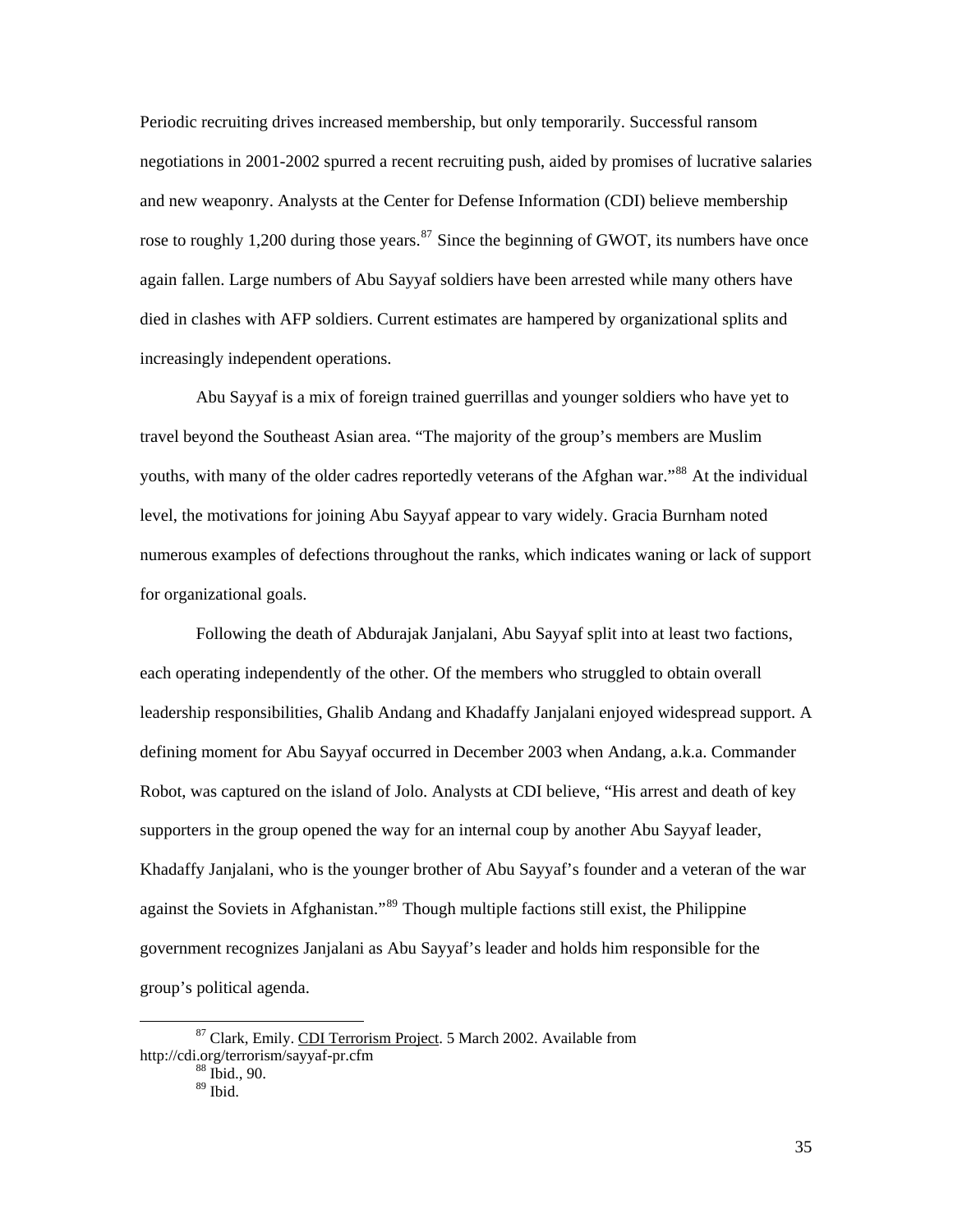<span id="page-40-0"></span>The organizational structure of Abu Sayyaf is simplistic. Each group operates independently in cells typically numbering from twenty to thirty members. As highlighted by Gracia Burnham, the groups often converge and remain together for days and at times weeks. Most likely these meetings facilitate overall strategy development and operational planning. A recent addition to the cellular structure has been the development of a group of specially trained assassins. In an attempt to adapt to AFP counterterrorism campaigns, Kit Colliers of the Australian National University of Canberra says Abu Sayyaf established an urban assassination squad known as Fisabillilah, or the 'Path of God'.

# **External Support**

Critical to Jemaah Islamiyah's success is the amount of external support required to remain functional. Dr. O'Neill emphasizes the role of outside aid by stating "Unless governments are utterly incompetent, devoid of political will, and lacking resources, insurgent organizations normally must obtain outside assistance if they are to succeed."<sup>[90](#page-40-1)</sup> JI's small size, extensive operational reach and complex missions require a substantial amount of assistance in the form of finances, military training and technical expertise, access to explosives and small arms and safe havens. Thus far, JI has succeeded in receiving aid from state and non-state actors from across the globe. Access to external aid must continue for JI to sustain its insurgency.

Jemaah Islamiyah's external donors are both local and international. U.S. State Department investigations revealed, "JI receives money and logistic assistance from Middle Eastern and South Asian contacts, nongovernmental organizations, and other groups—including Al Qaeda."<sup>[91](#page-40-2)</sup> Singaporean sources report, "scores of JI members received military training in Afghanistan, and that JI members received over \$140,000 over three years from Al Qaeda."<sup>[92](#page-40-3)</sup>

 <sup>90</sup> O'Neill, 111.

<span id="page-40-2"></span><span id="page-40-1"></span><sup>&</sup>lt;sup>91</sup> U.S. State Department. Patterns of Global Terrorism: 2003. Appendix B. Available from http://wwwstate.gov/s/ct/rls/pgtrpt/2003/31711.html.

<span id="page-40-3"></span> $92$  Huang, Reyko and Colin McCullough. "In the Spotlight: Jemaah Islamiyah", CDI Terrorism Project. 18 October 2002. Available from http://cdi.org/terrorism/ji-pr.cfm.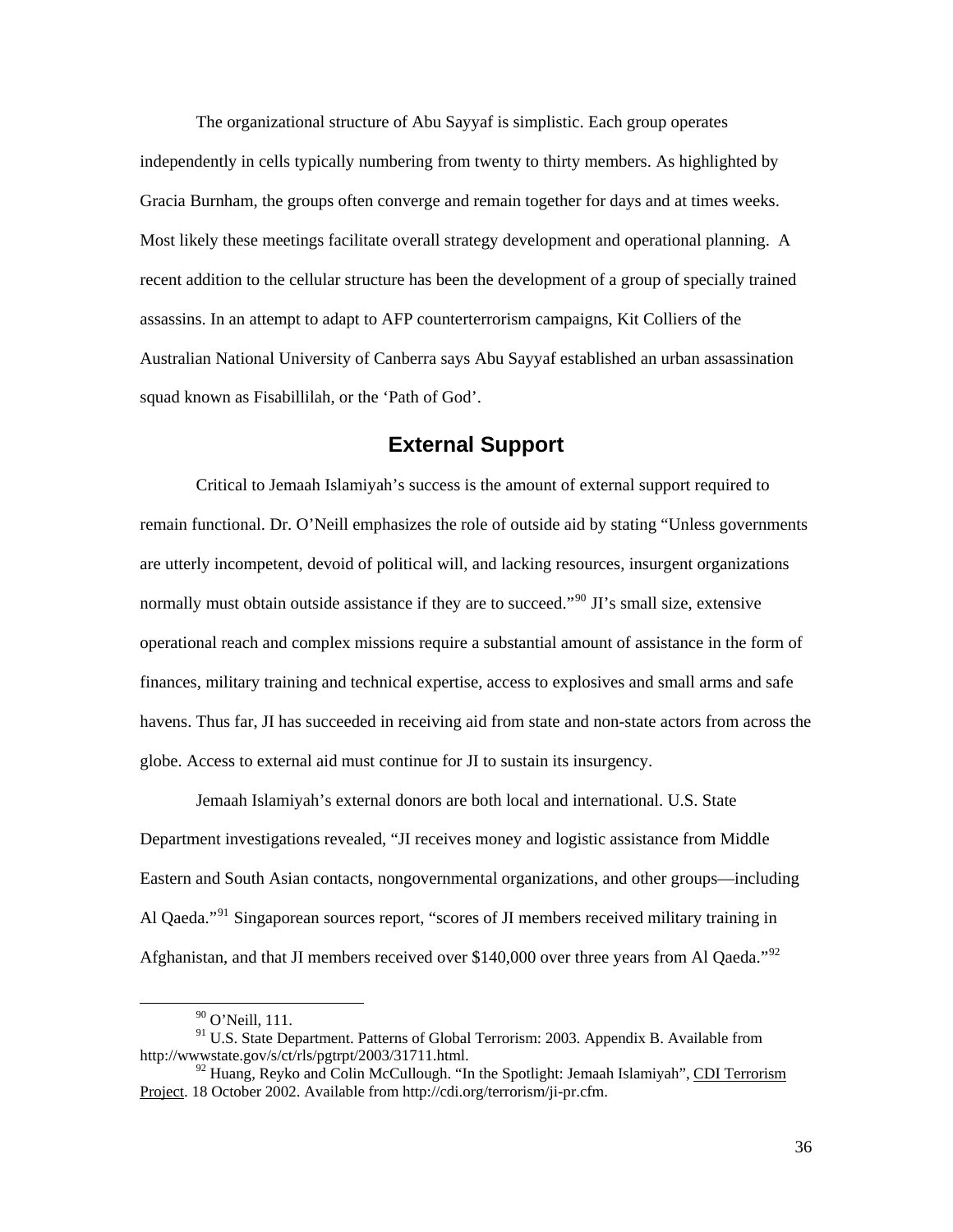Last year, the *Associated Press* reported, "cash believed to come in from Al Qaeda to finance attacks is hand carried to Indonesia via Malaysia and arms and explosives are entering Indonesia through the largely unpatrolled waterways between Mindanao Island in the southern Philippines and Indonesia's Sulawesi island."<sup>[93](#page-41-0)</sup> In terms of military training, JI members not sent to Afghanistan received military instruction primarily in Moro Islamic Liberation Front camps in the Philippines. Here they receive training from instructors belonging to MILF, Al Qaeda, and their own organization. Mohamed Nasir Abbas, a Malaysian who commanded Mantiqi 3, confessed to interrogators that after studying warfare and weaponry in Afghanistan, he taught at several Jemaah Islamiyah training camps in the southern Philippines and Afghanistan.<sup>[94](#page-41-1)</sup> Philippine General Victor Corpus recently arrested seven militants in Indonesia's North Sulawesi region who admitted plans to train with Moros guerillas in Mindanao.<sup>[95](#page-41-2)</sup>

Similar to Jemaah Islamiyah, Abu Sayyaf enjoys extensive external support from a variety of actors, both state and non-state. During her captivity, Gracia Burnham stated the group received continual supplies of arms and ammunition. When asked how the arms were acquired, her captors replied, "Oh, the army. We pay a lot more than it should cost, of course. So somebody's making a lot of money. But at least we get what we need."<sup>[96](#page-41-3)</sup> Claims of government corruption and collusion with Abu Sayyaf are all too common. In June 2001, local residents testified government forces allowed Abu Sayyaf guerrillas to escape following a daylong siege of rural Lamitan. Hostages held during the siege added testimony to substantiate these claims, yet no AFP soldiers were found to be at fault. Burnham recalls the period of early 2002 when she and fellow captives noticed a dramatic increase in the group's food quantity and supply. Much to her surprise, AFP soldiers delivered rice, fish, coffee and sugar to Abu Sayyaf members on multiple

<span id="page-41-0"></span> <sup>93</sup> Gutkin, Steven. "Al-Qaida Replacing Leaders", *Associated Press* (Internet edition), 2003. Available from http://crisis.wakeful.net/2003/indonesia/html.

<span id="page-41-3"></span><span id="page-41-2"></span><span id="page-41-1"></span><sup>&</sup>lt;sup>94</sup> "Malaysian Jemaah Islamiyah suspect claims he Took Orders from Bashir", Asia News (Internet edition), 2 April 2004. Available from http://asia.news.yahoo.com/040402/ap/d81mhj5o0.html.

<sup>&</sup>lt;sup>95</sup> Gutkin, Steven. "Al-Qaida Replacing Leaders".

<sup>96</sup> Burnham, 150.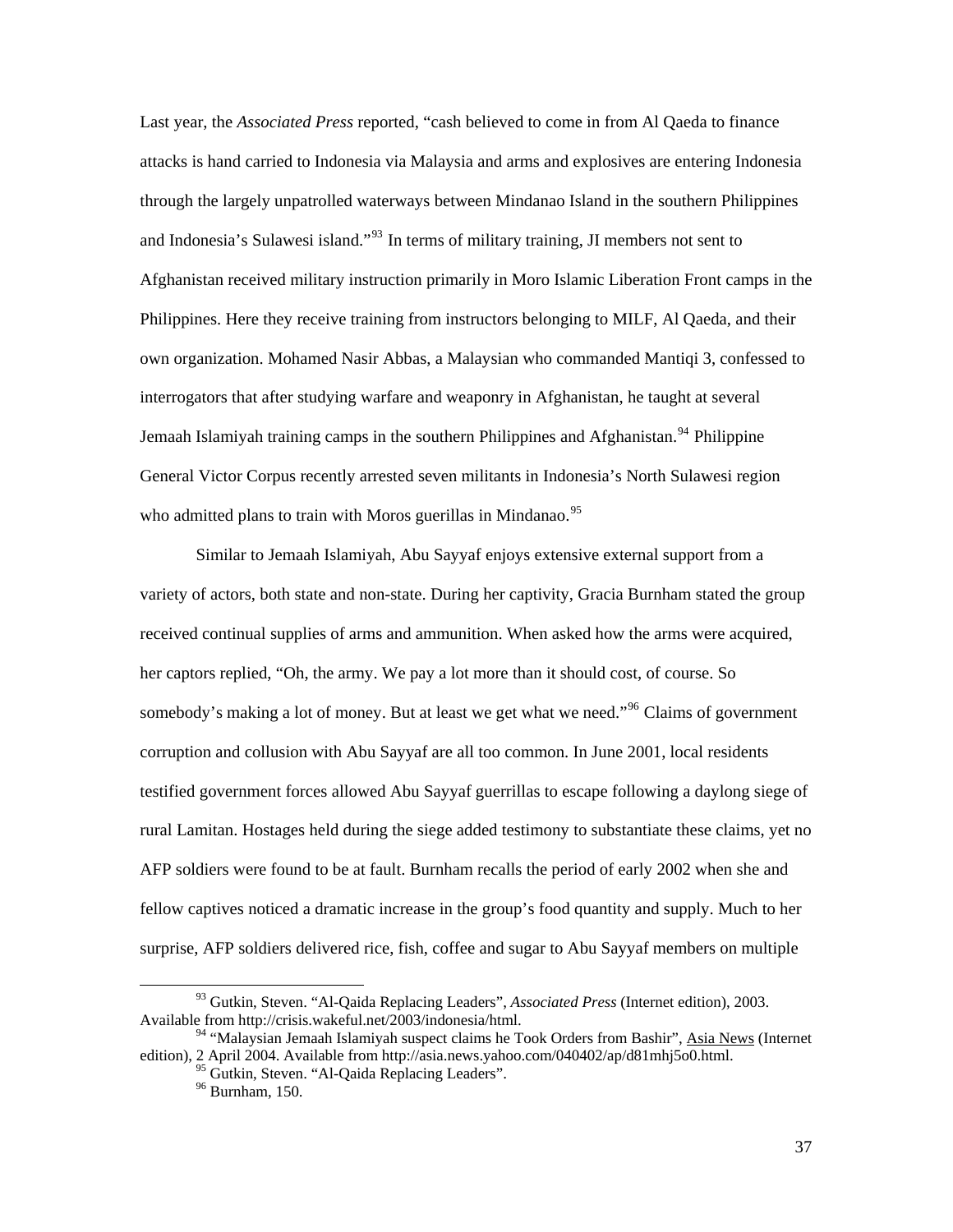<span id="page-42-0"></span>occasions. Burnham reports, "We were being told that it was because Sabaya (Abu Sayyaf spokesman) was wheeling and dealing with the AFP general of that area over how to split up any ransom that might be paid." She also relates a negotiation where, "Sabaya was willing to give the general 20 percent of the action. But the messenger reported back that this wasn't enough. The general wanted 50 percent."<sup>[97](#page-42-1)</sup>

Abu Sayyaf benefits from relationships with other insurgencies, namely, Al Qaeda, Moro Islamic Liberation Front (MILF) and Jemaah Islamiyah. Burnham explained how in July 2001 her captors brought her and other hostages to a MILF camp for refuge from pursuing AFP soldiers. MILF camps also provided basic and advanced military training for Abu Sayyaf insurgents.

Abu Sayyaf's external connections extend beyond Philippine borders. On 6 November 2003, the *Manila Times* reported the arrest and deportation of a Filipino-American accused of selling weapons to Abu Sayyaf guerrillas. The newspaper reported United States Customs agents seized a package of Victor Moore Infante containing weapons parts addressed to his safe house in Zamboanga City. Immigration Commissioner Andrea Domingo told the *Manila Times* Infante received the illegal weapons from associates in Oakland, CA and distributed them to Abu Sayyaf in both Zamboanga and Basilan. Prior to his arrest, Victor Infante was listed as one of America's most wanted fugitives.<sup>[98](#page-42-2)</sup>

### **Government Response**

Following 9/11, President Megawati completed a previously planned trip to Washington for a meeting with President Bush. During the visit, President Megawati offered her country's support against global terrorism. Yet, even as she committed her government to the fight against terror, party leaders in Indonesia condemned her stance and generated great internal friction. Upon returning to Indonesia, President Megawati's initial commitment to action wavered in the

38

 <sup>97</sup> Ibid. 222-223.

<span id="page-42-2"></span><span id="page-42-1"></span><sup>98</sup> Depasupil, William B., "Abu's Arms Supplier Nabbed", Manila Times (Internet edition). 6 November 2003. Available from

http://www.manilatimes.net/national/2003/nov/06/top\_stories/20031106top8.html.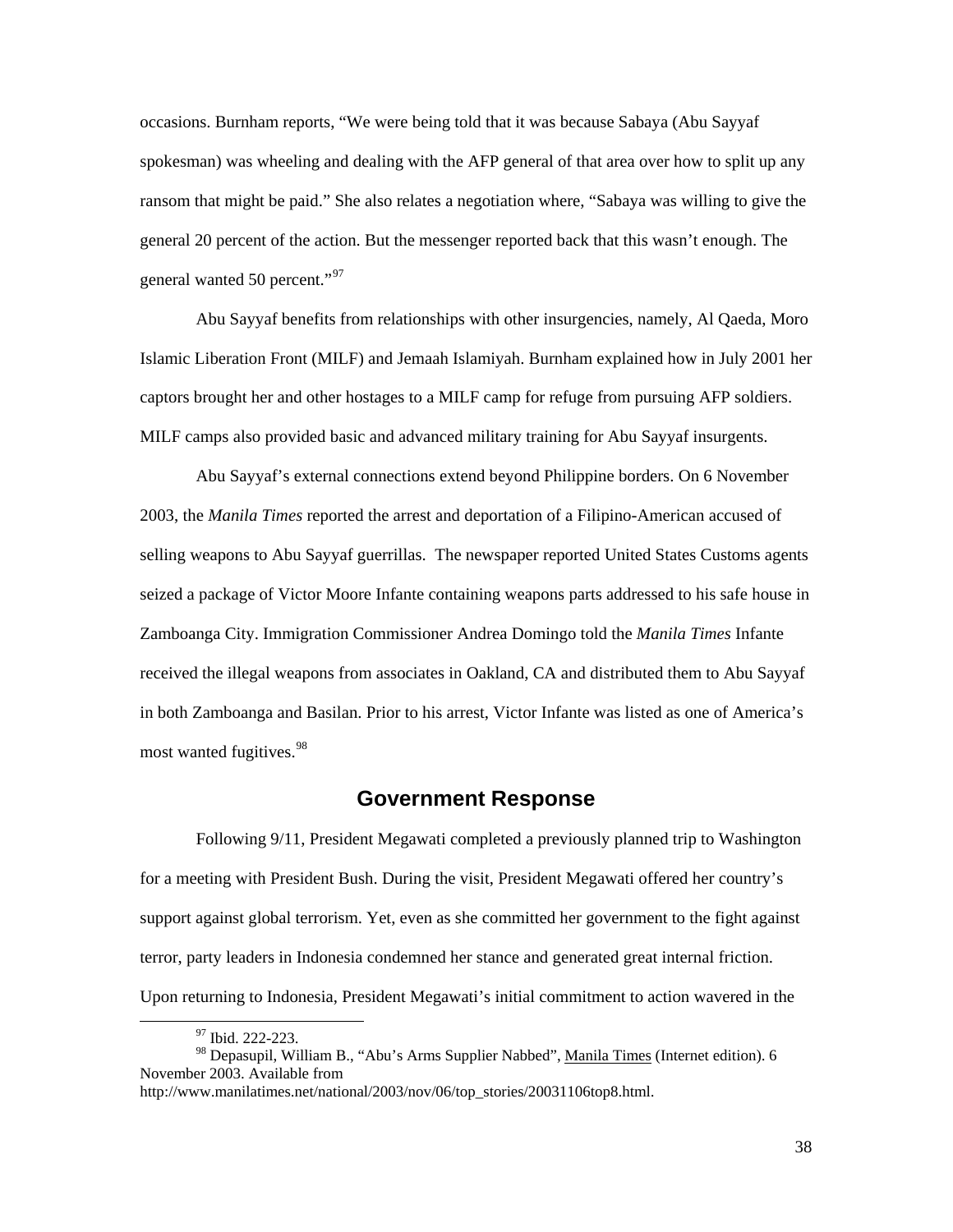face of fierce political debate. In the end, Indonesia was the last Southeast Asian country to officially acknowledge the existence of terrorism within its borders. Malaysia, Singapore and the Philippines, nations infested with JI cells, quickly demonstrated steady resolve to combat transnational terrorism. In December 2001, Singapore uncovered a mature JI cell operating established within its borders and detained thirteen of its members. Indonesia, on the other hand, received harsh local and international scrutiny for its failure to address overwhelming evidence indicating JI's presence within its borders.

Three years after the 9/11 attacks, Sydney Jones remains skeptical about Indonesia's commitment to eradicating Jemaah Islamiyah. In a recent article published in the *Far Eastern Economic Review*, Jones commented, "We've heard vigorous condemnations of terrorism and violence, but the words "Jemaah Islamiyah" have hardly been mentioned by anyone in authority. And if you can't name it, you can't fight it."<sup>[99](#page-43-0)</sup> Government reluctance to publicly denounce JI and failure to introduce effective counterinsurgency measures has resulted in limited gains. Jones' admonitions to combat ongoing recruitment campaigns, eliminate administrative corruption, and educate Indonesians on Jemaah Islamiyah appear to be falling on deaf ears.

Dr. O'Neill would sympathize with Ms. Jones, for he believes "Of all the variables that have a bearing on the progress and outcome of insurgencies, none is more important than government response."[100](#page-43-1) Without a firm and consistent government stance against JI, young Indonesians will be receptive to insurgent recruiting efforts; thus the next generation of JI operatives emerges as a consequence of Indonesia's failure to act immediately and decisively.

While Indonesia seeks to galvanize governmental resolve against terrorism, the Philippines continue its determined counterterrorism campaign against Abu Sayyaf. A country embroiled in insurgency since its independence from American rule, the Philippines is no stranger

<span id="page-43-1"></span><span id="page-43-0"></span> <sup>99</sup> Jones, Sydney, *What Indonesians Must Explain*. Far Eastern Economic Review, 23 September 2004. Available from http://www.icg.org/home/index.cfm?id=3016&1=1. <sup>100</sup> O'Neill, 125.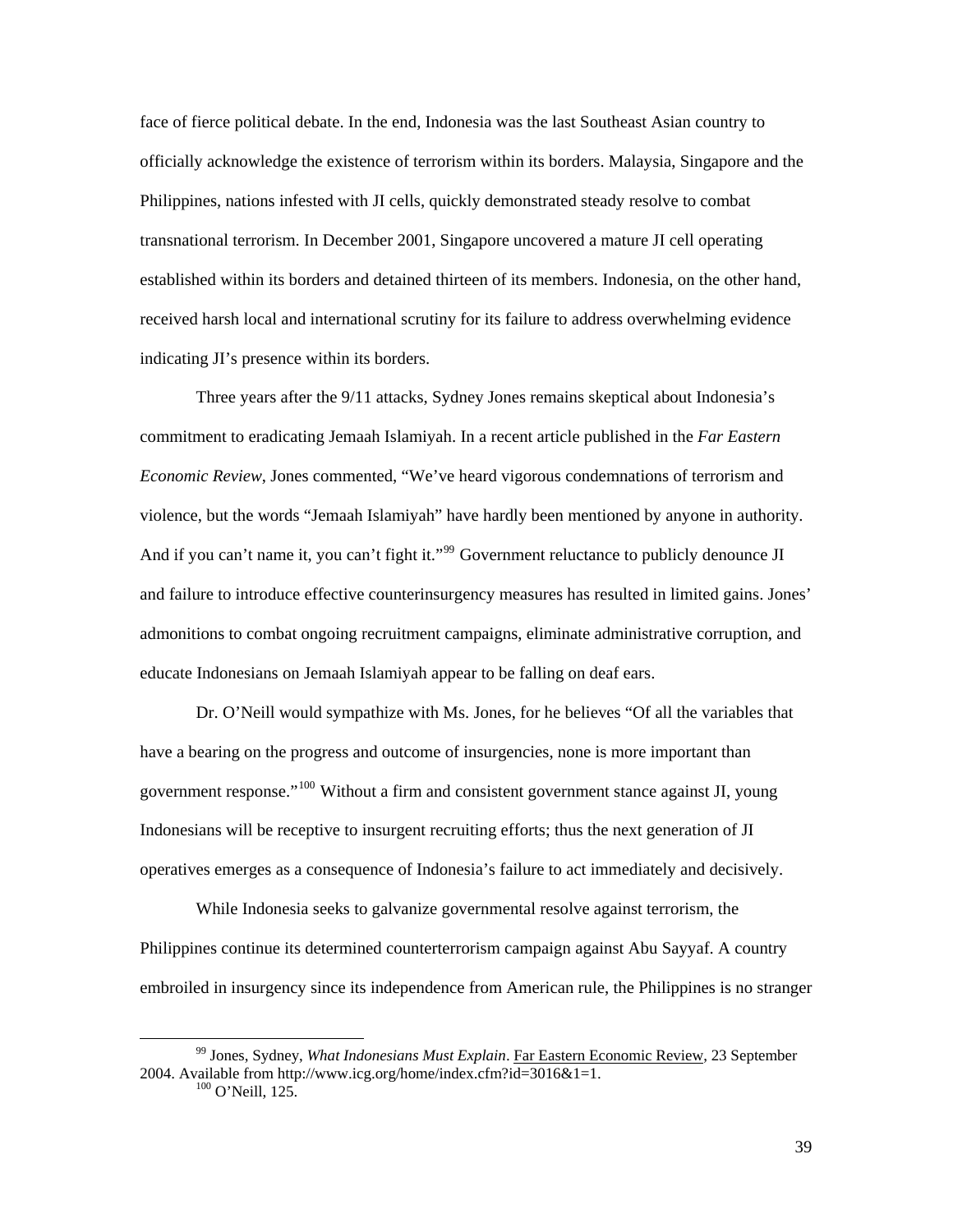to terrorism. Philippine president Gloria Macapagal Arroyo wasted no time in condemning the 9/11 attacks. Weeks following the Al Qaeda attack, President Arroyo's administration passed a law against money laundering in an attempt to address antiquated banking legislation.<sup>[101](#page-44-0)</sup> The new laws require disclosure of bank deposits in excess of \$80,000, eight times the threshold of U.S. banks. Though considerably larger than the \$10,000 disclosure clause found in U.S. courts, this legislation is a leap in the right direction.

The Philippine government is working with both regional neighbors and international state actors to eliminate Abu Sayyaf. As reported in an October edition of *Arab News*, the government recently helped U.S. officials pay three Filipino informants \$330,000 each for information leading to the death of Hamsiraji Sali, a senior Abu Sayyaf leader.<sup>[102](#page-44-1)</sup> Sali was wanted by U.S. officials for the deaths of Americans Guillermo Sobero and Martin Burnham, both killed while being held captive by the Abu Sayyaf Group.

Despite achieving considerable success against Abu Sayyaf, the Philippine government has occasionally stumbled. President Arroyo's administration has thus far willingly facilitated the transfer of ransom money for several Abu Sayyaf hostages. This controversial policy has succeeded in securing the release of several prisoners, yet simultaneously spurred Abu Sayyaf to continue the practice of kidnapping Westerners. In August 2000, six Westerners received their freedom after the Qadhafi International Foundation for Charity Associations, headed by the son of Libyan President Mu'ammar Qadhafi, delivered \$25 million to Abu Sayyaf for their release. On at least one occasion, ransom money did not result in hostage releases. The family of Americans Mark and Gracia Burnham paid \$300,000 to the Abu Sayyaf Group in March 2002, yet the guerillas did not release their hostages.

<span id="page-44-1"></span><span id="page-44-0"></span> <sup>101</sup> Landler, Mark. "The Philippine Moves Against Bank Secrecy", *New York Times*, 13 October 2001, C,1:5.<br><sup>102</sup> Arab News, 26 October 2004.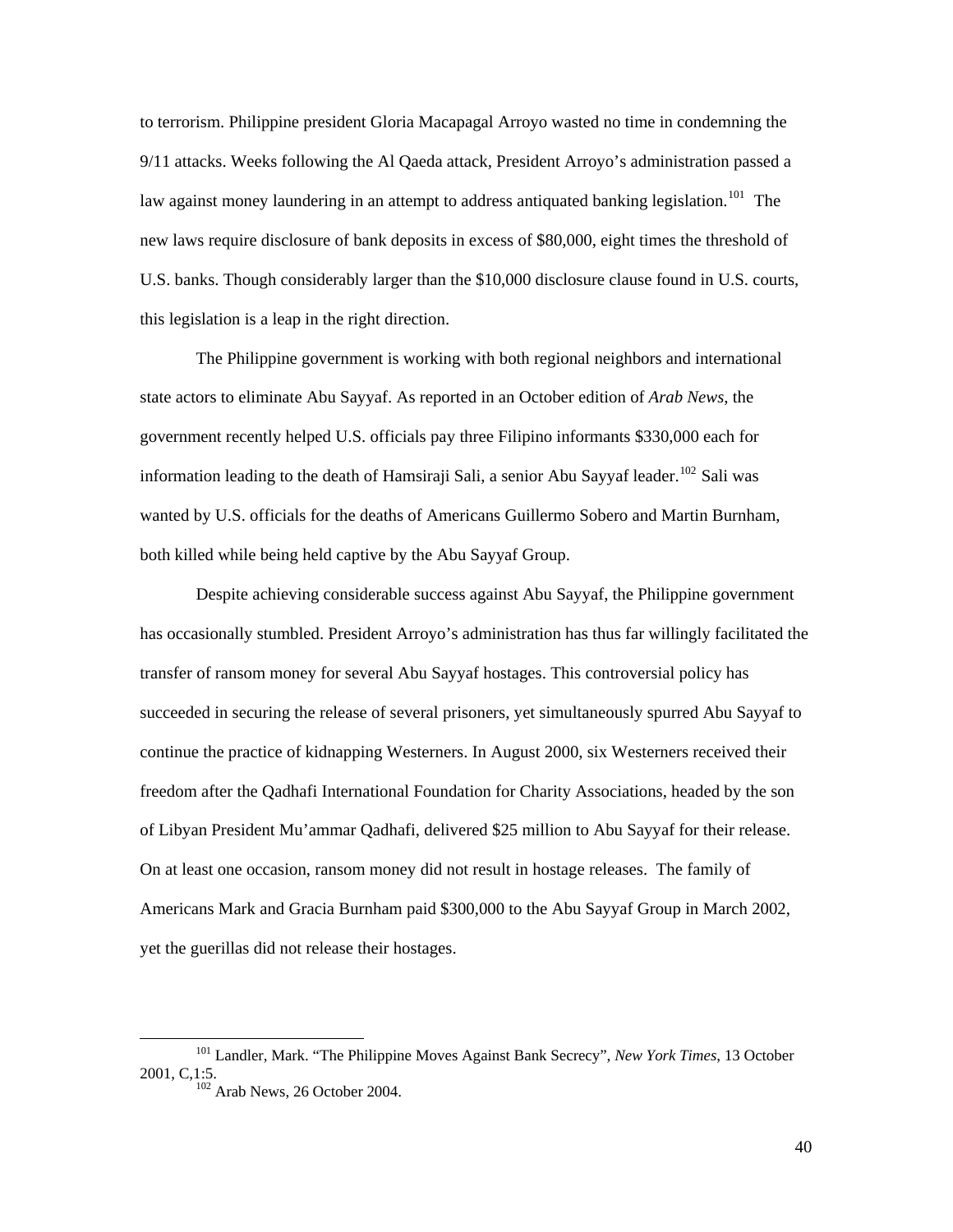<span id="page-45-0"></span>Despite setbacks, the counterterrorism campaign against Abu Sayyaf continues today. Philippine Armed Forces Chief of Staff General Narciso Abaya believes ASG leader Khadafy Janjalani is hiding in Mindanao, protected by members of Jemaah Islamiya and soldiers belonging to MILF's Special Operations Group. General Abaya also stated "about 400 Abu Sayyaf members were still on the prowl in Mindanao and other parts of the country."<sup>[103](#page-45-1)</sup> In regard to the MILF, President Arroyo spearheaded the organization of an international monitoring team led by Malaysia and assisted by other regional governments. These observers monitor MILF— Abu Sayyaf interactions and report inconsistencies with ongoing peace initiatives. In regards to the ongoing insurgency, the Philippine government continues its pursuit of Abu Sayyaf members throughout the country and retains its commitment to bringing them to justice and stopping the violence.

# **Countering Adaptations: An Effects-Based U.S. Regional Strategy**

In developing a comprehensive counterterrorism strategy for Southeast Asia, one must balance unique regional complexities with the adaptive nature of Jemaah Islamiyah and Abu Sayyaf. By examining these two data points in light of current U.S. policy, it becomes possible to devise a set of effects necessary for the United States to succeed regionally in the Global War on Terrorism.

#### **Southeast Asian Complexities**

Jemaah Islamiyah, Abu Sayyaf and through association, Al Qaeda, successfully exploit vulnerabilities inherent to Southeast Asia. The fledgling democracy of Indonesia and weak governmental control over the southern Philippine islands create opportunities for insurgents to operate with limited impunity. Combined with an absence of rule of law on sparsely populated

<span id="page-45-1"></span><sup>&</sup>lt;sup>103</sup> Labog-Javellana, Juliet, Christian V. Esguerra and Alcuin Papa, "Metro Bomb Plot Foiled; 4 Abu Men Nabbed", Inquirer News Service, 30 March 2004. Available from http://www.inq7.net/nat/2004/mar/31/text/nat\_1-2p.htm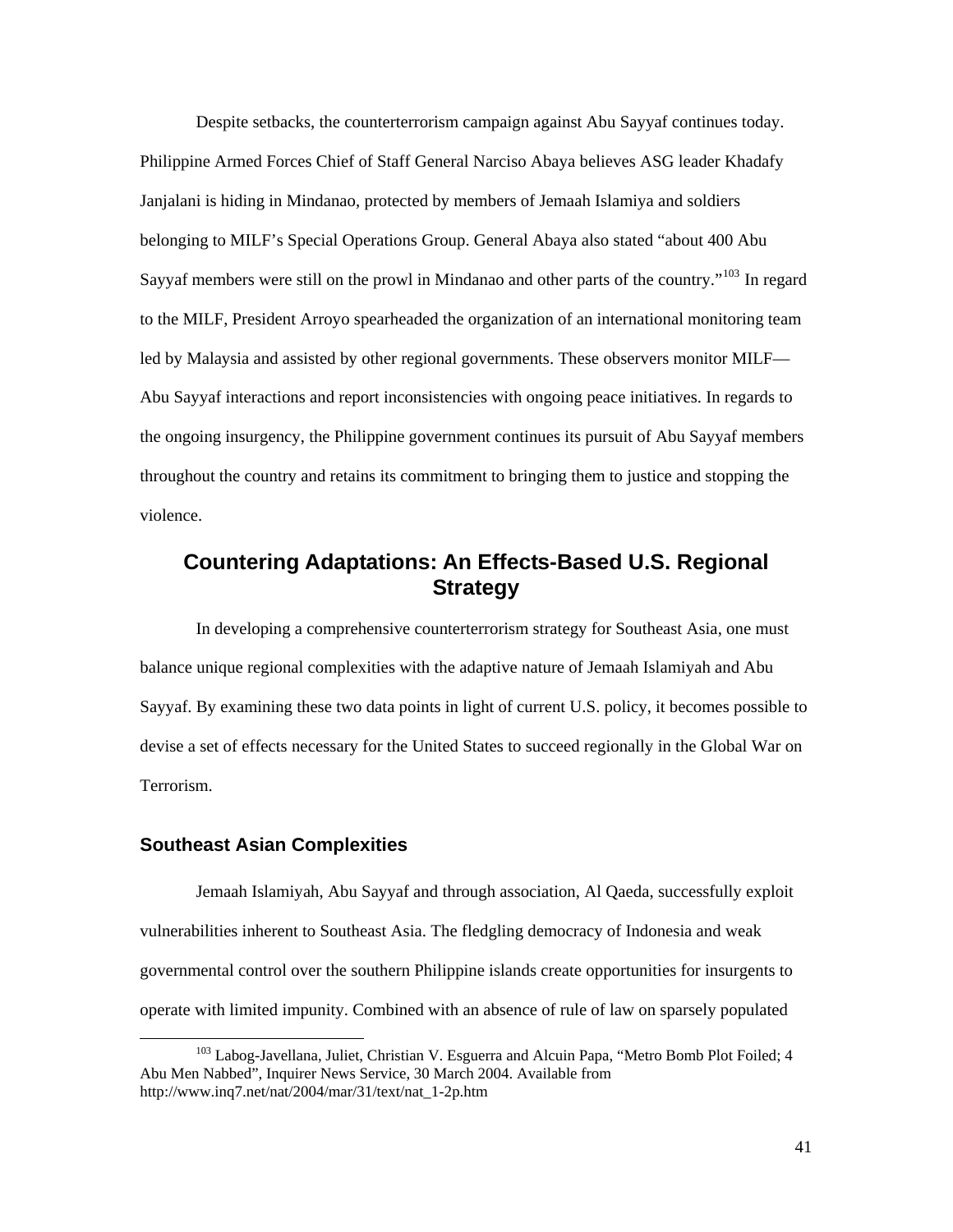islands, the region offers a population susceptible to campaigns of terror. Additionally, wellestablished transnational criminal activity provides functioning infrastructures for use by terrorist organizations. Throughout the region, outdated judicial procedures frustrate efforts to detain and question suspected terrorist. An additional concern facing Southeast Asian governments is inadequate maritime controls.

Porous borders, combined with massive inbound tourist and business flows, open immigration regimes, limited identity and document fraud detection, inadequately trained or corrupt officials, poor coordination between border control agencies and various security agencies, and limited immigration and customs control capacities all provide an environment in which terrorist can flourish.<sup>[104](#page-46-0)</sup>

Substandard education systems provide additional vulnerabilities to regional governments. Many madrassas and pesantren within Southeast Asia teach violent strains of Islam. As explained in the Australian Government's White Paper regarding terrorism in Southeast Asia, "many South Asian and Middle Eastern madrassas teach only a rigid and doctrinaire interpretation of the Quran, with a strong emphasis on militant jihad." Outside of the formal Islamic education system, community-run Islamic boarding schools, or pesantrens, are often used by Muslim extremist as a "vehicle to propagate extremist ideology and for recruitment purposes."[105](#page-46-1) For families lacking financial means, few opportunities exist to receive a secular or moderate Islamic education.

As in the Middle East, ongoing regional violence serves as a recruiting tool and a source of on-the-job training for young insurgents. For the past several decades, Southeast Asia has housed several active Islamic insurgencies. Muslims living on Mindanao have resisted government rule since the nation declared independence in 1946. In Indonesia, fierce fighting has embroiled Muslim and Christian citizens of Ambon for the past ten years and separatist unrest continues in Aceh. These ongoing conflicts serve as proving grounds, places where war-fighting tactics are refined, command structures are developed, and advanced technology is fielded. Many

<span id="page-46-1"></span><span id="page-46-0"></span><sup>&</sup>lt;sup>104</sup> Australian Government White Paper. 42.<br><sup>105</sup> Australian Government White Paper, 41.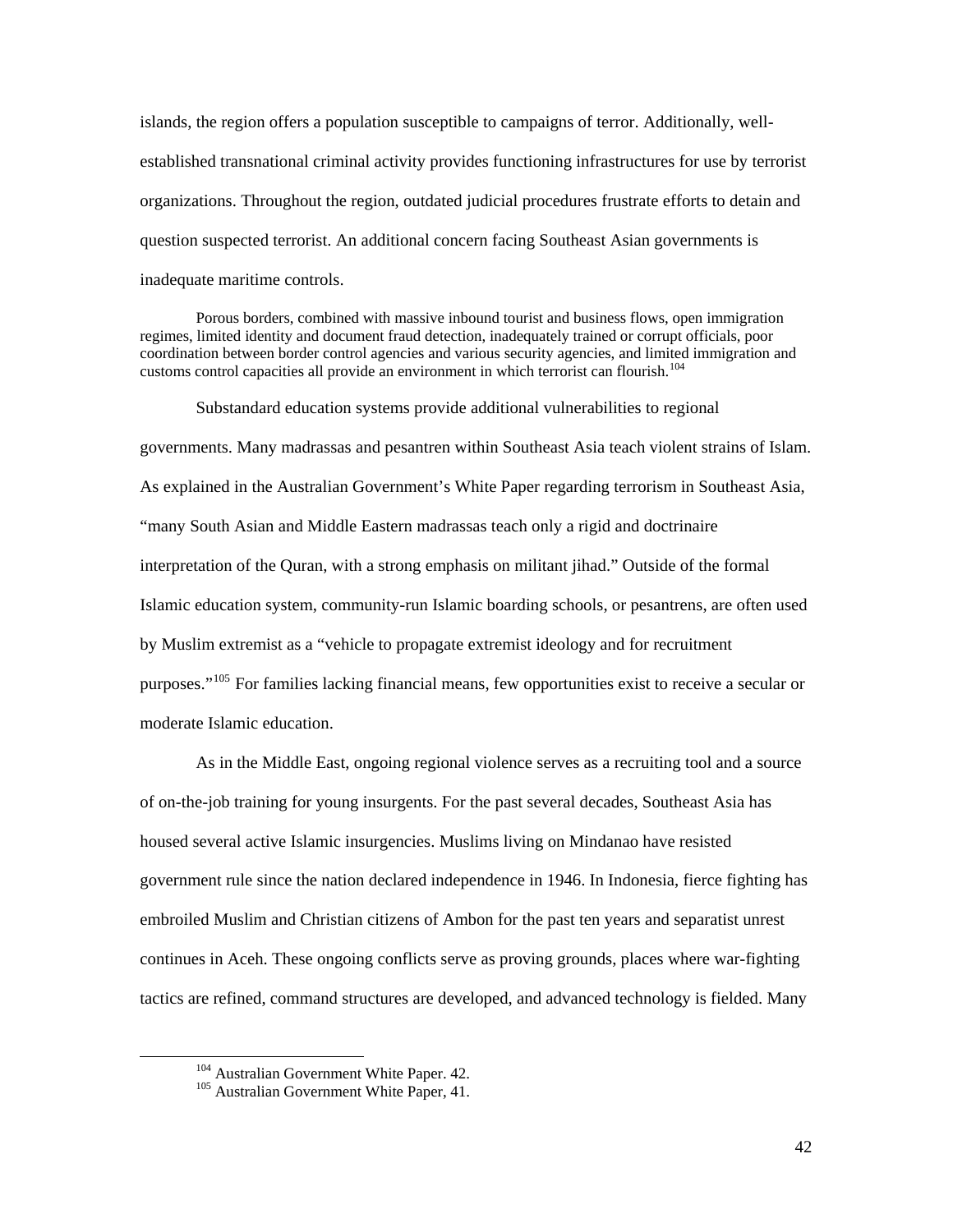<span id="page-47-0"></span>of Jemaah Islamiyah and Abu Sayyaf guerrillas received their initial battlefield experiences participating in these conflicts. Additionally, Southeast Asia is home to thousands of Afghan-Soviet War veterans. These soldiers bring to Southeast Asia not only military expertise, but perhaps more importantly, a link to global Islamic jihad.

### **An Adapting Enemy**

The Global War on Terrorism in Southeast Asia has achieved limited success. Hundreds of Jemaah Islamiyah and Abu Sayyaf members are either dead or behind bars. Financial wells are drying out, safe havens and training camps are rapidly disappearing, and regional partners are cooperating on a scale not previously witnessed. These efforts have forced both insurgent groups to either adapt to their changing environments, or face elimination. Abu Sayyaf and Jemaah Islamiyah have thus far succeeded in meeting the increased threats head-on. They have proven to be a resilient bunch. They have evolved, and thus remain viable insurgencies.

<span id="page-47-1"></span>Jemaah Islamiayah and Abu Sayyaf are both adapting to the Global War on Terrorism. Both have incorporated suicide bombings into their repertoire of terrorist acts, and as reported by Australian government officials, this trend is likely to continue. Targets of terrorist attacks increasingly include Catholic Filipinos and westerners in Indonesia, Singapore and Malaysia. The Australian Government's White Paper also reports, "Economic, religious, entertainment and political targets, especially those identified with the West or Christianity, are high on Jemaah Islamiyah's target list. So are symbols of secularism and democratic change." [106](#page-47-1) The recent Abu Sayyaf shift away from hostage taking is aided by increased external financial aid and an extremely low cost of terrorist operations. Abu Sayyaf and Jemaah Islamiyah will increasingly rely on external support from non-state actors such as Al Qaeda, and state actors when opportunities present themselves.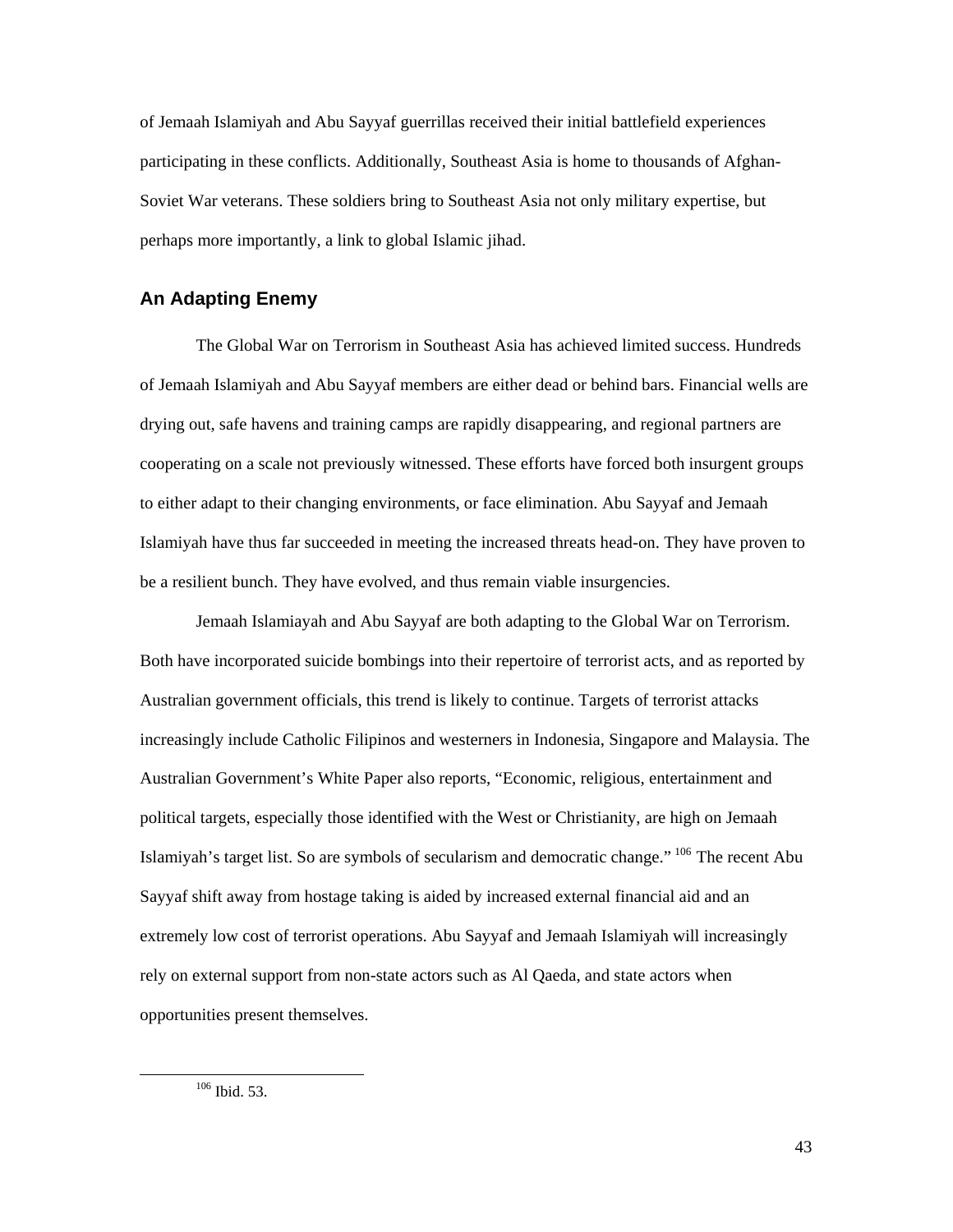<span id="page-48-0"></span>Jemaah Islamiyah and Abu Sayyaf demonstrate a propensity to operate within Southeast Asia's urban settings. Populated cities provide internationally relevant target sets, a variety of Western actors, and the potential for mass casualties. The attack on Superferry 14 reveals Abu Sayyaf's willingness to extend its operational reach beyond the borders of Mindanao and Basilan islands, while Jemaah Islamiyah operational reach remains unquestioned. Organizationally, both insurgent groups experienced tremendous leadership turnover in the last few years. Out of necessity, the role of operational leaders in providing direction and organizational guidance will diminish. In a similar vein, each group will continue decentralizing their organizational structures to add redundancy and stability. These autonomous insurgent groups will increasingly cooperate with other terrorists, leveraging intelligence, material resources, and financial assets. An expansive network-of-networks of terrorist is quickly emerging.

To succeed against Jemaah Islamiyah and Abu Sayyaf, the U.S. regional counterterrorism strategy must reflect the following adaptations within these two insurgencies: 1) increasing reliance on Al Qaeda and like transnational terrorists; 2) decentralized operations; 3) increased use of suicide bombers; 4) increased emphasis on bombing soft targets and assassinations; 5) Abu Sayyaf's return to initially stated political agenda; 6) more discriminate targeting by Jemaah Islamiyah; 7) increased focus on urban warfare; 8) swell of new recruits for both Jemaah Islamiyah and Abu Sayyaf.

#### **Current Strategies**

The September 2002 National Security Strategy provides the outline for the Global War on Terrorism. The strategy, enumerated in Section III, is directed to first "disrupt and destroy terrorist organizations of global reach and attack their leadership; command control and communications; material support; and finances." To achieve this objective the U.S. is committed to 1) direct and continuous action using all elements of national power; 2) identifying and destroying the threat before it reaches the United States; and 3) denying further sponsorship,

44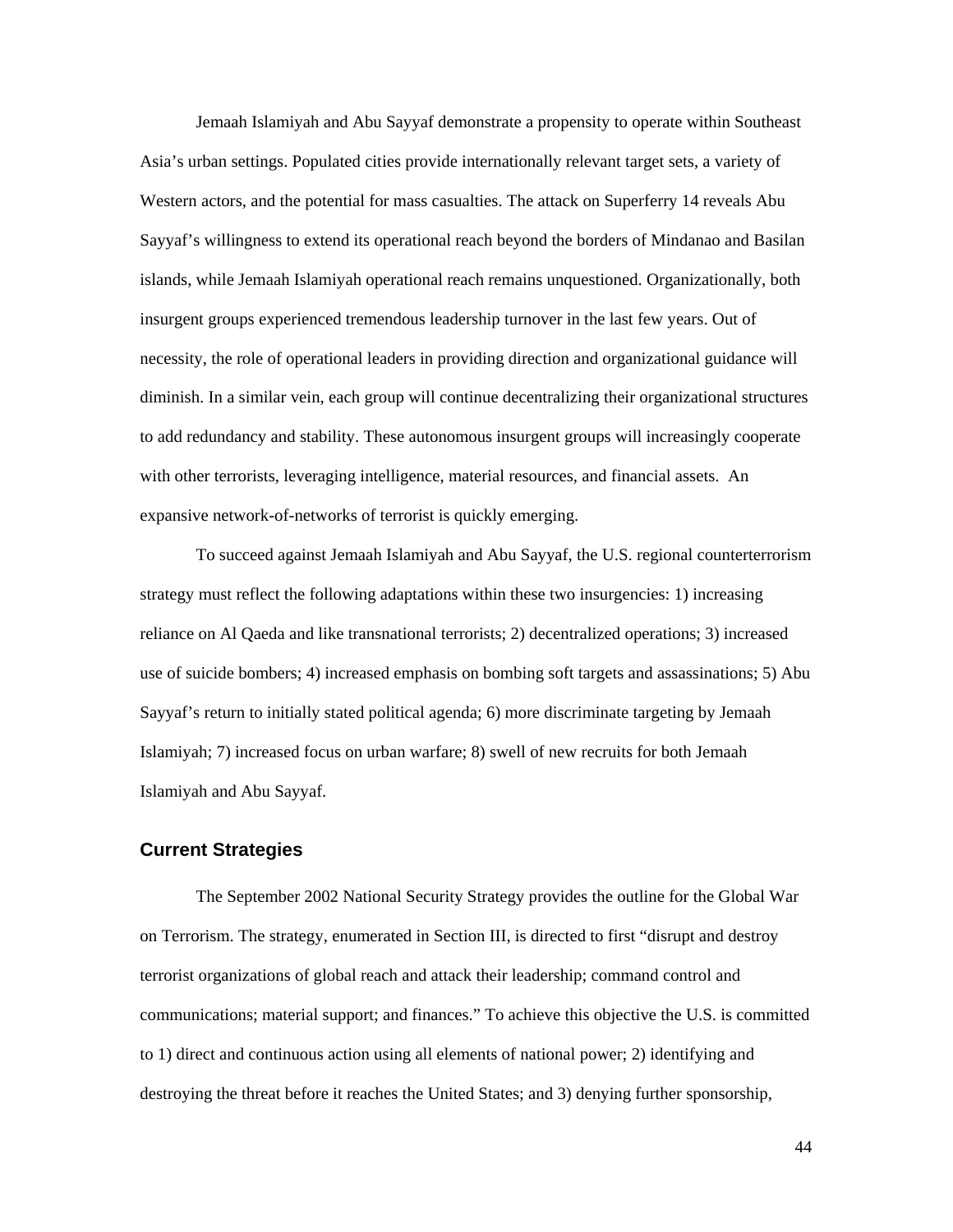<span id="page-49-0"></span>support, and sanctuary to terrorists by convincing or compelling states to accept their sovereign responsibilities.

The National Strategy for Combating Terrorism dated February 2003 adds fidelity to the nation's focus on countering global terrorism. As stated in this document, "the intent of our national strategy is to stop terrorist attacks against the United States, its citizens, its interest, and our friends and allies around the world and ultimately, to create an international environment inhospitable to terrorists and all those who support them."<sup>[107](#page-49-1)</sup> To accomplish these tasks, the United States committed itself to a four-prong policy of defeat, deny, diminish and defend. The U.S. is intent on defeating terrorist organizations by attacking sanctuaries; leadership; command, control, and communications; material support; and finances. It is committed to denying further sponsorship, support and sanctuary to terrorist while simultaneously diminishing the underlying conditions terrorist seek to exploit. Finally, the U.S. Counterterrorism strategy is set to defend the United States, its citizens and interest at home and abroad.

# **Southeast Asian Effects-Based Counterterrorism Strategy**

The United States counterterrorism strategy in Southeast Asia is failing. Though U.S. efforts against Jemaah Islamiyah and Abu Sayyaf have yielded limited gains, both insurgent groups continue to operate, applying increased pressure upon regional governments and the international community. Nearly three and half years following the inception of GWOT, these insurgencies have grown in capability and operational reach. Their adaptive, resourceful nature warrants an updated strategic approach employing the full arsenal of U.S. instruments of national power, prioritized for maximum effectiveness. The importance of a prioritized approach is best articulated by Admiral Thomas Fargo, Commander, Pacific Command, who during testimony before the House Armed Services Committee stated,

<span id="page-49-1"></span><sup>&</sup>lt;sup>107</sup> Pope, William P., Principle Deputy Director for Counterterrorism, address at Carnegie Endowment for International Peace at the National Bureau of Asian Research, 22 September 2004.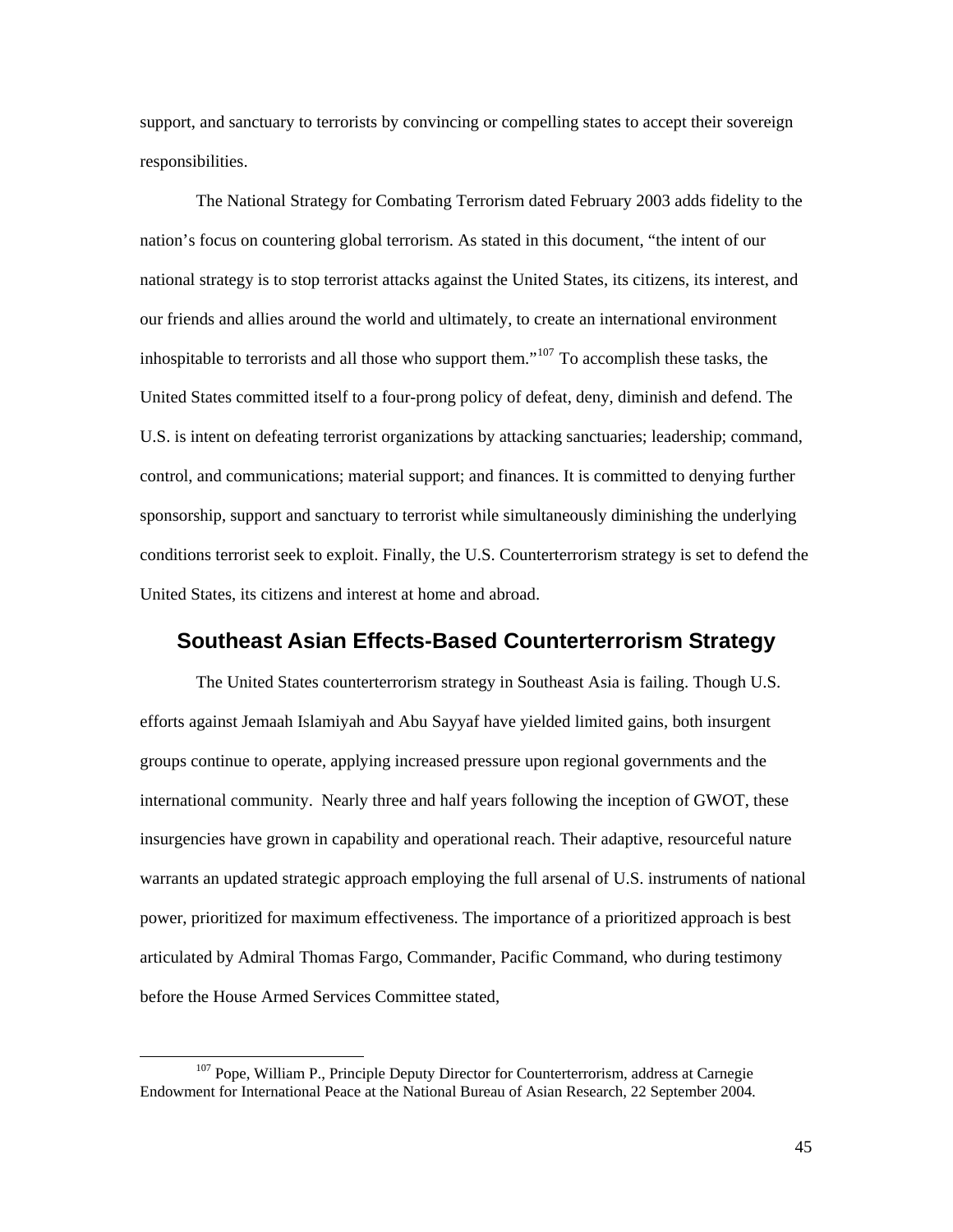Philosophically, our approach to the terror threat has both near-term and long-term components. In the near term, we have to stop immediate threats against our citizens, our friends, our property, and vital infrastructure – in short, we have to stop the violence. So this near-term effort included proactive defensive measures. Clearly, we don't see military action as the sole or even primary instrument of national power in this fight – intelligence sharing and law enforcement lead much of this effort. These near-term efforts are an essential but incomplete solution, because the war on terrorism, like the fight against other transnational threats, cannot be won by attrition alone. Terrorist can multiply faster than they can be captured or killed. So our long-term effort is focused on strengthening the region's democratic institutions that provide security at the economic, social, and physical (i.e. education, law enforcement, basic services) levels.<sup>[108](#page-50-0)</sup>

As Admiral Fargo insists, military action in Southeast Asia is a supporting effort. Primarily, it provides a basic short-term security environment needed for the development of long-term economic and political infrastructure changes. A more accurate prioritized list of instruments of national power critical to success in Southeast Asia include information/intelligence, diplomatic, economic, judicial, law enforcement, customs and military training. Elements of these instruments of power can be seen in ongoing U.S. efforts to pursue regional terrorists and to assist Southeast Asian countries develop capabilities needed to subdue Jemaah Islamiyah and Abu Sayyaf. To date, their inefficient employment has minimized their cumulative affect. Critical of U.S. efforts in the Philippines, Bishop Felixberto Calang, of the advocacy group InPeace Mindanao remarked, "Obviously, the U.S.'s role in the so-called war against terror here has not eliminated the Abu Sayyaf, which has been giving Islam a bad name. The question I'd like to ask the Americans is this: Did they make Filipinos safe from terrorists or did they, in fact, only make us more vulnerable?"<sup>[109](#page-50-1)</sup>

In order to succeed against Jemaah Islamiyah and Abu Sayyaf, the U.S. regional counterterrorism strategy requires additional effects from the following national instruments of national power, prioritized in the following order: information, diplomatic, economic, financial, law enforcement, customs/maritime, judicial and military.

<span id="page-50-0"></span><sup>&</sup>lt;sup>108</sup> Admiral Thomas B. Fargo, Commander U.S. Pacific Command, testimony to the House Armed Services Committee regarding U.S. Pacific Command Posture, 31 March 3, 2004.

<span id="page-50-1"></span><sup>109</sup> Conde, Carlos H. New Analysis: Reawakening of Philippine rebels, *International Herald Tribune online,* 22 February 2005*.*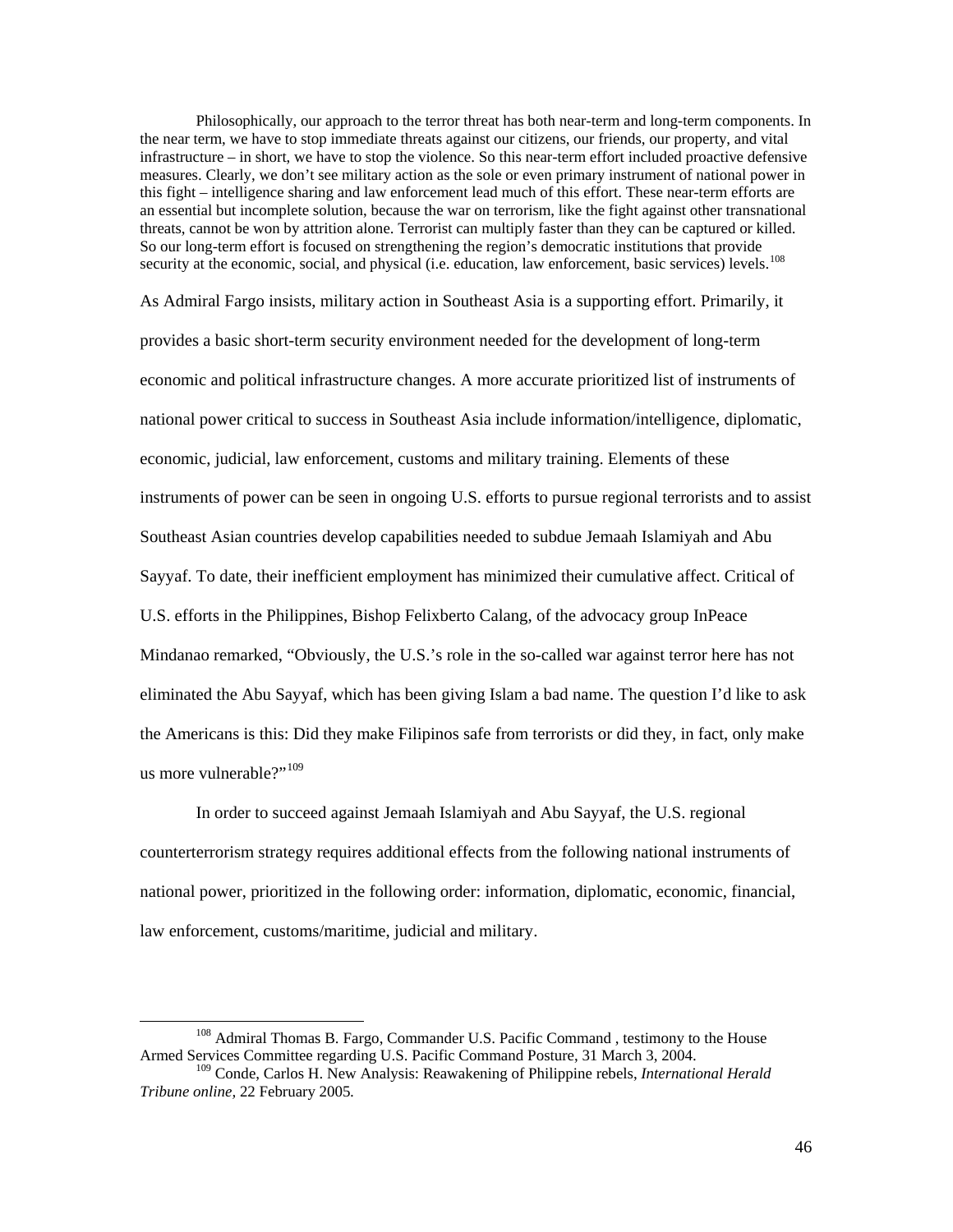### <span id="page-51-0"></span>**Information**

An effective information campaign is arguably the most important deterrent to regional terrorism. As such, the regional strategy must develop a more effective information campaign designed to win the hearts and minds of Southeast Asia's Muslim population. Following the U.S. invasion of Iraq, anti-American sentiment has steadily risen within the world's Muslim communities. These attitudes must be defused at all cost. One manner of accomplishing this aim is to promote good news stories of positive U.S.—Islamic interactions. The United States should strive to broadcast messages of success, security and emerging democratic processes throughout the world. The December 2004 election of Afghanistan President Hamid Karzai and successful 2005 Iraqi parliamentary elections demonstrate the ability of Islamic societies to succeed despite the presence of regional terrorism. Likewise, messages of human rights victories and women suffrage should flood Southeast Asian media outlets. Likewise, efforts to publicly acknowledge policy failures are equally important. These open statements build trust, defuse anti-American sentiments and proactively mitigate adversarial media usage. To further trust, declarations of failure should also identify corrective action. The United States must defuse the myth of a secular America at war with Islam, challenging the very existence of Muslims worldwide.

A regional strategy should reflect the fact that Abu Sayyaf and Jemaah Islamiyah represent a small minority of Southeast Asia's expansive Muslim population. As reported a recent Australian government study, "The vast majority of the population of South-East Asia rejects not only the callous violence of terrorist groups but also their goals and ideology."[110](#page-51-1) United States officials must leverage moderate Muslim clerics, an extended history of tolerant Islam in Southeast Asia and existing Islamic institutions. Muhammadiyah and Nahdlatul Ulama, Indonesian's two largest Muslim organizations help provide welfare and education to their fellow citizens and both organizations are firmly opposed to terrorism and support new anti-terrorism

<span id="page-51-1"></span><sup>&</sup>lt;sup>110</sup> Australian Government White Paper, 38.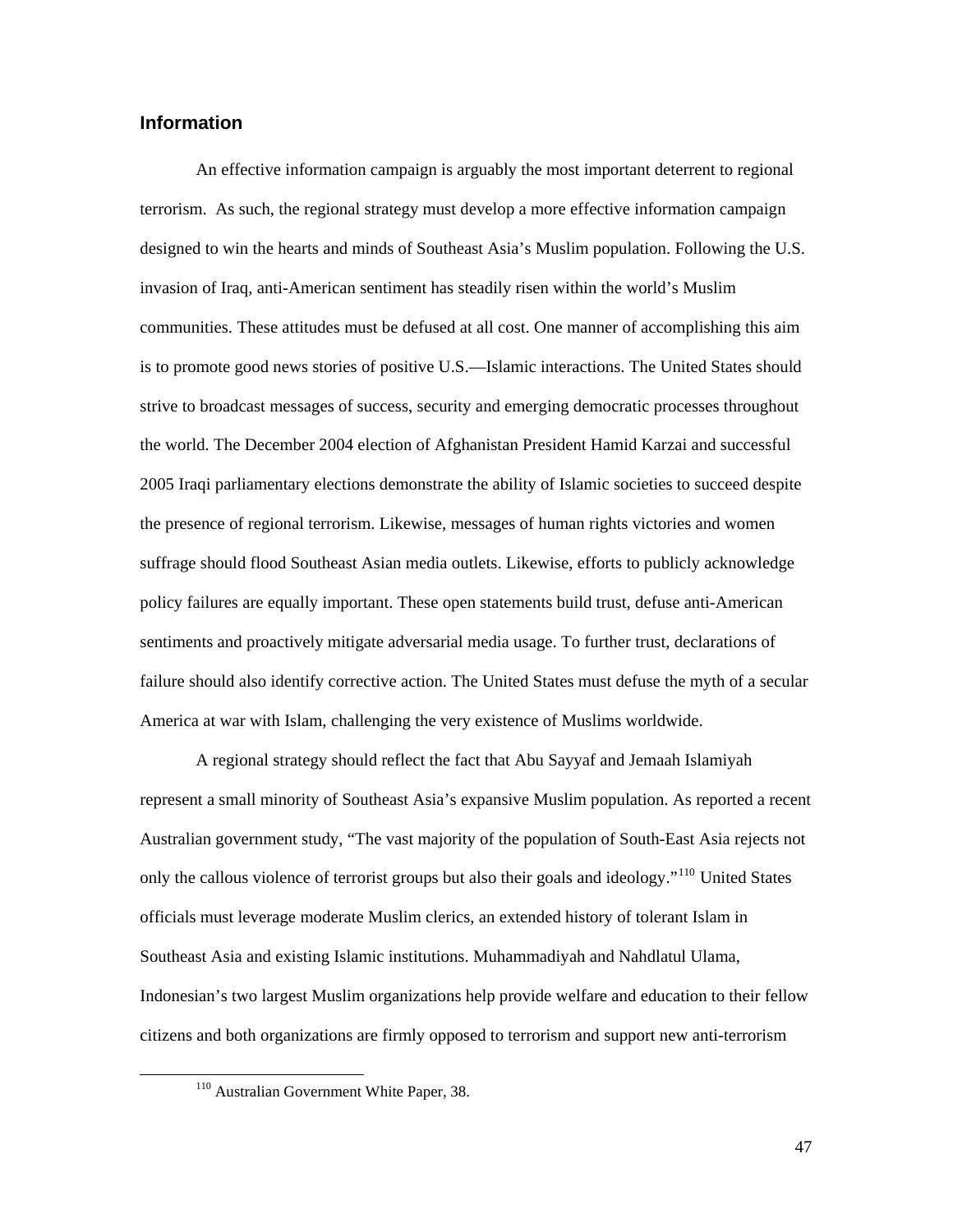<span id="page-52-0"></span>decrees for Indonesia.<sup>[111](#page-52-1)</sup> The exploits of these groups need to reverberate throughout Muslim societies.

Equally important is regional acceptance and public recognition of the existence of Abu Sayyaf and Jemaah Islamiyah. Critical of Indonesia's response to terrorism, Analyst Sydney Jones points out "more than four years after JI first undertook bombings on Indonesian soil—in May 2000 in Medan—no one in the Indonesian government has gone on national television at prime time and carefully laid out the case against JI, the nature of the threat they pose, and what concrete steps the government is prepared to undertake to counter it.<sup> $112$ </sup> The fight against transnational terrorism must be taken to the people.

During a time when neither Abu Sayyaf nor Jemaah Islamiyah is successfully mobilizing popular support, it is imperative U.S. and Asian government officials aggressively educate moderate Muslims on the current nature of local insurgencies. Linkages between Abu Sayyaf and Jemaah Islamiyah, and the destructive results of their terror campaigns provide identifiable, indisputable evidence of the negative nature of Islamic extremism.

### **Diplomatic**

Most analysts are in agreement the war on terrorism in Southeast Asia will fail in the absence of regional cooperation. Successes within one country can be quickly negated through the inaction of neighboring nations. Known and undiscovered connections between Abu Sayyaf and Jemaah Islamiyah make regional cooperation essential in disabling the transnational network. Analysts Huang and McCullough believe, "it is perhaps here that Washington can play a critical role—by strengthening diplomatic relations and providing economic and political incentives

<span id="page-52-2"></span><span id="page-52-1"></span><sup>&</sup>lt;sup>111</sup> Ibid.<br><sup>112</sup> Jones, Sydney, "Buying guns, explosives, passport as easy as buying rice", *Jakarta Post*, 11 September 2004, Available from http://www.icg.org/home/index.cfm?id=2972&1=1.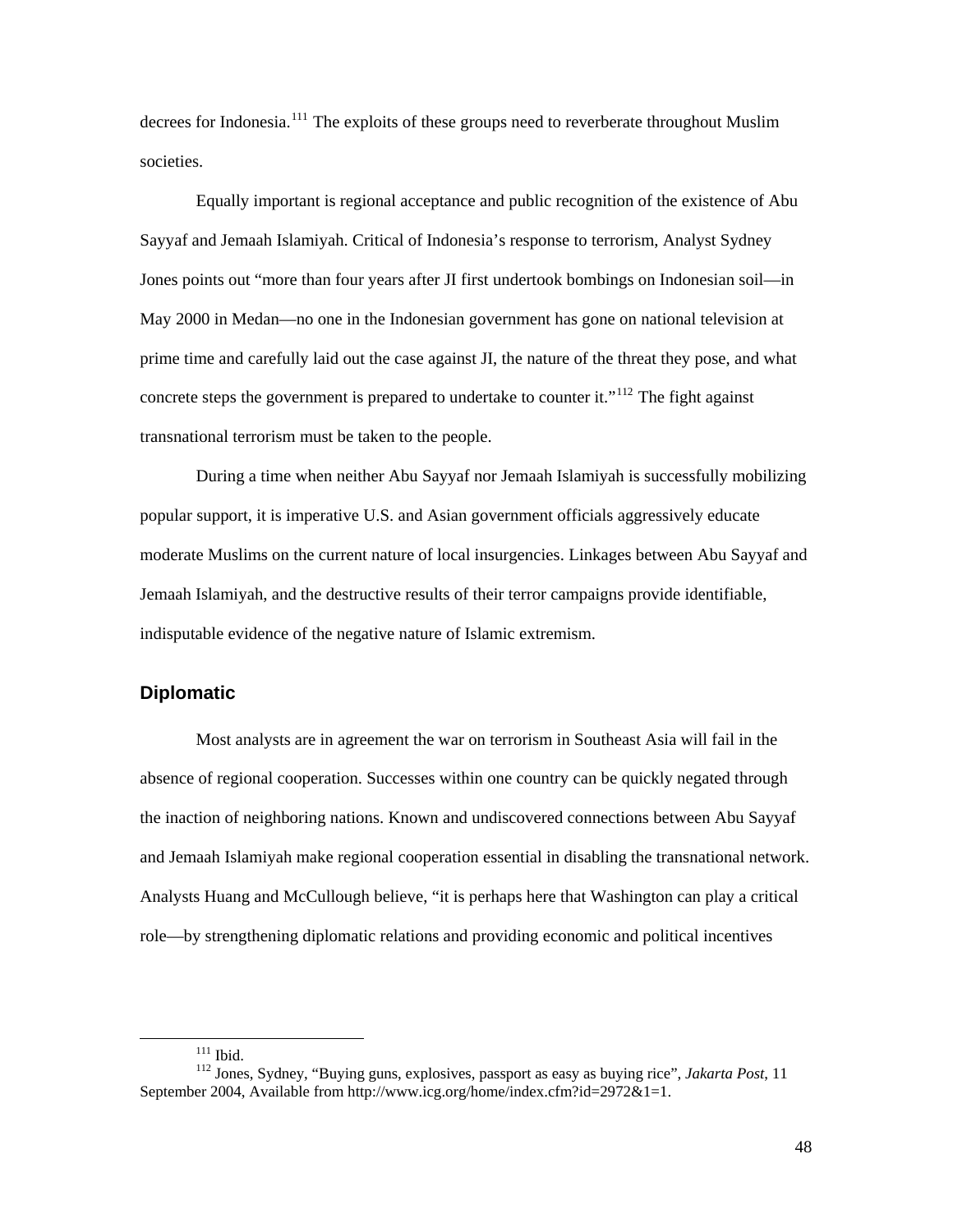bilaterally and through regional organizations such as Association of Southeast Asian Nations  $(ASEAN)$ ."  $^{113}$  $^{113}$  $^{113}$ 

Diplomacy in Southeast Asia is wholly inadequate to bring about lasting success in the GWOT. No where is this more evident than the dismal performance of Southeast Asian nations to ratify the twelve protocols and conventions regarding terrorism. Through various channels, the United States must encourage Southeast Asian countries to become signatories to the twelve terrorism conventions and protocols. As of 2003, only three of Southeast Asia's countries were signatories to six or more conventions/protocols, and only the Philippines had ratified them all. Cambodia and Thailand recorded the worst performance with four conventions ratified, while Indonesia ratified only five. A member of the ASEAN Regional Forum (ARF), the United States is strategically poised to galvanize the collective strength of fellow members, namely China, Japan, Australia and Russia, to assist Southeast Asian nations convert supportive rhetoric into actions that actually fulfill their ratifying obligations.

Through aggressive diplomacy, the United States must pressure coalition partners to refrain from negotiating with terrorists. In 2000, Libya, Germany and France negotiated a hostage release with Abu Sayyaf. Four Western hostages gained their freedom to the tune of \$25 million dollars with which Abu Sayyaf used "to purchase new weapons and equipment, such as state-ofthe-art speedboats, advanced communications devices, and even weapons obtained from corrupt Filipino troops."<sup>[114](#page-53-1)</sup> As long as coalition partners are willing to pay ransoms for hostages, kidnapping will continue to be a lucrative option for Abu Sayyaf. Incredibly large ransom sums fund increased patronage and undermine the belief that local governments can eradicate terrorism.

<span id="page-53-1"></span><span id="page-53-0"></span><sup>&</sup>lt;sup>113</sup> Huang, Reyko and Colin McCullough. "In the Spotlight: Jemaah Islamiyah".<br><sup>114</sup> Desker, Barry and Kumar Ramakrishna. *Forging an Indirect Strategy in Southeast Asia*, The Washington Quarterly, Vol. 25, No. 2, Spring 2002. 165.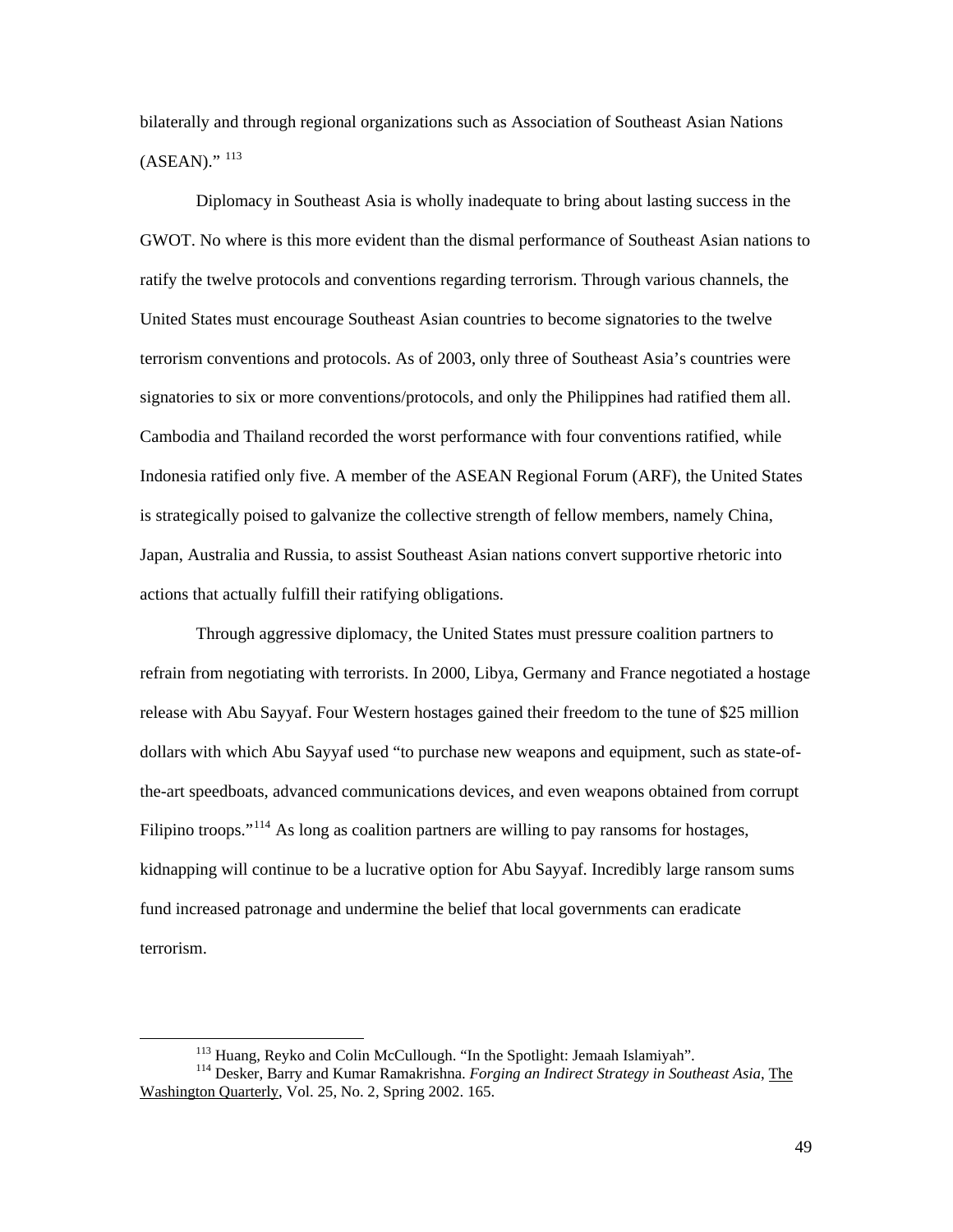### <span id="page-54-0"></span>**Economic**

Southeast Asia's economic infrastructure is broken and will remain so unless aggressive counterterrorism strategies focus on its long-term repair. Economic decay is particularly evident in the southern Philippines and sparsely populated islands of Indonesian and Malaysia. For the Global War on Terrorism to succeed, this infrastructure must be built to withstand a continuous onslaught from Abu Sayyaf and Jemaah Islamiyah guerillas. U.S. economic elements of national power can help revitalize regional economies. For this reason, the U.S. counterterrorism strategy in Southeast Asia must lead with economic reform.

 Southeast Asia is home to a large portion of the world's Muslim population. Indeed, every country within the region contains a Muslim population. The majority of the region's Muslims, from the 197 million living in Indonesia to the 5,600 inhabiting Laos, practice a moderate form of Islam. They staunchly condemn terrorist attacks, yet most of the focus of the war on terrorism is aimed at the smaller percentage of radicalized Muslims. More focus should be on helping the larger percentage of moderate Muslims; meeting their basic needs of food and shelter, ensuring economic opportunity and providing security from terrorist attacks. Before expending effort to strengthen government institutions, the people of Southeast Asia deserve the basic necessities of life: food, shelter, and security.

A regional strategy must include educational reform throughout Southeast Asia. A pervasive lack of schools force parents to send their children to madrassas, religious schools taught by instructors steeped in Saudi Wahhabi tenets. Wahhabism, "an extremely fundamentalist and exclusionary form of Islam that originated in eighteenth century Saudi Arabia," needs to be countered by alternative forms of moderate Islam.<sup>[115](#page-54-1)</sup> Jessica Stern believes, "In countries where

<span id="page-54-1"></span> <sup>115</sup> Desker, 172.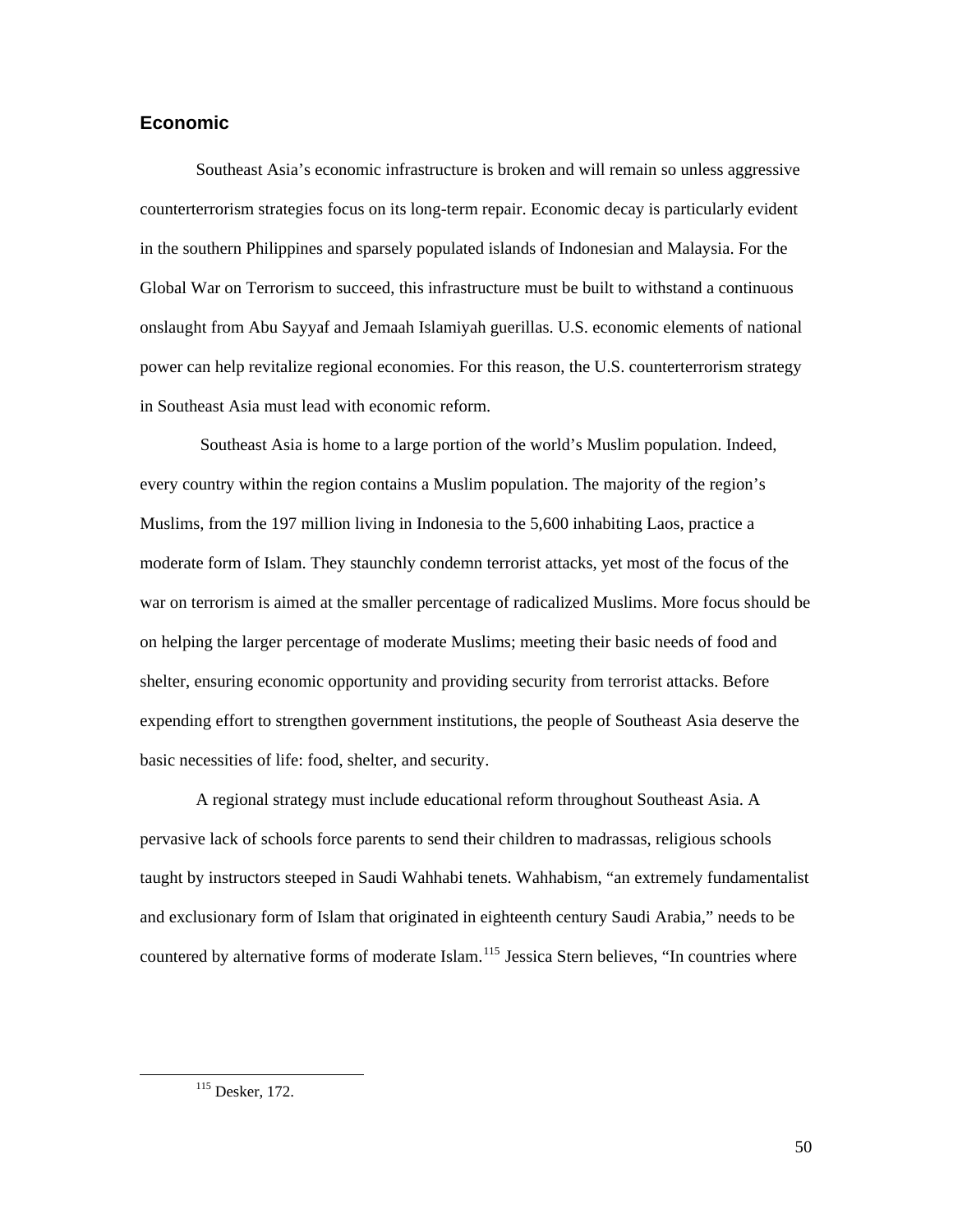<span id="page-55-0"></span>extremist religious schools promote terror, Washington should help develop alternative schools rather than attempt to persuade the legal government to shut down radical madrasah's."<sup>[116](#page-55-1)</sup>

Every effort to eradicate terrorism in Southeast Asia demands a focused examination of potential economic impacts. Balikitan 02-1, the U.S.—AFP military exercise presented opportunities beyond military assistance. During the exercise, American forces began "rebuilding Basilan's airfield for the Philippine military, while working on 11 other engineering projects that have injected around \$4 million into the local economy.<sup>[117](#page-55-2)</sup> US troops have also conducted free health care clinics for Basilan's citizens. On 28 June 2004, Admiral Fargo marked the opening of Fort Magsaysay runway in Palayan City. A by-product of Balikitan (Shoulder-to-Shoulder) exercises, the airstrip offers AFP soldiers greater mobility and presents commanders a wider range of military options when dealing with Abu Sayyaf. While noting the obvious military advantages of the Balikitan exercises, Admiral Fargo stated "This recurring event is important and allows our integrated military teams the opportunities to not only train to realistic and productive standards, but too, it gives us a chance to provide much needed infrastructure for the surrounding communities."<sup>[118](#page-55-3)</sup>

#### **Financial**

Thus far, financial success at thwarting transnational terrorism in Southeast Asia has proven extremely difficult to achieve. Regional nations like the Philippines operate using antiquated banking and regulatory systems totally inadequate in the current global environment. Progress is further complicated by the extremely low cost of terrorist activity; the bombing of the Australian embassy by Jemaah Islamiyah is believed to have cost a mere  $$20,000$ .<sup>[119](#page-55-4)</sup> As

<span id="page-55-2"></span><span id="page-55-1"></span><sup>&</sup>lt;sup>116</sup> Stern, Jessica. "The Protean Enemy", <u>Foreign Affairs</u>. July/August 2003. Vol 82, No. 4: 39.<br><sup>117</sup> Burgess, Mark. "*The U.S. Deployment in the Philippines: Expand the Mission*". CDI Terrorism<br>Project. 7 June 2002. Av

<span id="page-55-4"></span><span id="page-55-3"></span><sup>&</sup>lt;sup>118</sup> Admiral Tom Fargo, Commander, U.S. Pacific Command address at Fort Magsaysay Runway Opening. 28 June 2004.

<sup>&</sup>lt;sup>119</sup> Australian Government White Paper, 55.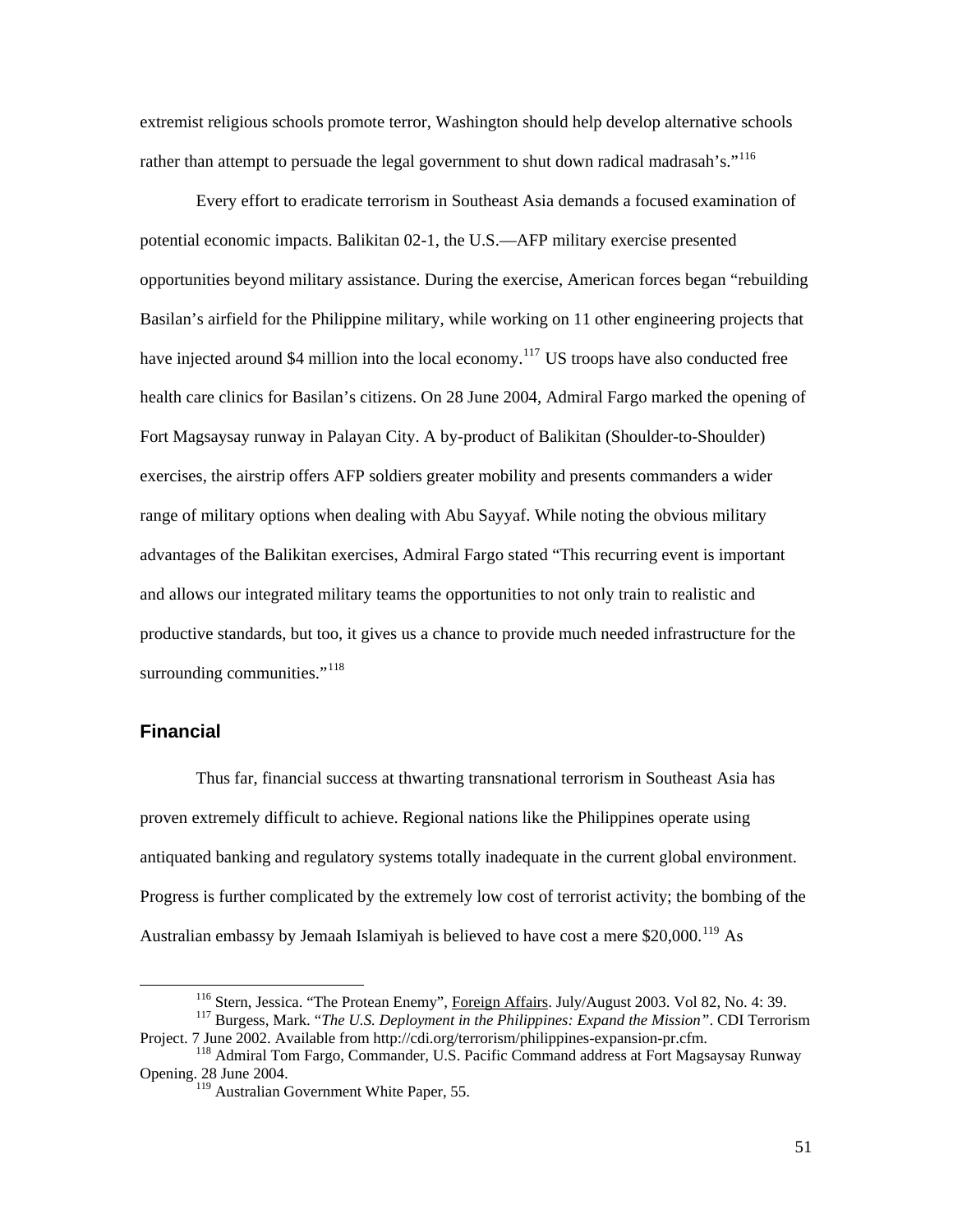<span id="page-56-0"></span>previously mentioned, external financing is extremely important to both Abu Sayyaf and Jemaah Islamiyah. More needs to be done to regulate the money these groups receive from outside sources.

A great step forward in the financial domain occurred in August 2003, when Malaysia hosted the first South East Asia Regional Center for Counter Terrorism (SEARCCT) training program in Kuala Lumpur. Developed to provide training and increase regional counterterrorism capabilities, SEARCCT combined the expertise of the Central Bank of Malaysia and the U.S. Financial Crimes Enforcement Network to host its first Basic Analysis and Suspicious Transaction Workshop. U.S. officials participated in SEARCCT 2004 and should continue this commitment to ensure regional governments have the financial expertise needed to combat terrorism.

The benefits of increased maritime controls will be felt immediately in the financial domain. Currently, a major source of funding for Abu Sayyaf and Jemaah Islamiyah comes in the form of halawa, hand-to-hand money exchanges. Difficult to control because of porous borders and lax border control, this source of funding will suffer from the effects of regional maritime reform.

#### **Law Enforcement**

Law enforcement represents another critical instrument of national power that deserves increased financial resources and robust training reforms. Particularly in Southeast Asia, the existence of effective law enforcement is invaluable. Regional law enforcement agencies are better poised to combat terrorism than are military or police units. Past abuses committed by armed forces and police, as previous discussed, often create high levels of distrust among local citizens that hamper effective counterterrorism campaigns. Additionally, law enforcement agencies operate most effectively in urban environments where Jemaah Islamiyah and Abu Sayyaf members conduct the majority of terrorist activities.

52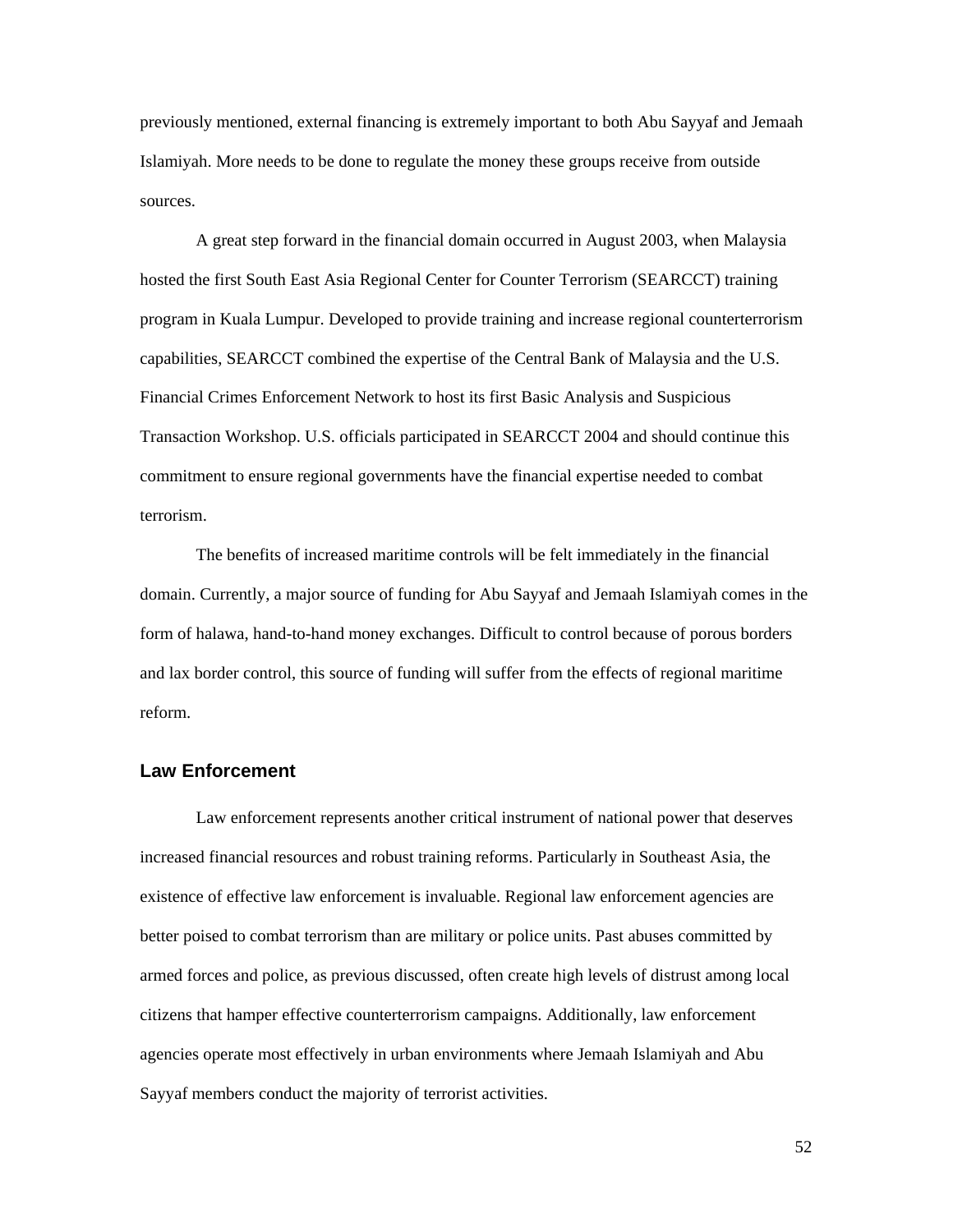<span id="page-57-0"></span>A regional U.S. strategy should more aggressively support ongoing efforts to enhance the region's law enforcement capabilities and interoperability. Since the advent of GWOT, Southeast Asian governments have instituted several law enforcement programs the U.S. can leverage. The joint Australian-Indonesian Jakarta Center for Law Enforcement Cooperation (JCLEC), established in February 2004, comes on the heels of outstanding law enforcement cooperation following JI's attack on Bali. The Center's key objective is to enhance the operational expertise of regional law enforcement agencies in dealing with transnational crime by strengthening regional cooperation and developing counterterrorism skills.<sup>[120](#page-57-1)</sup> In Bangkok, the U.S.-Thailand joint International Law Enforcement Academy offers courses emphasizing the rule of law, and seeks to improve coordination between regional law enforcement agencies. These are examples of existing institutions designed to increase Southeast Asia's ability to counter transnational criminal and terrorist activities. Increased support for these institutions is an important component of a U.S. regional counterterrorism strategy.

As recently as November 2004, U.S. Federal Bureau of Investigation agents held a seminar for twenty senior Filipino officers of the Criminal Investigation and Detection Group aimed at improving the capabilities of Manila's police in regards to terrorism. The benefits of these training programs ripple throughout the region, as these trained Filipino Police in turn pass these experiences and skills to other regional police agencies.

#### **Customs/Maritime**

In October 2004, Philippine Assistant Secretary of Defense Honorable Alejandro P. Melchor III, speaking to representatives from Australia, Indonesia, Malaysia, Philippines, Thailand and the United States, identified five Southeast Asia maritime security challenges as piracy, maritime terrorism, transnational criminal trafficking operations, refugees and illegal

<span id="page-57-1"></span> <sup>120</sup> Australian Government White Paper, 90.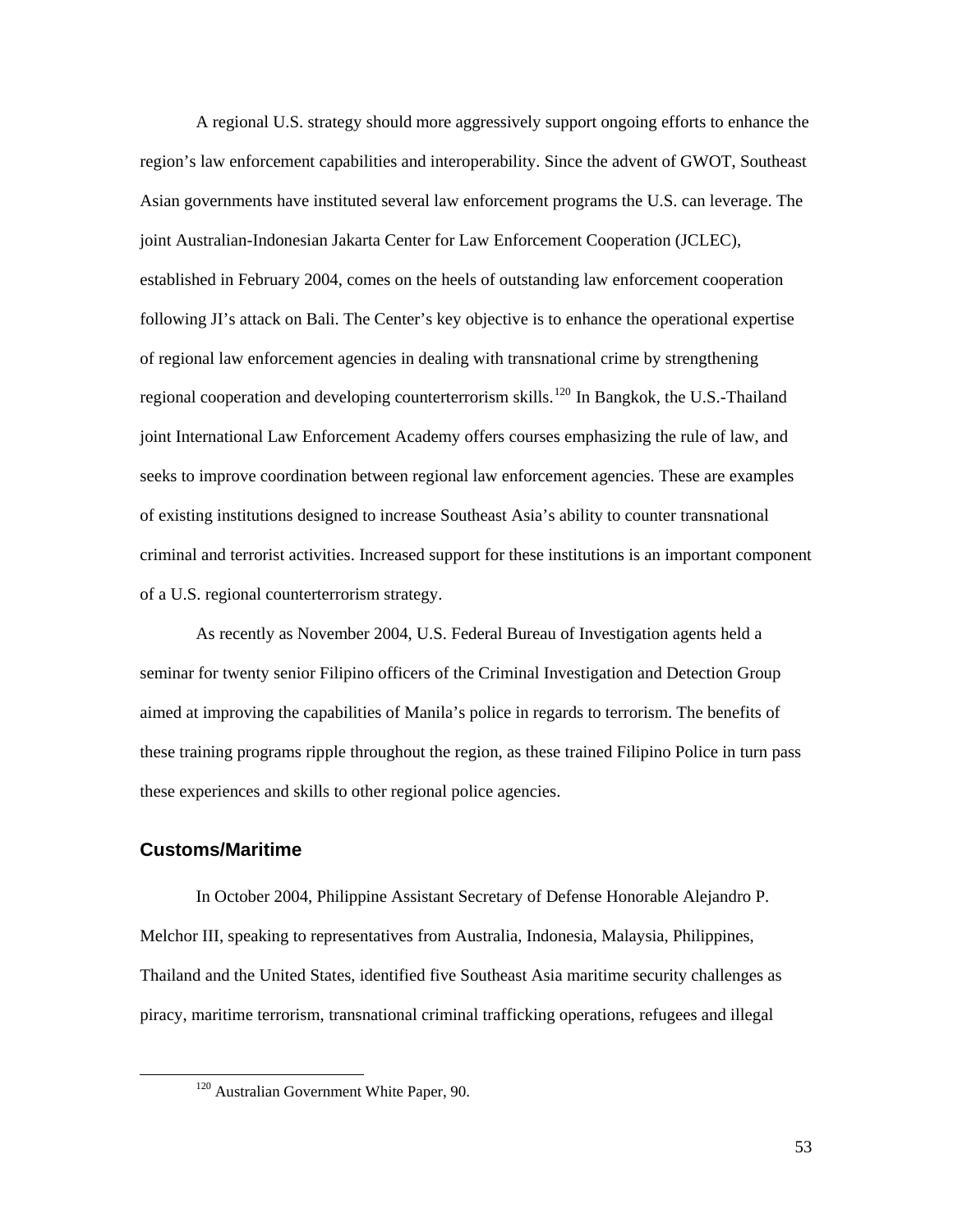migration, and protecting energy routes. Hon. Melchor stated, "Maritime transnational threats are global in nature," and added "protection of the maritime domain is growing in importance as world energy consumption is expected to increase 60 percent by 2020 and 93 percent of Asia's oil will come from the Middle East by 2010. The role of the military in protecting energy routes, sealines of communication, and chokepoints will increase." $121$ 

The Regional Maritime Security Initiative (RMSI) devised by Pacific Command is a major leap towards mitigating Southeast Asia's maritime threats. The goal of RMSI is to "develop a partnership of willing regional nations with varying capabilities and capacities to identify, monitor, and intercept transnational maritime threats under existing international and domestic laws."[122](#page-58-1) Critical to the success of RMSI is increased situational awareness between nations, agile and rapid decision making based upon regional standard operating procedures, enhanced maritime interdiction capabilities, regional coast guard presence, increased port security and interagency cooperation. RMSI stresses a level of regional cooperation not yet present among Southeast Asia's nations. In order to become a viable method of denying maritime access to Abu Sayyaf and Jemaah Islamiyah, RMSI needs unfettered U.S. support and backing.

U.S. Customs is a source of national power not traditionally leveraged in the global community. In Southeast Asia, limited littoral security presents insurgents prime opportunities to quickly and safely transfer funds, material and personnel across national borders. Lax border controls invite transnational insurgents to participate in ongoing sectarian violence between Christians and Muslims in Ambon, Indonesia. Preventing Abu Sayyaf and Jemaah Islamiyah jihadis from entering these conflict-ridden areas should be a major part of any regional strategy.

<span id="page-58-0"></span><sup>&</sup>lt;sup>121</sup> Commander Robert Wohlschlegel, Lieutenant Colonel Curtis W. Turner and Dr. Kent Butts, covering 2004 Maritime Threats Workshop, Cebu, Republic of Philippines, 26-30 July 2004. Available from http://www.carlisle.army.mil/usacsl/index.asp.

<span id="page-58-1"></span><sup>&</sup>lt;sup>122</sup> Admiral Thomas B. Fargo, Commander U.S. Pacific Command, address to Military Operations and Law Conference in Victoria, British Columbia on 3 May 2004. Available from [http://www.pacom.mil/speeches/sst2004/040503milops.shtml.](http://www.pacom.mil/speeches/sst2004/040503milops.shtml)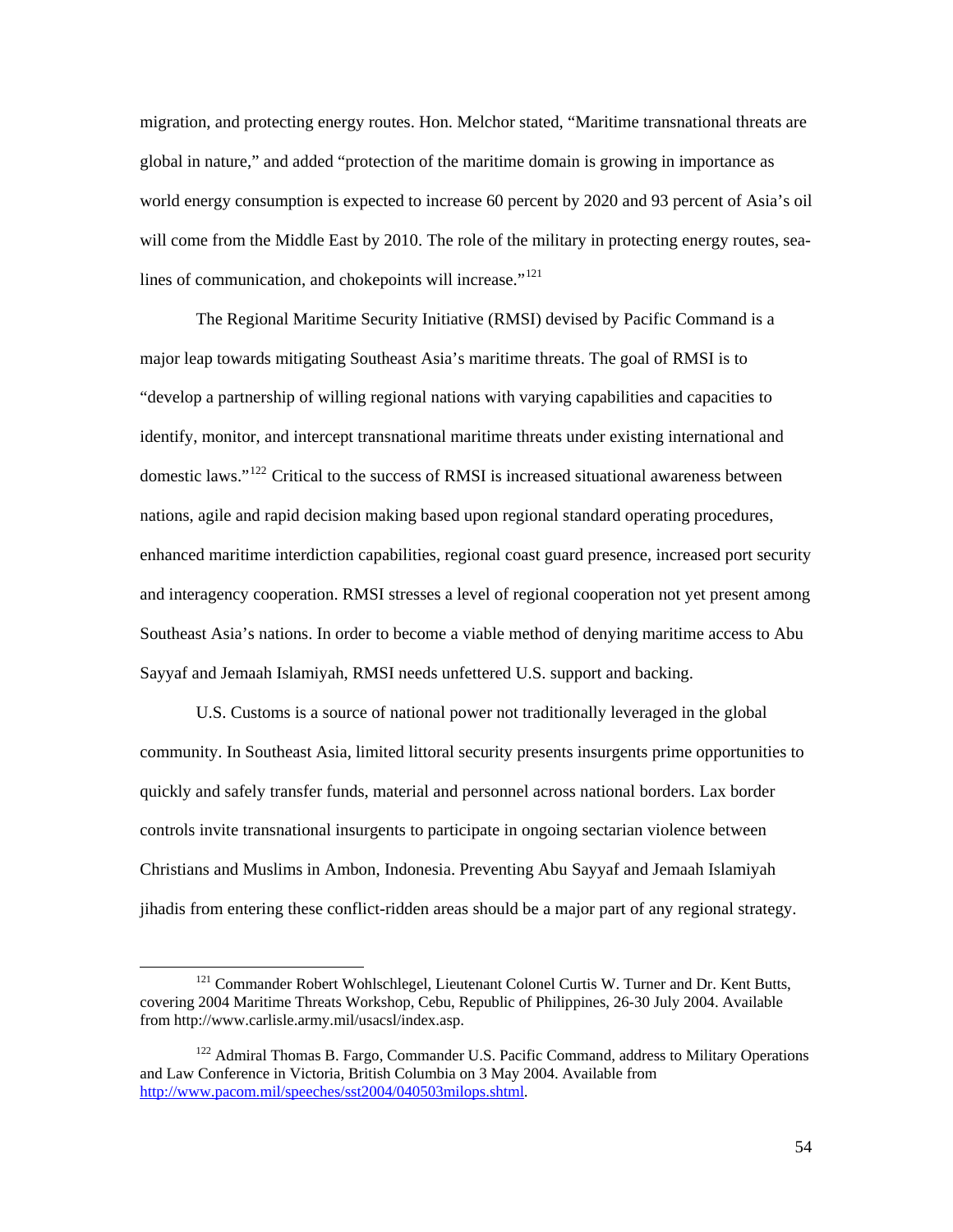<span id="page-59-0"></span>As occurred in Afghanistan throughout the 1980s, access to ongoing military conflicts provides inexperienced guerillas the opportunity to receive invaluable, hands-on training.

#### **Judicial**

Successes in law enforcement must be met with equaled progress in the judicial systems of Southeast Asia. Current regional legislation is inadequate to curb terrorist activities. Legislations must give law enforcement agents the authority to detain suspected insurgents for questioning and ongoing investigations. The importance of eliminating violence cannot be overstated. Yet many countries lack the legislative powers to detain suspected insurgents. These nations are by default forced into a reactive mode, arresting only those accused of actual terrorist activity.

Many Southeast Asian countries are making considerable strides in judicial reform. In 2003, Indonesia "adopted a comprehensive terrorism law defining various acts of terror and providing police and prosecutors with broader powers to combat terrorism—such as extended pretrial detention periods and the use of electronic evidence in court."[123](#page-59-1) Malaysia aggressively initiated judicial reform shortly after 9/11. Its parliament beefed up anti-money laundering legislation, increased penalties for terrorist acts and allowed for the prosecution of individuals providing material support to terrorist.<sup>[124](#page-59-2)</sup> These and the judicial reforms instituted by other Southeast Asian countries should not only be encouraged, but also rewarded with economic aid. For those countries slow to embrace judicial restructuring, economic aid packages provide lucrative incentives to hasten reforms and should be included in a regional strategy.

<span id="page-59-2"></span><span id="page-59-1"></span><sup>&</sup>lt;sup>123</sup> U.S. Department of State, Patterns of Global Terrorism: 2003, released by the Office of the Coordinator for Counterterrorism on 29 April 2004. 124 Patterns of Global Terrorism: 2003.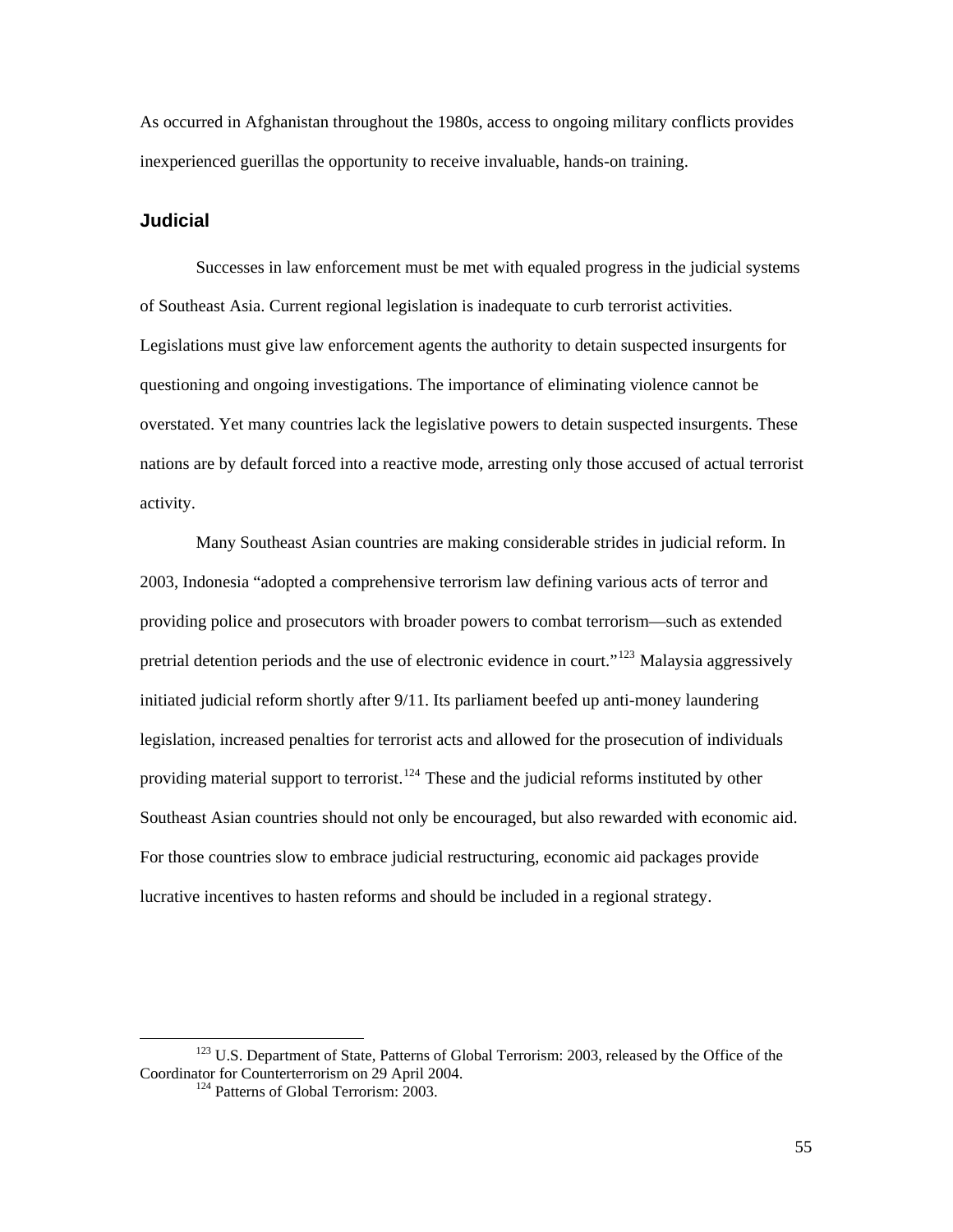### <span id="page-60-0"></span>**Militarily**

United States military-to military cooperation with Southeast Asian countries is essential to the success of the Global War on Terrorism. Unfortunately the road to cooperation is rugged and the path frequently obscure. The nature of U.S. military assistance is complicated by the existence of corruptness found within many of the regions military organizations. More importantly, Jakarta, Manila and Kuala Lumpur "have rejected the U.S. administration's offers of direct combat assistance to fight terrorist groups within their national borders."<sup>[125](#page-60-1)</sup> For those opportunities to conduct military training with willing participants, U.S. military officials should consider the political backlash these activities may have on other regional counterterrorism efforts. In all cases, the military role, as noted by Admiral Fargo, should be primarily in the form of training, assisting and providing intelligence. In a statement to AFP senior officers, Admiral Fargo commented, "This is your fight against those that threaten your citizens and their peace and stability. We are glad to help in ways the AFP finds useful."<sup>[126](#page-60-2)</sup> This is the approach the U.S. should maintain and extend to other regional nations interested in training with U.S. soldiers.

Bilateral and multilateral training exercises have proven an effective method to heighten counterterrorism capabilities throughout the region. The U.S. and the Philippines successfully intertwined recurring bilateral training with counterterrorism efforts against Abu Sayyaf on Basilan Island. Balikitan 2002-01 pitted Philippine soldiers, in conjunction with U.S. advisors and trainers, in direct combat with the Moro insurgent group. During Balikatan 2002-02, Philippine military forces received training in a variety of military specialties to include helicopter, amphibious and urban operations, artillery training, humanitarian relief and civil engineering. As explained in the Asian Defense Journal, "The aim of the US counter-terrorism training exercise is to help the Philippine armed forces develop the skills and maintain the

56

<span id="page-60-2"></span><span id="page-60-1"></span> $^{125}$  Desker, 169. 126 www.pacom.mil/articles/articles2004/040630phil1.shtml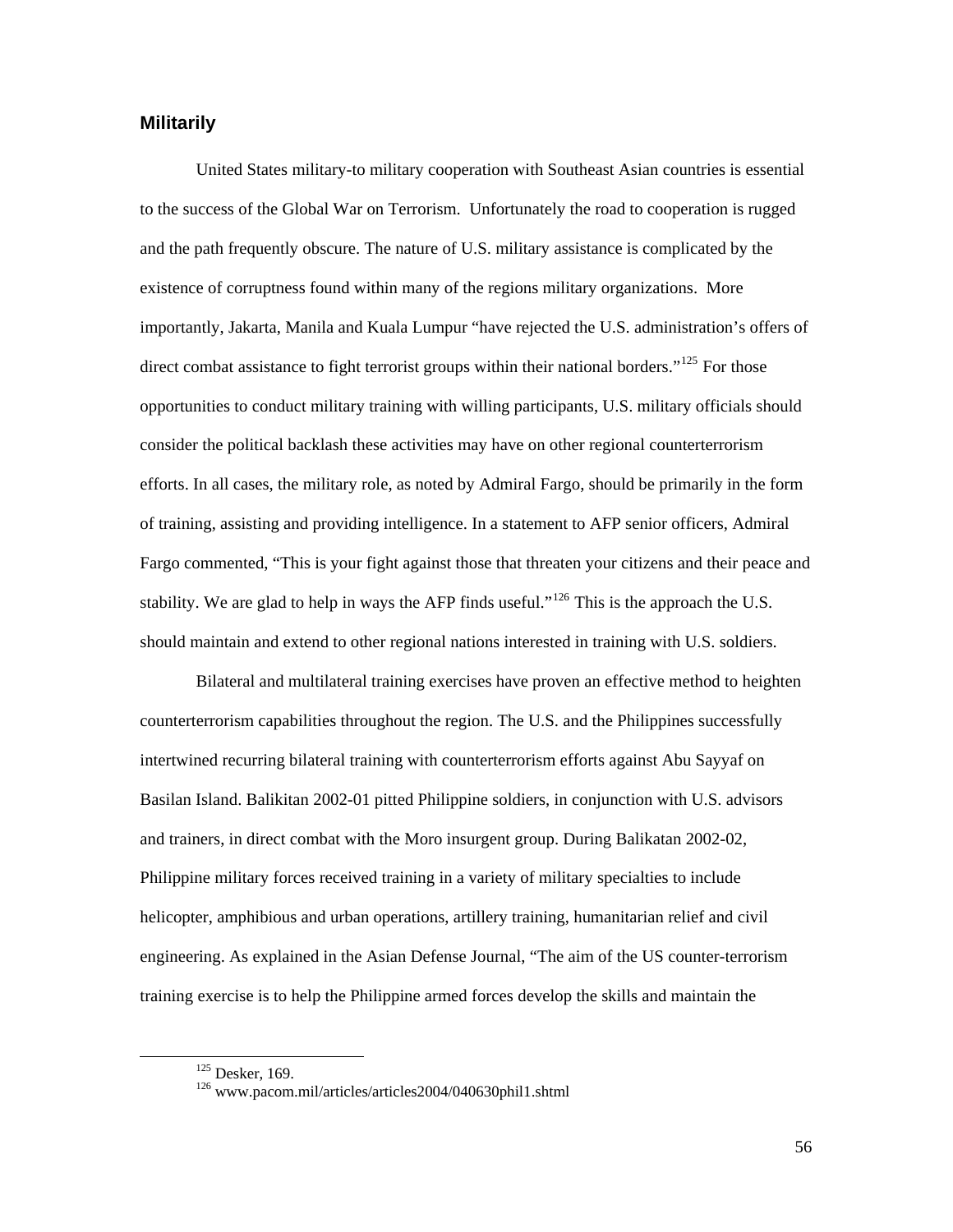determination to eradicate the Abu Sayyaf in the insurgency-wrecked south<sup> $127$ </sup> To enhance regional maritime capabilities, U.S. Naval and Coast Guard sailors recently teamed with the Philippines, Malaysia, Thailand, Brunei and Singapore in executing Cooperation Afloat Readiness and Training (CARAT) 2004. An ongoing series of bilateral exercises, CARAT is designed to "enhance interoperability of the U.S. sea services and those of friends and allies throughout the region in a variety of mission areas of mutual benefit."<sup>[128](#page-61-1)</sup> These exercises are excellent ways to encourage regional military cooperation and enhance counterterrorism capabilities. Bilateral and multilateral exercises empower Southeast Asian countries to fight global terrorism without threatening national sovereignty, a major concern for Malaysia and Indonesia.

In a 2002 issue of *Current History*, Joshua Kurlantzick issues a relevant warning regarding U.S. efforts to assist Southeast Asian militaries. Kurlantzick warns "Backing Southeast Asia's often brutal and compromised militaries, which themselves contain elements linked to Islamist radicals will only boost human rights abuses, breeding popular resentment and setting the stage for more terror."<sup>[129](#page-61-2)</sup> It is imperative U.S. officials heed his admonition as they revise and update the nation's regional strategy. As previously mentioned, AFP soldiers received close scrutiny in 2002 on reports of collusion with Abu Sayyaf guerillas during the siege of Lamitan. Kurlantzick reports, "Journalist in Lamitan heard the army warning Abu Sayyaf by radio that they were planning to attack, and saw the military wait until Abu members had evacuated a building before 'capturing' it."<sup>[130](#page-61-3)</sup> The Indonesian Army (TNI) received world-wide criticism for its handling of East Timor's bid for independence and in Malaysia, former president Mahathir is

<span id="page-61-0"></span><sup>&</sup>lt;sup>127</sup> Asian Defense Journal, January/February 2002. "Deployment of US Special Forces in the Philippines a Return to Déjà vu?

<span id="page-61-1"></span><sup>&</sup>lt;sup>128</sup> Virtual Information Center, "Cooperation Afloat Readiness and Training (CARAT)", 2004. Available from http://www.vic-info.org/RegionsTop.nsf/0/c3a9e3666476ef550a256eb3006fdd4f?Open.

<span id="page-61-3"></span><span id="page-61-2"></span><sup>&</sup>lt;sup>129</sup> Kurlantzick, Joshua. "Tilting at Dominos: America and Al Qaeda in Southeast Asia", Current History: A Journal of Contemporary World Affairs, December 2002: 421. 130 Ibid., 424.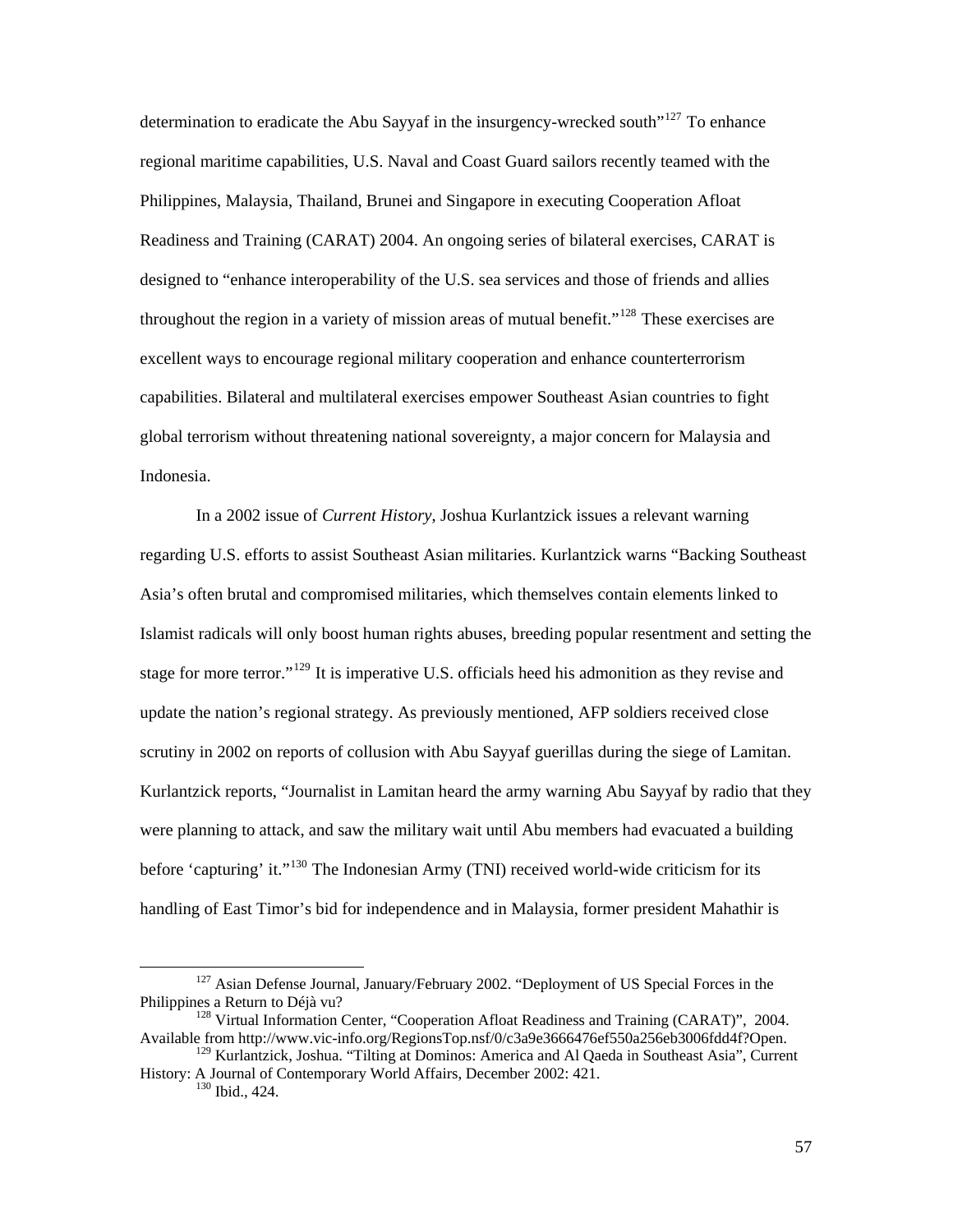<span id="page-62-0"></span>accused of using its Internal Security Act to arrest and detain members of the opposition Party Islam Se-Malaysia (PAS). U.S. military-to-military assistance and training is necessary to empower Southeast Asian governments to eradicate transnational terrorism. Assistance, however, must be carefully administered and monitored to ensure its appropriate usage.

# **CONCLUSION**

Southeast Asia is the second front in the Global War on Terrorism. Immature democratic governments, ineffective maritime controls, poor border securities and a large Islamic population combine to make this region particularly susceptible to transnational terrorism. Home to a host of violent non-state actors like Jemaah Islamiyah and Abu Sayyaf, Southeast Asia is embroiled in a battle to eradicate these threats and exploit its strategic position in today's global market. Combined efforts of the region's nations have thus far scored limited success. Jemaah Islamiyah and Abu Sayyaf are crippled, but not broken. They continue to spread terror and threaten the existence and viability of the entire area. Their adaptive nature frustrates efforts to eradicate transnational terrorism.

Following the 9/11 terror attacks on America's homeland, President Bush committed the nation to a global war against terrorism, an effort to protect not only the United States, but its citizens, allies and interest throughout the world. Today, the United States is heavily engaged in Southeast Asia. Its strategic direction has achieved some success, but must receive continual updates to match the ever-evolving nature of the region's insurgencies. Recent terrorist attacks by Abu Sayyaf, and collusion between them and Jemaah Islamiyah highlight the supporting role of military assistance to the more permanent effects provided by political and economic reforms. To defeat Abu Sayyaf and Jemaah Islamiyah, the United States must use its full compliment of instruments of national power in a prioritized fashion. Collectively, these enablers assist Southeast Asian governments develop and execute effective counterterrorism strategies.

58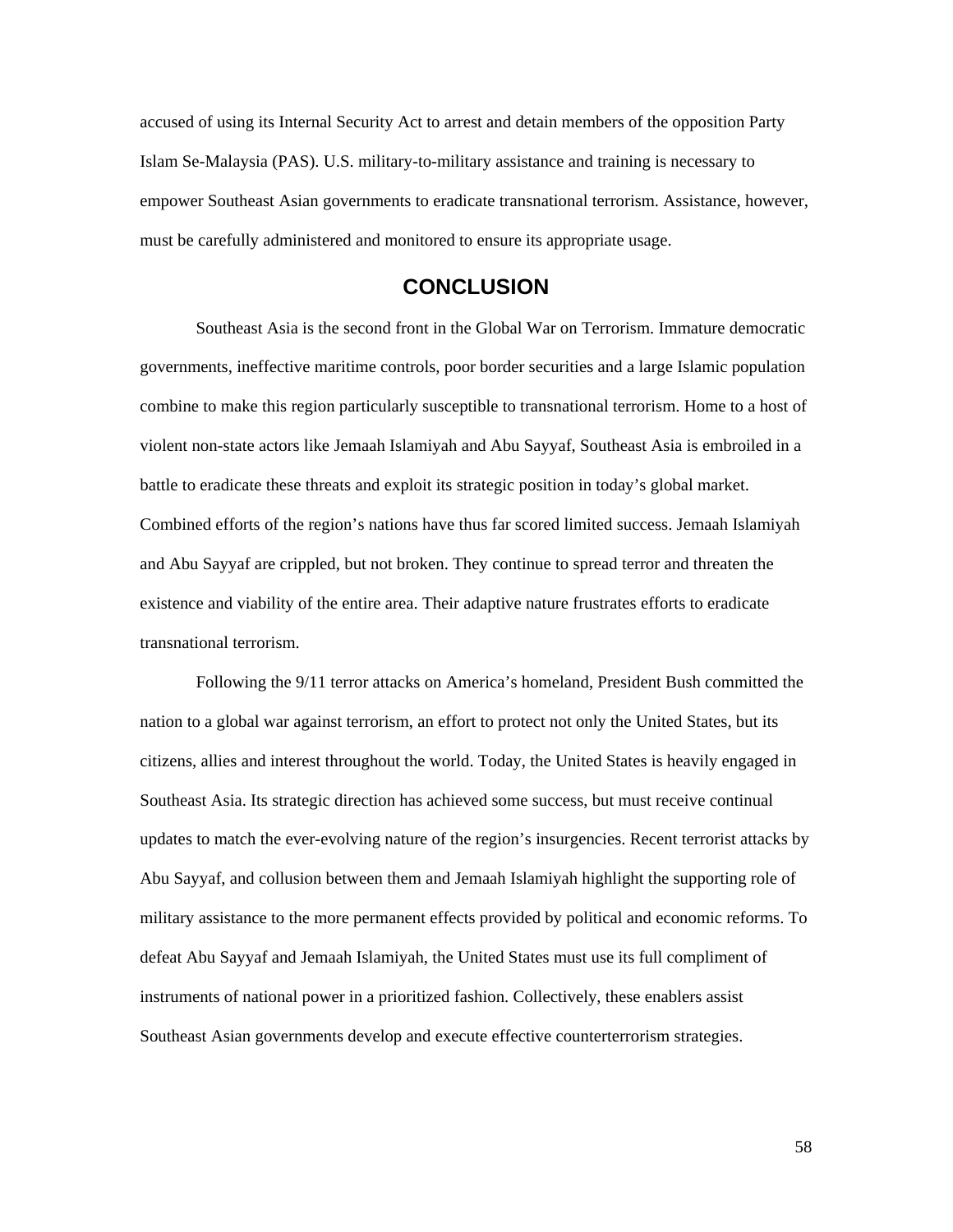Identifying the aims of Jemaah Islamiyah and Abu Sayyaf is the first step to establishing an effective U.S. regional counterterrorism policy. Accurately assessing each insurgency's adopted strategic focus and predominant forms of warfare lays the foundation for additional analysis. Examining the environment, level of popular support, the organization, dependence on external support and governmental responses to insurgencies provides a methodology for evaluating an insurgency's relative strengths and weaknesses. This monograph has used this framework to identify essential effects a regional strategy must encompass in order to remain relevant and effective against Abu Sayyaf and Jemaah Islamiyah.

Abu Sayyaf and Jemaah Islamiyah will continue to evolve and adapt. As a result, U.S. officials must continually revisit their analysis and reformulate regional strategies to match the adapting threat. In an article entitled "The Protean Enemy," Jessica Stern so aptly remarked, "Only by matching the radical innovation shown by professional terrorist and by showing a similar willingness to adapt and adopt new methods and new ways of thinking can the United States and its allies make themselves safe from the ongoing threat of terrorist attacks."<sup>[131](#page-63-0)</sup>

<span id="page-63-0"></span><sup>&</sup>lt;sup>131</sup> Stern, Jessica. "The Protean Enemy", Foreign Affairs, Vol 82, No. 4, July/August 2003: 40.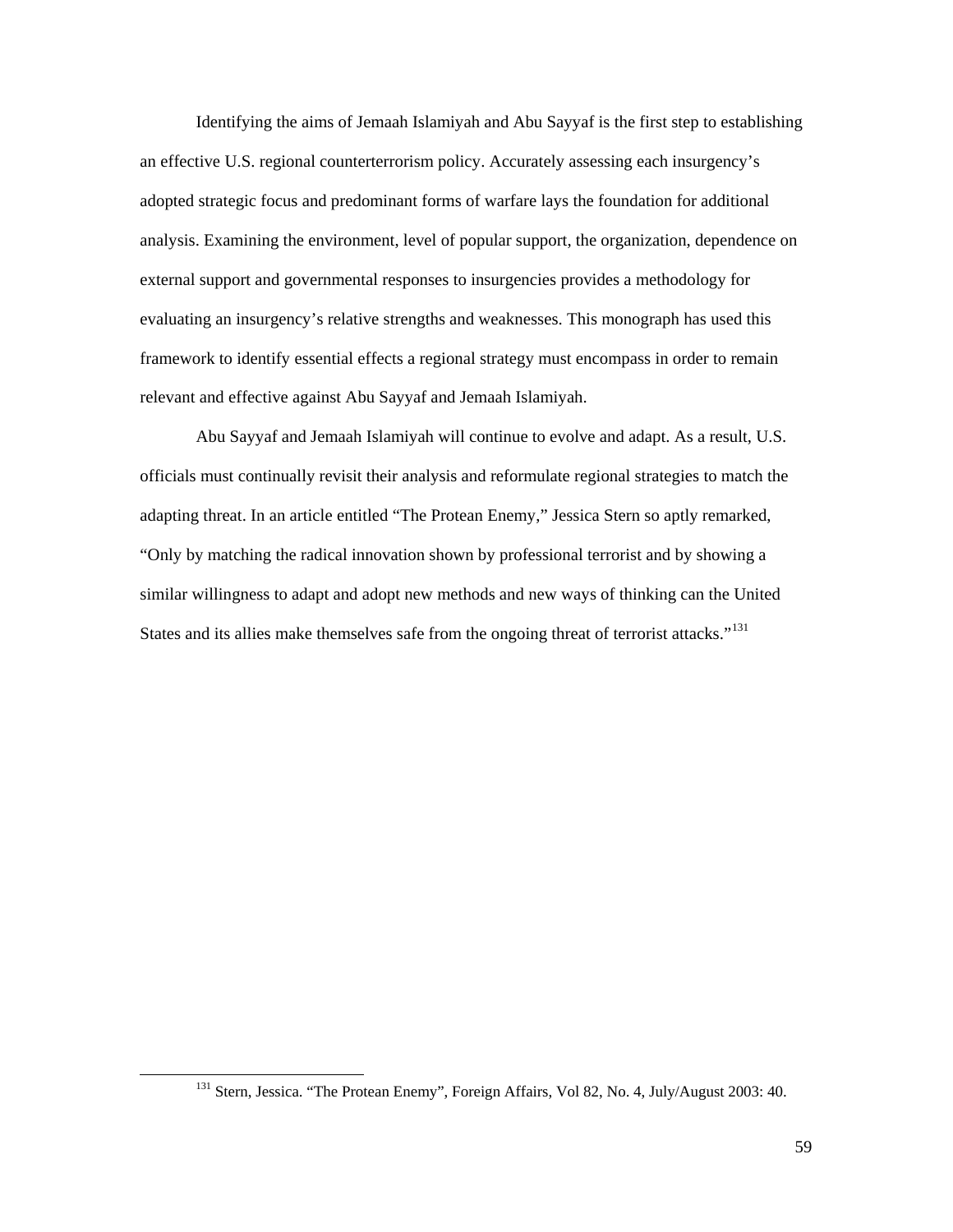# **BIBLIOGRAPHY**

- <span id="page-64-0"></span>Abuza, Zachary, "Learning by Doing: Al Qaeda's Allies in Southeast Asia", Current History: A Journal of Contemporary World Affairs, April 2004, 171-176.
- Armstrong, Karen, *Islam: A Short History*. New York: Modern Library, 2002.
- Australian Government Department of Foreign Affairs and Trade White Paper. *Transnational Terrorism: The Threat to Australia. 2004*.
- Bristow, Damien, "The War on Terrorism and Its Impact on the Security Situation in the Asia-Pacific", Asian Defence Journal, January/February 2002, 4-7.
- Burnham, Gracia, *In the Presence of My Enemies.* Wheaton, Illinois:Tyndale House Publishers, Inc. 2003.
- Burke Jason, *Al Qaeda: Casting a Shawdow of Terror.* London: I.B. Tauris, 2003.
- *CultureGrams World Edition: Asia and Oceania*. Vol 4, Axiom Press. 2003.
- Desker, Barry and Kumar Ramakrishna, "Forging an Indirect Strategy in Southeast Asia", The Washington Quarterly, Vol. 25, No. 2, Spring 2002, 161-176.
- Department of the Army. *Field Manual Interim 3-07.22, Counterinsurgency Operations*. 1 October 2004.
- Frederick, William H. and Robert L. Worden. *Indonesia: A Country Study*. Washington D.C.: Library of Congress. 1993.
- Gee, John, "Conviction of Balinese Bomber Amrozi Recalls Rabin Assassin Yigal Amir", The Washington Report on Middle East Affairs, Vol.22, No.8, October 2003, 36-37.
- Hurley, Vic. Swish of the Kris: The Story of the Moros, New York: E.P. Dutton & Co., Inc., 1936.
- Huxley, Tim. *Disintegrating Indonesia? Implications for Regional Security*, Oxford: Oxford University Press, 2002.
- Kurlantzick, Joshua. "Tilting at Dominos: America and Al Qaeda in Southeast Asia", Current History: A Journal of Contemporary World Affairs, December 2002, 421-426.
- Lapore, Barbara Leitch. *Singapore: A Country Study*. Washington D.C.: Library of Congress. 1991.
- Linden, Edward V. *World Terrorism*. New York: Nova Science Publishers, Inc. 2002. 49-59.
- O'Neill, Bard E., *Insurgency and Terrorism: Inside Modern Revolutionary Warfare*. Dulles, Virginia: Brassey's, Inc, 1990.
- Rashid, Ahmed. *Taliban: Militant Islam, Oil and Fundamentalism in Central Asia*, New Haven: Yale University Press, 2000.
- Ressa, Maria, *Seeds of Terror: An eyewitness Account of Al-Qaeda's Newest Center of Operations in Southeast Asia*. New York: Free Press, 2003.
- Peters, Ralph. *Beyond Terror: Strategy in a Changing World*. Mechanicsburg, PA: Stackpole Books, 2002.
- Rabasa, Angel and Peter Chalk. *Indonesia's Transformation and the Stability of Southeast Asia*. Santa Monica, CA: RAND. 2001.